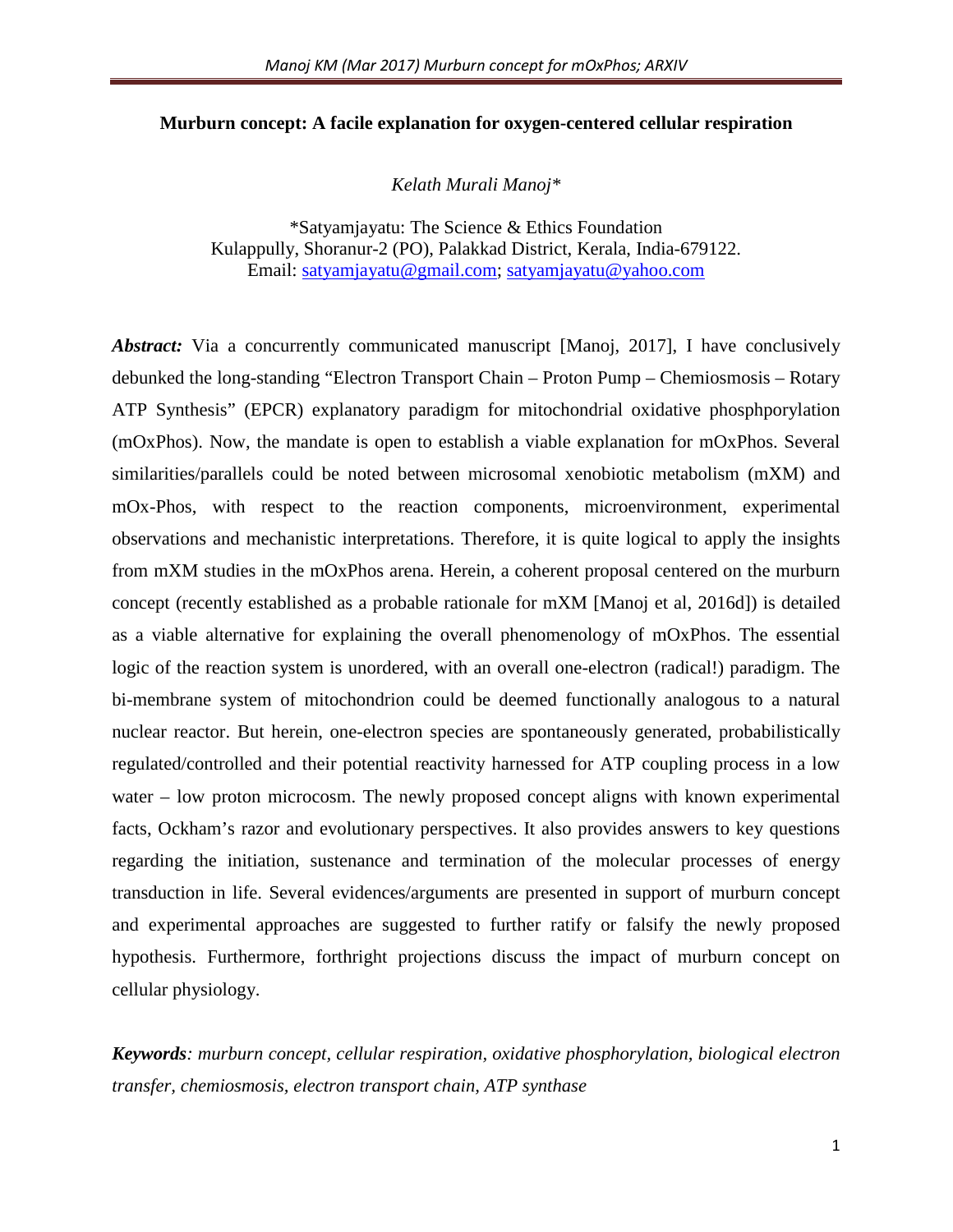Cellular respiration affords aerobic eukaryotes the major chunk of "energy" required for doing the "works" of life. These works of life include macroscopic level activities like response to different stimuli or maintenance of organizational integrity; and molecular level processes such as catalysis or replication. It is evident that these activities involve various interactive mechanical, chemical, thermal, electrical and radiant energies. As a pre-requisite to the fundamental energy generating process, a systematic trimming and gradual stripping of electrons (or hydrogen atoms) of/from the multi-carbon reduced molecule (as exemplified by glucose, fatty/amino acids, etc.) occurs, to give a 2-carbon acetyl moiety. In turn, this acetyl group is taken up by Kreb's cycle, churning out two fully oxidized molecules of  $CO<sub>2</sub>$ . In the overall process, some reduced molecules (like NADH/FADH2) are formed, which are oxidized at the inner mitochondrial membrane, to yield ATP (a ubiquitous energy currency of cellular systems) within the organelle's matrix. All aerobic life forms employ molecular oxygen as the final electron acceptor for the overall chemical process. This "oxidation of reducing equivalents coupled with the synthesis of ATP in mitochondria" serves as the fundamental chemical logic of energy transduction, and is called *oxidative phosphorylation* (OxPhos).

For the past two and a half decades, I could never appreciate the erstwhile explanations for mOx-Phos which relied on highly deterministic and overtly cumbersome "**E**lectron Transport Chain", an energetically improbable relay of "**P**roton Pumps" and "**C**hemiosmosis" based energy transduction by a "**R**otary Synthesis of ATP" by a highly sophisticated and fully reversible transmembrane enzyme. (I summate this as the EPCR hypothesis.) Via a recent manuscript [Manoj, 2017], I have established the mandate to think beyond the erstwhile explanations. (I believe that it is imperative that the reader peruses the manuscript above before proceeding any further!) Towards that purpose, I propose murburn concept (the ideas originally proposed to explain liver mirosomal xenobiotic metabolism (mXM) [Manoj et al, 2016a-d; Venkatachalam et al, 2016]) as a rationale for the overall phenomenology of mOxPhos. The fundamental treatise of this manuscript is that in cellular respiration, formation of diffusible and reactive oxygen species (DROS) is a mandatory requisite, not an undesired side-reaction (as hitherto perceived!). Given the importance of the subject and the nature/stature of the developments, I hope the ideas proposed herein are given due consideration and deliberation, before any of them are rejected or ratified.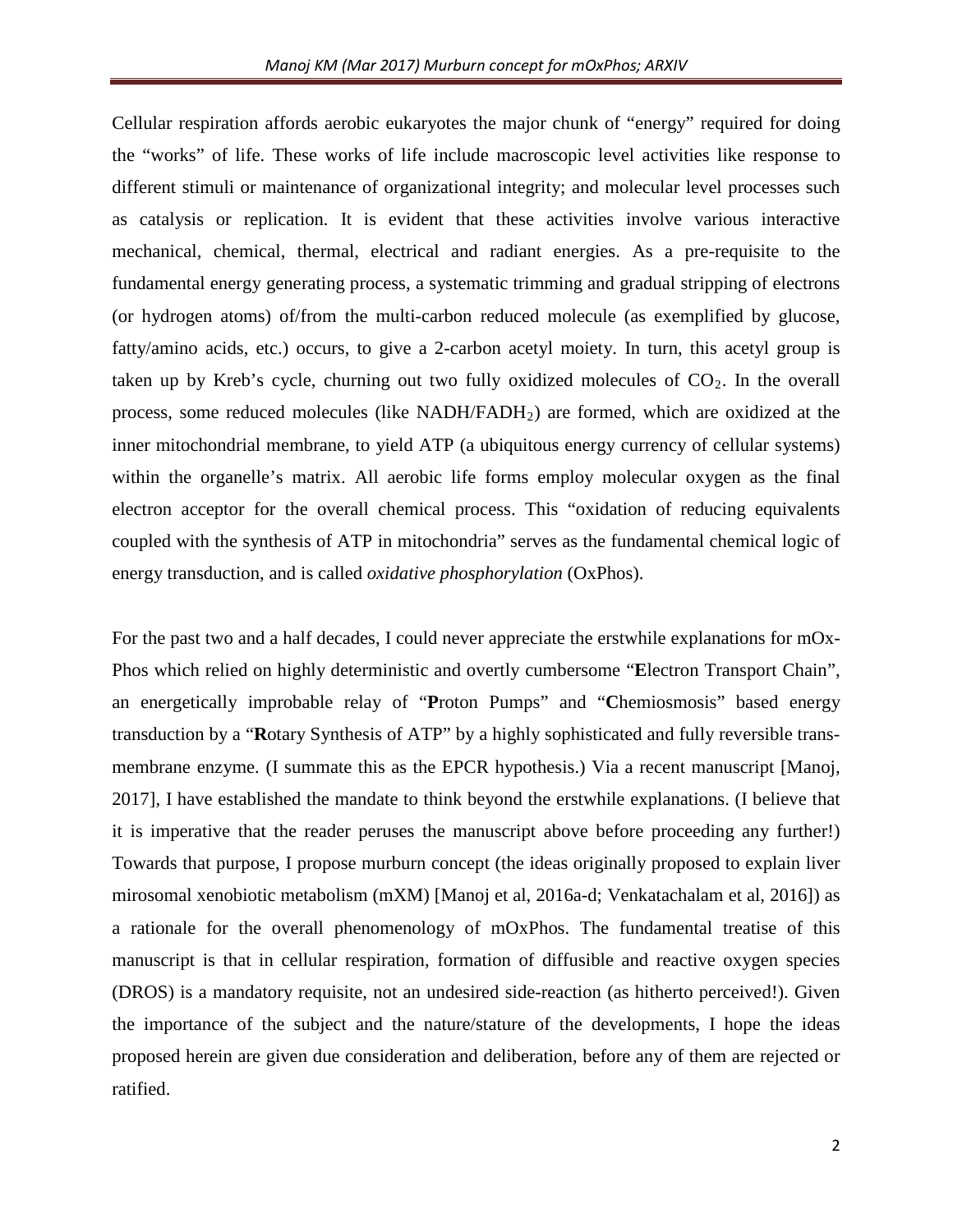### **Results & Discussion**

**1. Similarities between mXM and mOx-Phos:** While working with redox proteins, over the last decade, I have advocated the concept that diffusible reactive species (though, at times chaotic!) can mediate effective and specific catalysis in biological milieu [Manoj et al, 2016a-d; Venkatachalam et al, 2016; Parashar et al, 2014a-b; Gade et al, 2012; Gideon et al, 2012; Parashar & Manoj, 2012; Manoj et al, 2010a-b; Manoj & Hager, 2008; Manoj, 2006]. This simple idea was essentially called "murburn concept" [Manoj et al, 2016a-d; Venkatachalam et al, 2016]. It explained the peroxidative chlorination involved in the seemingly simpler reaction milieu of the fungus *Caldariomyces fumago* (leading to the *in situ* synthesis of the antibiotic caldariomycin) and in the relatively complex enzymatic system found in xenobiotic-metabolizing hepatocytes/ liver microsomes. Murburn concept signifies a "mured burning" or "mild unrestricted burning", connoting a controlled radical (one-electron) reaction scheme involving oxygen and reductant(s). The liver cells' endoplasmic reticulum (microsome) membranes have high concentrations of two hemoproteins, cytochrome P450 (CYP)  $\&$  cytochrome  $b_5$  and low levels of an essential diflavoenzyme, cytochrome P450 reductase (CPR). It is evident from a comparative perspective that the microsomal system offers several parallels and similarities to the mitochondrial system (Table 1). At the outset, it can be seen that both these systems have catalysts with similar cofactors, the reaction system employs reduced nicotinamide nucleotides and oxygen at phospholipid interface, and water / DROS formation is observed in both systems, etc. The distribution densities are also similar- the heme-cofactor containing macromolecules out-numbering the flavin-cofactor containing proteins. As an experimental scientist, I could also note the similarities and parallels between the "classical respiration states of mOxPhos" [Chance & Williams, 1956; Estabrook, 1967; Nicholls & Ferguson, 1992] and the profiles obtained in mXM for the rates of  $O_2$  consumption and reduced nucleotide depletion. In mOxPhos research practice, the sequential addition of reaction components into the mitochondrial suspension (followed by tracking of oxygen utilization with oxygen electrode) is structured into 5 "states". Similarly, in the mXM system, negligible rate (of oxygen uptake and NADH depletion) was observed with CYP alone and a slightly higher rate was obtained with CPR alone, which was affected to various levels with a combination of  $CYP + CPR$  (depending on the ratios). A much higher rate was obtained when the xenobiotic substrate was added to CYP + CPR mixture and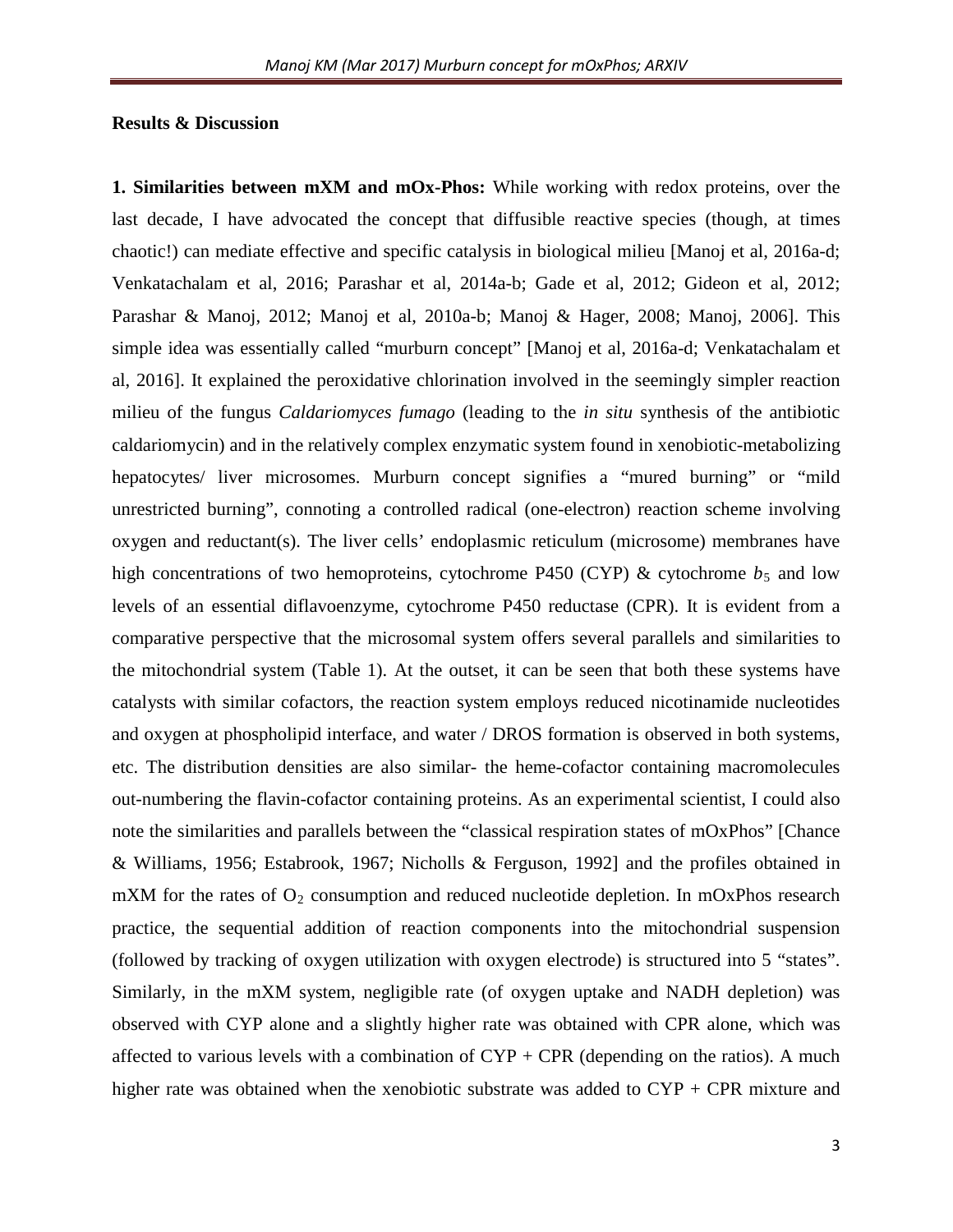the product formation (rate/yield) depended on the reconstitution methodology and extent of coupling in the system. In both mXM and mOxPhos research, workers had termed such "apparently non-physiological" trickling/wasting of redox equivalents as "electron leaks". I have explained that this is a constitutive redox expense involved in cellular systems, which gets going full throttle when suitable two-electron sinks are readily available. A study of my earlier works [particularly, Manoj et al., 2016d] would show that most of the perceptions in the mXM system (regarding oxygen activation, electron transfers, substrate binding, kinetics, operative thermodynamic logic, etc.) changed owing to a re-interpretation of the phenomenology, as made possible by the murburn concept.

**2. The murburn concept perspective of mOxPhos:** The essential facet of the paradigm I had recently established in mXM is that phospholipid membrane bound flavin system (CPR) generates DROS and heme systems (CYP + Cyt.  $b_5$ ) help stabilize a one-electron reaction paradigm involving DROS (including radicals, peroxide, singlet oxygen, etc.). Therefore, these DROS were deemed to have obligatory and constructive physiological roles (discounting the traditional view that they are primarily disruptive or chaotic!) in electron transfers and specific redox catalysis. The essential components of murburn concept for mOxPhos system are-

\*In the physiological redox regime of  $\sim$ -400 mV to  $\sim$ +800 mV (a potential range beyond which, water starts breaking up into hydrogen and oxygen gases:  $2H^+ + 2e^- \rightarrow H_2$  and  $2H_2O \rightarrow O_2 +$  $4H<sup>+</sup> + 4e<sup>-</sup>$ , "superoxide radical – peroxide – hydroxyl radical" conversion equilibriums exists in the "oxygen + reductant + Fe (heme)/ flavin" aqueous system. This equilibrium could be modulated by a diverse set of agents like redox proteins and small interfacial redox-active organic molecules (which could modulate DROS dynamics), protons/ions (which could affect the dielectrics and permittivity; thereby affecting the overall reactivities involved).

\* In biological systems, there cannot be "high energy electrons or high potential electrons" and it is unlikely that "protons retain energy/potential" just because they move from one macroscopic system to another. (Quite simply put, when an electron or protons changes its address, it retains little information regarding its previous residence!) The events transpire under normal physiological conditions and there is no external heat or electric field input; thereby all electrons (whether they are taken from NADH by Complex I or found at Complex III / Complex IV) in the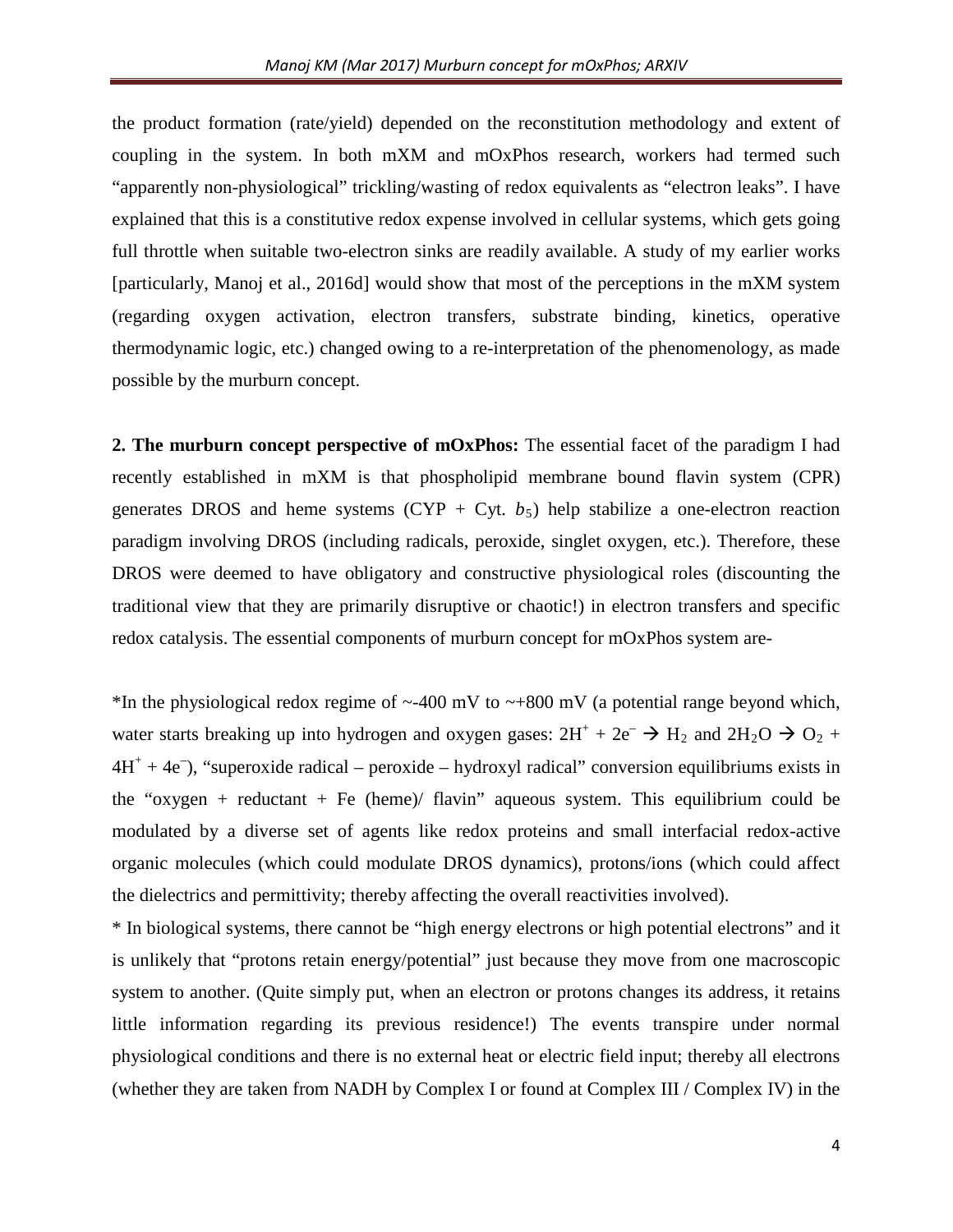system have equal energy. In the newly proposed system, there is no structured/directional flow of electrons from low to high redox potential via tightly connected and/or regulated strings of redox centres. (There could be some transfers that abide by the former understanding, but the "erstwhile flow" is not the primary logic of the new mechanism.)

\*Redox-active proteins generate oxidative and reductive 'abilities' in or around their vicinities by virtue of accepting or releasing highly mobile / diffusible one-electron redox-reactive species (or electrons). The outcome of such a process could be either one or two electron stabilized intermediates/products, subject to various redox reactions and partitioning equilibriums. All cofactors involved in electron relay within the "ETC" (from Complexes I through IV- flavins, hemes, Fe-S and Cu-centres, CoQ, Cyt. *c*, etc.) are readily one-electron redox-active species. Positional (presence in matrix / IM / IMS etc.) and structural attributes (hexaligated heme versus pentaligated heme; presence of closely located redox centres, solvent accessibility, etc.) of a particular redox-active species could play significant roles in governing the reaction outcomes.

\* Efficient electron relay between proteins and small molecules/ions is spontaneously mediated through highly mobile and redox-active diffusible species within small distances around the vicinity of the phospholipid membrane (murzone). The pertinent small or larger molecules/ions serving as the final "donor-acceptor" combination need not undergo a direct binding (as is currently believed to be essential) and subsequently, long-range electron transfers through the covalent peptide bonds to the redox centres of the proteins are not obligatory. This is because highly diffusible species (which have ~microsecond lifetimes) can possess stability/mobility even up to a few tens of Angstroms around the phospholipid interface.

\* In most constitutive metabolic reaction schemes/cycles (of the type  $A\rightarrow B\rightarrow C\rightarrow D... \rightarrow X$ ), the major drive for the formation of X is the accumulation of A, B, C, etc. within the reaction milieu/pool. (This is a tentative scenario assuming the lack of feedback inhibitions and allosteric regulations.) Therefore, the protagonists formed in the initial part exerting a forward push forms the major thermodynamic drive for the overall reaction. In my recent work with the one-electron metabolic reaction cycle of cytochrome P450s (CYPs), I had shown that the two-electron reacted products formed at the last reaction stage (formation of X) exerts a thermodynamic pull on the overall one-electron equilibriums (in the initial part of the reaction cycle) to shift towards right.

\* The reaction sequence does not seek compartmentalization or multi-molecular ordered/ sequential events. I have already demonstrated that such a one-electron process could be mild,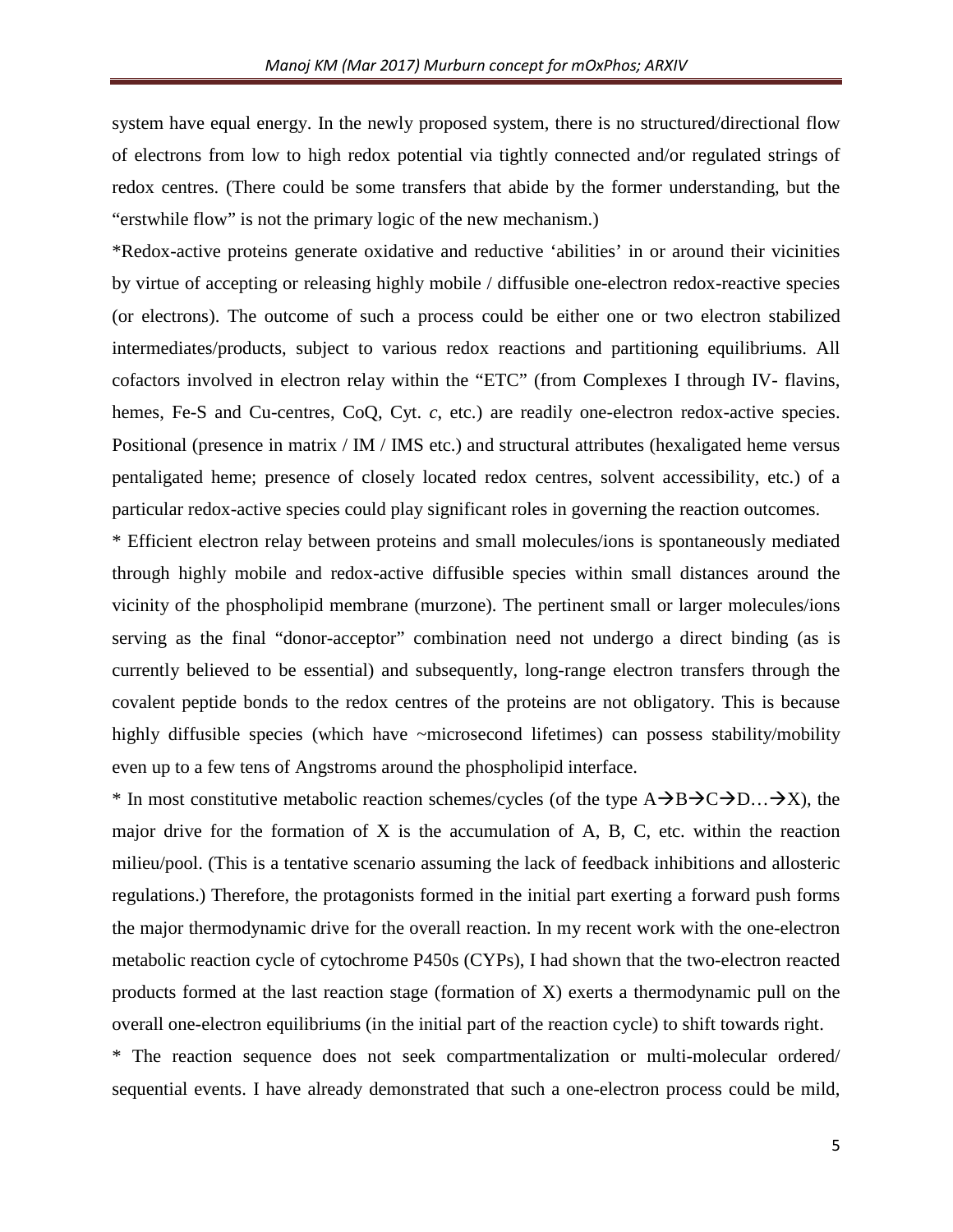reproducible, specific/selective and inherently constitutive in nature. The resulting process is simple, functional and affords a viable redox chemical transduction mode in the physiological redox ranges. In the context of mitochondrial reaction system, analogy could be drawn with a nuclear fission reactor (which is in stark contrast to the analogy drawn to the components of an automobile that the debunked EPCR hypothesis sought!). The key difference from the nuclear reactor being that herein, a radical reaction is initiated, moderated, maintained and quenched. (For a detailed discussion, please refer Item 1, Supplementary Information.]

*Summary of the reaction system with holistic perspectives:* A schematic cross-sectional representation of the salient participants involved in mOxPhos is shown in Figure 1a and their surface distribution is shown in Figure 1b. Murzymes (enzymes that mediate unrestricted redox reactions) of various redox potentials, Complexes I, II  $\&$  III initiate a one-electron reaction from the substrates NADH, succinate and  $CoQH<sub>2</sub>$  respectively, generating one-electron equivalents in the milieu, which could be (enzymatically or non-enzymatically) relayed to oxygen on the inside, CoQ within the membrane and Cyt. *c* in the IMS of the mitochondrion. The metallic and reducible centers present are not primarily for systematic or sequential relay of the one or two electron equivalents, but to synthesize and stabilize oxygen-centered radical intermediates and to overcome spin barriers. Overall, the reaction may be initiated at several points, if a suitable reducing agent is present within the system as the electron donor. Therefore, this is a confined burning of redox equivalents that would be fast enough to explain the need for high amounts of oxygen and phosphate, which serve as the electron sinks (thermodynamic pull!) to drive the equilibrium towards the right. Therefore, rather than a sequential and ordered distribution of components and mechanism thereof, the actual functionality is distributed and delocalized high potential hotspots. A sustaining paradigm is afforded by further stabilization of superoxide and its reduction to peroxide, leading to the generation of singlet oxygen and hydroxyl radical by Fe/Cu centers of Complex IV. Now, chemical coupling (connecting oxidation of NADH to the phosphorylation of ADP) is mediated by the highly reactive intermediates, around the vicinity of Complex IV & V. Complex V could help coupling in an indirect manner, by sustaining the proton requirement in the system. *In toto*, the earlier conceived rudimentary functionality of the ETC can be at best envisaged as a back-up mechanism to recycle lost electrons within the system and to pull electrons into a two-electron sink in the immediate vicinity of the respective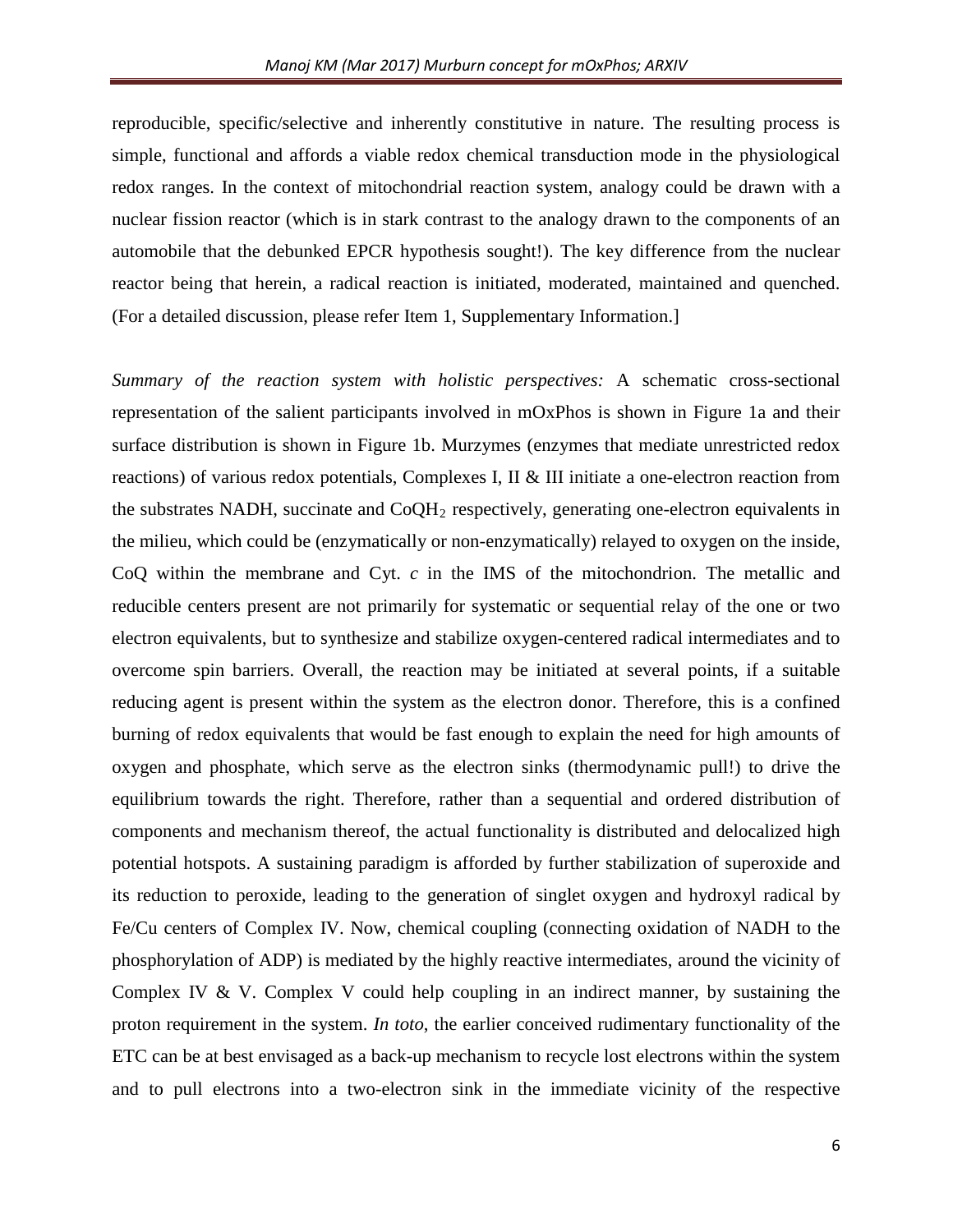complexes. We do not need to entertain improbable suppositions such as "a molecule of oxygen waits indefinitely for four protons and electrons each, and that Complex IV's reaction centre has an uncanny ability to tether oxygen and its diverse forms until water is formed". Similar misunderstandings were done away in the CYP reaction system, where a highly electron deficient CYP-based Compound I was "mistakenly" supposed to form water. The system is just a series of unordered binary collisions (subject to probabilistic operators) that would occur on/around the inner phospholipid membrane. So, rather than serving as some "willing operator creating an eternal potential difference of protons and electrolytes" across itself, the membrane serves as a controlled burning location involving high-potential reactive radicals. The point to be seen is – in this controlled regime, as long as there are more reactive species, the lesser reactive species don't react (on a statistically relevant scale, until certain thresholds are reached). That is one of the operative and regulatory principles of murburn concept, which explains oxidative stress (at high and low concentrations of oxygen). This setup would not need an ordered placement of components nor would it need any sequential or synchronized process of electron transfer from one protein to the other. Such a system serves Ockham's razor and has a high probably to evolve from a minimal set of components. Very importantly, with the murburn concept, we can now appreciate the possibility of a higher "theoretical" ATP synthetic yield (more than the prevailing limitation of  $~50\%$ ) with oxidative phosphorylation. The reactions at the initiating Complexes could be represented as-

 $NADH + O_2 \rightarrow NAD^+ + HO_2^ \overline{OR}$   $NADH + 2O_2 \rightarrow NAD^+ + 2O_2^{*} + H^+(1)$  $CoQH_2/FADH_2 + O_2 \rightarrow CoQ/FAD + H_2O_2 \quad \underline{OR} \quad CoQH_2/FADH_2 + 2O_2 \rightarrow CoQ/FAD + 2O_2^* + 2H^+$ (2)

 $NADH + CoQH<sub>2</sub>/FADH<sub>2</sub> + 3O<sub>2</sub> \rightarrow NAD<sup>+</sup> + CoQ/FAD + H<sub>2</sub>O<sub>2</sub> + 2O<sub>2</sub><sup>*</sup> + H<sup>+</sup> (3)$ 

In the milieu (or in Complex IV's vicinity), now-

 $H_2O_2 + O_2^*$   $\rightarrow$   ${}^1O_2 + OH^* + OH^*$  (4: the reaction is fast if catalyzed by a metal centre)  $H^+$  + OH<sup>-</sup>  $\rightarrow$  H<sub>2</sub>O (5)

Therefore, the overall equation becomes-

 $NADH + CoQH_2/FADH_2 + 2O_2 \rightarrow NAD^+ + CoQ/FAD + H_2O + {O_2}^{*+} + OH^*(6)$ 

Or, for one oxygen molecule, the equation is-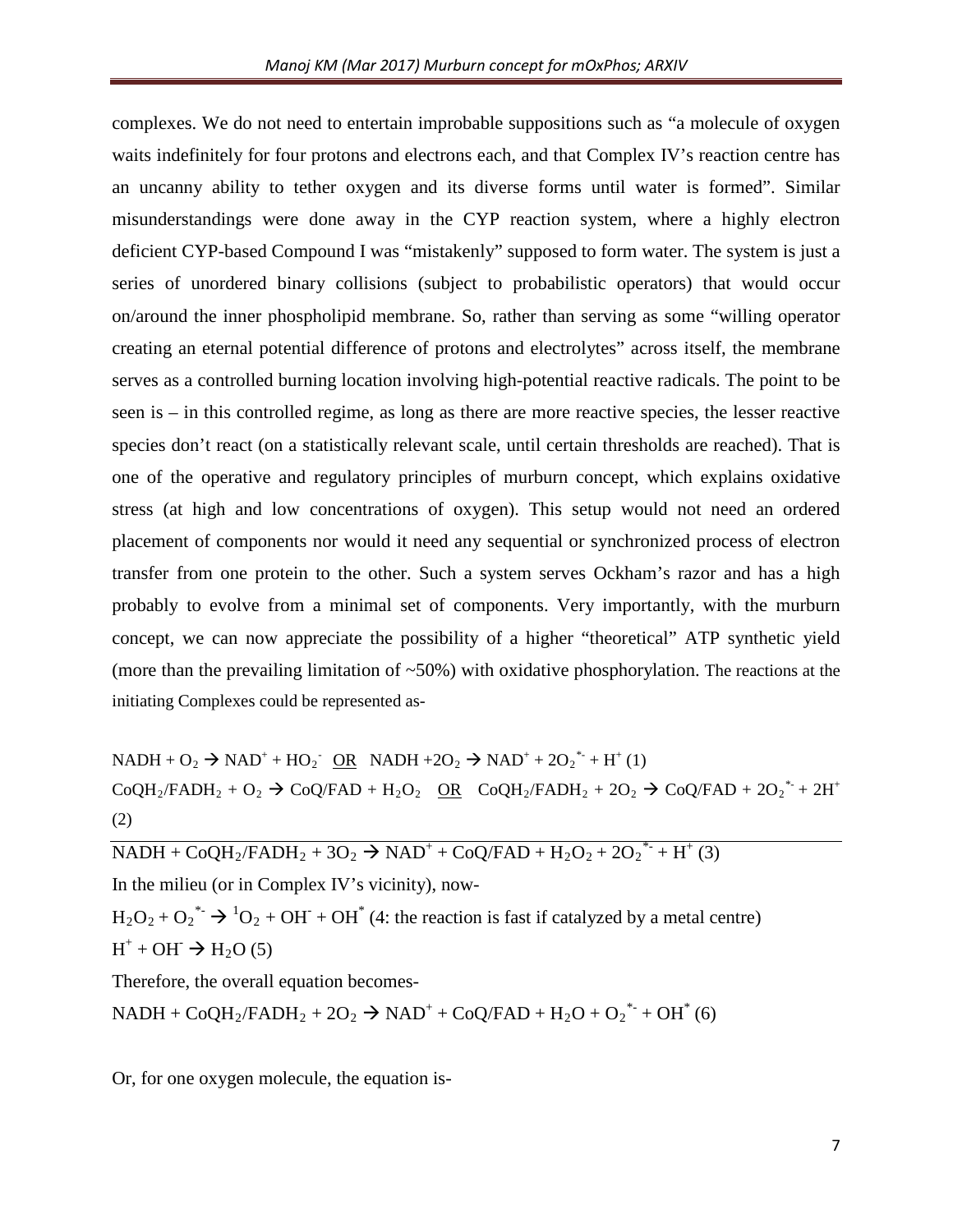# **NADH** +  $(C_4H_4O_4)^2$ <sup>+</sup> +  $O_2$   $\rightarrow$  **NAD**<sup>+</sup> +  $(C_4H_2O_4)^2$ <sup>-</sup> +  $H_2O$  +  $OH^-$  (7)

Concomitantly, the radicals produced above serve as couplers in the matrix reaction: **Ad-O-(PO<sub>2</sub>) -O-(PO<sub>3</sub>)<sup>2</sup> + HPO<sub>4</sub><sup>2</sup> <b>+ H<sup>+</sup>**  $\rightarrow$  **Ad-O-(PO<sub>2</sub>) -O-(PO<sub>2</sub>) -O-(PO<sub>3</sub>)<sup>2</sup>** + **H**<sub>2</sub>**O** (8)

As per the murburn concept, the reaction generates hydroxide ions and water. The system does not solicit outward proton pumping machineries at the phospholipid interface. Also, the logic is predominantly a one-electron paradigm that invokes the involvement of oxygen at multiple points (in space and time!) and all reactions in this scheme are bimolecular, brought about in free solution or catalyzed by a protein around the phospholipid interface. The mechanism shows why both NADH (a 2-electron  $+$  1-proton source) and FADH<sub>2</sub> (a 2-electron  $+$  2 proton source) are incorporated into the mitochondrion. Besides equation 8, the critical dependence of rates and thermodynamics on pH can be well understood by considering the disproportionation and one-electron redox equilibrium of a key element of murburn concept- superoxide [Kanematsu & Asada, 1994; Sawyer & Valentine, 1981].

Regarding superoxide dismutation kinetics:

 $HO_2^* + HO_2^* \rightarrow O_2 + H_2O_2$  [ $k = 1 \times 10^5$  M<sup>-1</sup>s<sup>-1</sup> (acidic)] (9)  $HO_2^* + O_2^* \cdot (+ H^+) \rightarrow O_2 + H_2O_2$  [ $k = 1 \times 10^8$  M<sup>-1</sup>s<sup>-1</sup> (pH = 4.8)] (10)  $O_2^*$  +  $O_2^*$  (+ 2H<sup>+</sup>)  $\rightarrow$   $O_2$  + H<sub>2</sub>O<sub>2</sub> [ $k \le 3 \times 10^{-1}$  M<sup>-1</sup>s<sup>-1</sup> (alkaline)] (11) For the reduction of oxygen:  $O_2 + H^+ + e^- \rightarrow HO_2^*$  [-50/+120 mV (acidic, pH < 4.8)] (12)  $O_2 + e^- \rightarrow O_2^*$  [-330/-160 mV (neutral or alkaline)] (13) For the reduction of superoxide:  $HO_2^* + H^+ + e^- \rightarrow H_2O_2$  [+1440 mV (acidic, pH < 4.8)] (14)  $O_2^*$  + 2H<sup>+</sup> + e<sup>-</sup>  $\rightarrow$  H<sub>2</sub>O<sub>2</sub> [+890 mV (neutral)] (15)  $O_2^*$  + H<sub>2</sub>O + e<sup>-</sup>  $\rightarrow$  HO<sub>2</sub><sup>-</sup> + OH<sup>-</sup> [+200 mV (alkaline, pH >11.5)] (16)

As seen, protons play a critical role in several steps and affect both the thermodynamic and kinetic aspects involved. The production of superoxide is not dependant on protons, at least at the formation stage. Yet, the rate of superoxide availability would be critically dependant on protons because protonated superoxide (hydroperoxyl radical) is known to be many times more (re)active than superoxide itself. If the superoxide would get protonated near the membrane, it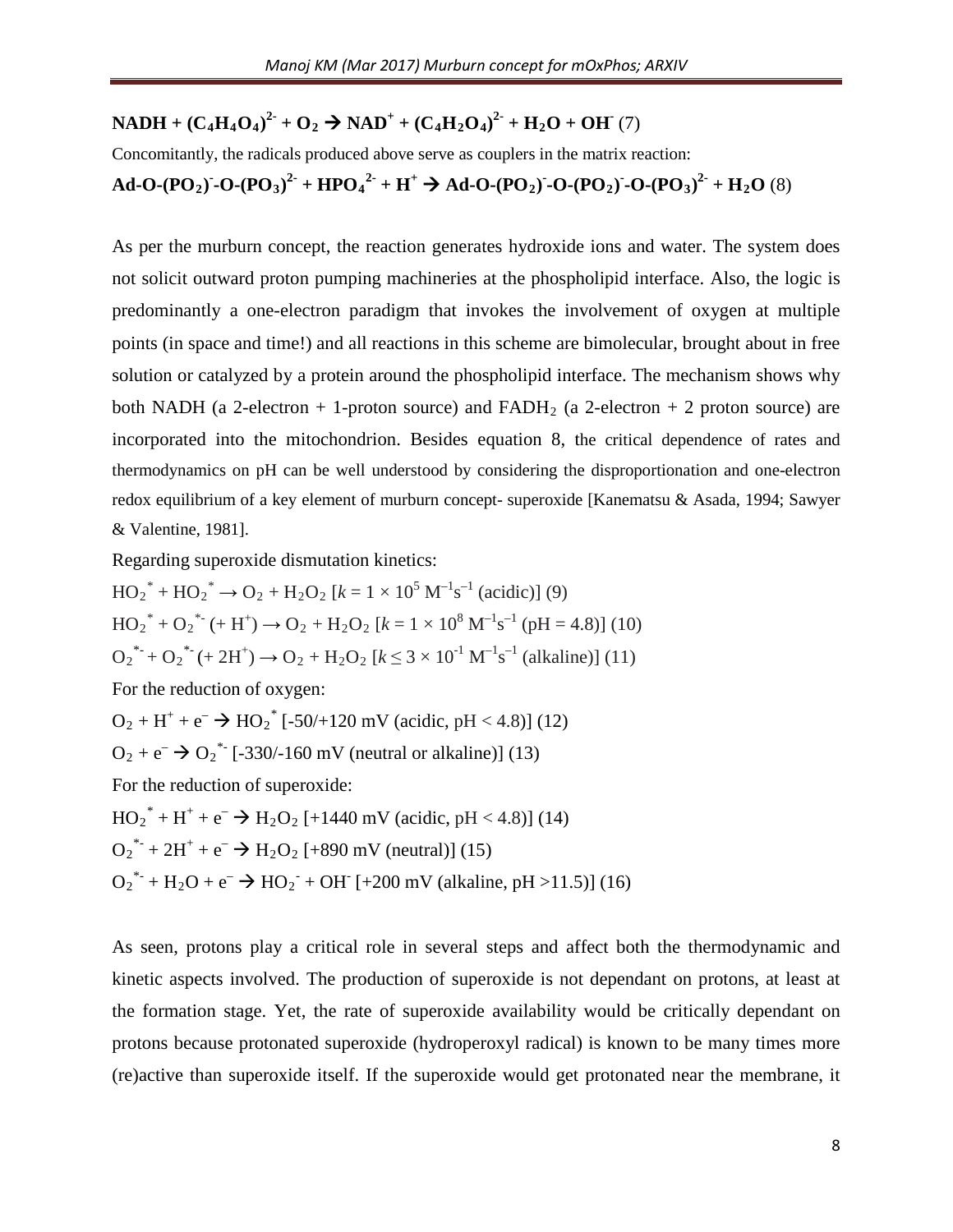would be easily lost to dismutation in the matrix (leading to the liberation of heat energy). [For more details in the context, please refer Item 1, Supplementary Information.]

*Reallocation of roles:* Ubiquinone need not be seen as a two-electron agent alone, its oneelectron reduced form is also quite stable and would serve to enhance radical lifetimes in the vicinity of the membrane. The presence of various metal centers on the different proteins (of varying redox potentials) is merely to have catalysts in various redox potential ranges so that the radical formation and release would be smoothly transitioned and consistently maintained. Therefore, it is now understood that the mitochondria primarily achieves a low-water, low-proton microenvironment. The outer phospholipid membrane forms the outer dome of the reactor and Cyt. *c* (functioning as a one-electron scavenger within the inter-membrane space) is the last barrier to prevent the escape of one-electron equivalents. Complex IV can accept the redox equivalents from Cyt. *c* and bring it back to the internal murzone, and also stabilize/reduce superoxide and further generate hydroxyl radical and singlet oxygen. Complex III could recycle the radicals/ $\text{CoOH}_2$  that was formed in the internal membrane. Complex V serves chemostasis (proton server to the matrix) and it could have evolved later on, to enhance the efficiency of oxidative phosphorylation. Most functional roles are thus re-allotted.

*Understanding the kinetics, energetics and overall rationale:* The overall drive for the reaction comes from primarily a one-electron oxidation of suitable reducible substrate(s) and oxygen serves as the ultimate electron acceptor. But the electrons from NADH (or  $FADH<sub>2</sub>$ ) do not go to oxygen all the way via ETC to form water only at Complex IV. There are no specified loci for water formation and electrons need not be exchanged between adjacent centers alone. Elaborate scheme for the spatial separation of protons and electrons do not exist and are not warranted. However, protons must be made available only at key points, by enzyme activity, failing which uncoupling could result (leading to heat production). The generation of radicals drives both water and ATP formation in the low proton/water microcosm. The more water formation is associated with ATP synthesis; greater is the coupling in the system. The more water formation is owing to radicals reacting among themselves; lower is the coupling in the system. Stoichiometry in such a system would depend very critically on the reaction microenvironments and this could be a reason for the differences in data obtained across labs. The overall yield of ATPs would vary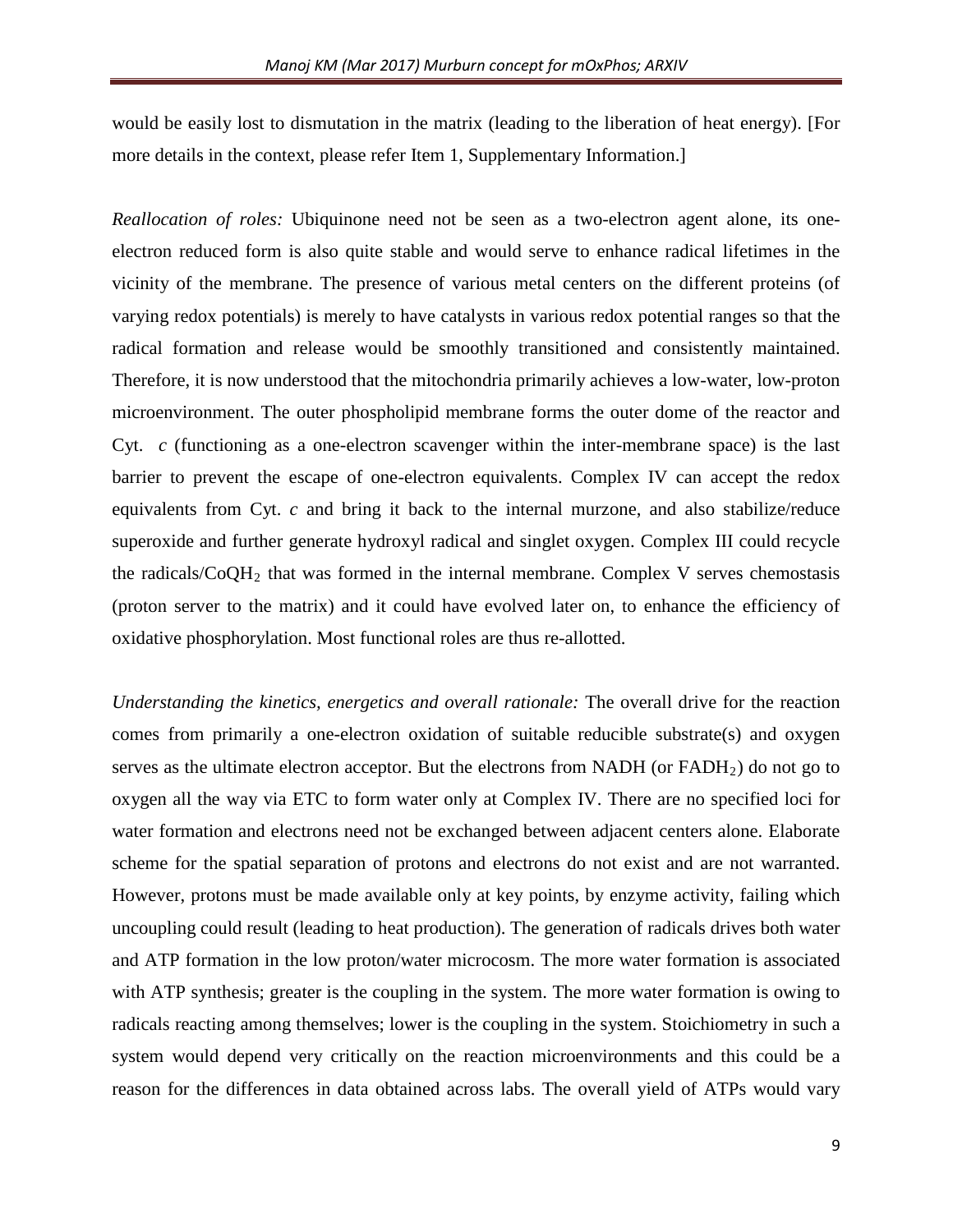when starting from NADH or succinate under diverse molecular/microenvironment setups. The one-electron reactions are the mainstay of the actual fast processes that govern core of energy production of cellular life and the two electron reactions serve as electron sinks, generating pull to drive the reaction to the right. Once superoxide is produced, it goes via peroxide and hydroxyl radical to form water. With  $FADH<sub>2</sub>$ , the excess protons could potentially limit superoxide availability, affording significant peroxide formation. The novel way of water formation is the most sensible scheme considering that these reactions would only be binary and very fast. As seen, the new proposal only requires an intact mitochondrial membrane and the minimal components of ETC for the *murburn* process to work. Most importantly, the *murburn* concept addresses the chemical, evolutionary, stochastic and physiological factors involved within the reaction system. Life evolved from chaos and the *murburn* hypothesis has chaos enshrined in its basic elements. Nature evolved by a controlled burning of redox equivalents (generated by the catabolism of nutrients), forming water at the phospholipid interface. Therefore, the erstwhile EPCR's presumed uncoupling reactions are what actually lead to "chemical coupling" of ATP synthesis. (This outcome is quite similar to the effect that murburn concept brought about in the mXM system.)

#### **3. Arguments/predictions validating murburn concept's relevance in mOxPhos:**

(i) The documentation of a naturally formed nuclear reactor on earth [Meshik et al, 2004] is testimony to the feasibility of spontaneous evolution and operation of the "nuclear reactor logic" of murburn concept for mOxPhos. (ii) The fact that DROS are generated "enzymatically" by Complexes I through IV (both *in vitro* and *in situ*) [Grivennikova & Vinogradov, 2006; Drose, 2013; Bleier & Drose, 2013; Ksenzenko et al, 1992] is direct evidence for murburn concept. (iii) Actively respiring and ATP synthesizing mitochondria are demonstrated to dynamically increase DROS production [Nicholls, 2004] and this is a direct and incontrovertible evidence to support the physiological relevance of murburn concept to ATP synthesis. Further, DROS production has also been correlated to the *in situ* concentration of oxygen and reduced substrates [Murphy, 1987]. (iv) A non-integral stoichiometry [Hinkle, 2005; Brand & Lehninger, 1977] is naturally expected in any system where murburn concept is relevant [Manoj et al, 2016d] and therefore, mOxPhos system is a classical example where it could be operative. (v) The organization of mitochondria with only cristae invaginations and two membranes (with the membrane proteins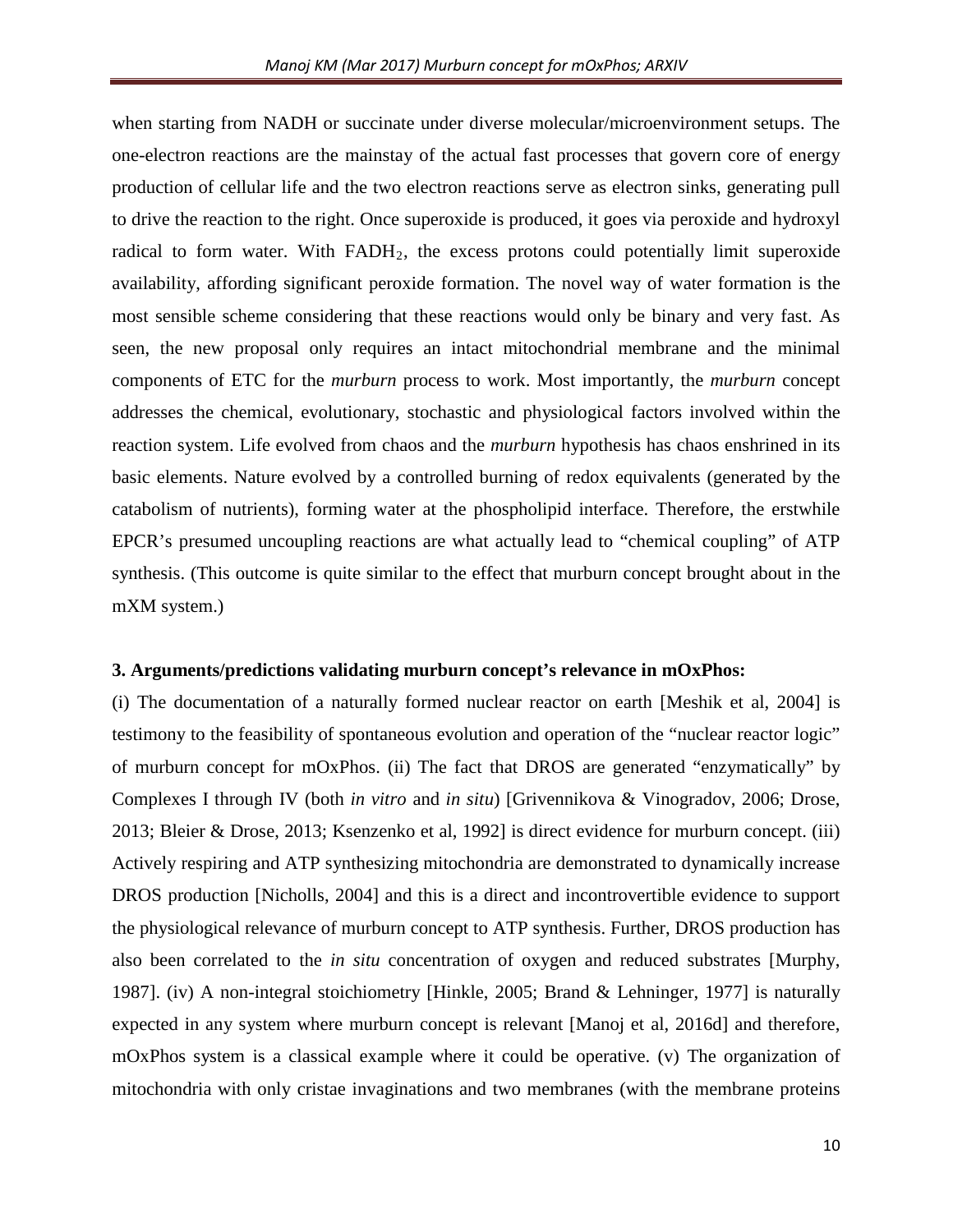scattered therein) agrees well with murburn concept. (vi) The distribution of proteins shows low amounts of Complexes I & II (superoxide generators) and high amount of Complex IV (DROS stabilizer); and this is solicited by murburn concept. Further, the relative concentrations of Cyt. *c* and Complex IV also align well with murburn concept. [Gupte et al, 1984; Schwerzmann et al, 1986] (vii) The finger-like matrix projection structures of Complexes I & II [Sazanov, 2015; Sun et al, 2005] meet the requirements of murburn concept. The fact is also that they do not house redox centers with a perfectly increasing order of redox potentials. These are tell-tale signs that the redox centers produce and moderate DROS. (viii) The erstwhile consideration required the inner mitochondrial membranes to be discriminatory and regulatory in structure and function. The mitochondrial membranes are seen herein as a hydrophobic interface that could potentially support and confine radical reactions. For all practical purposes, mitochondrial membranes do not show "super-deterministic" ability/features. This ascertained fact aligns well to the mandate that murburn concept allocates them. (ix) Contrary to the aesthetic perceptions prevailing amongst several biologists and biochemists (that DROS are merely chaos infusing agents!), I have established over the last decade that *in situ*, a two-electron process can go through oneelectron routes (without wreaking havoc!) and that such processes are essentially involved in routine redox metabolism [Manoj, 2006; Manoj & Hager, 2008; Manoj et al 2010a,b; Manoj et al, 2016a-d]. This fact can be confirmed with simple chemical controls and reductionist approach, within water-controlled systems (like reverse micelles [Han et al, 1987; Hayes & Gulari, 1990]) and using Fe/ peroxide/ NADH/ superoxide. (x) The fact that multiple  $^{18}O$  atoms (from water, the solvent) get rapidly incorporated into a single ATP phosphate [Cohn, 1953] is a solid support for the murburn concept, which seeks precisely such effects. (xi) The heat generation by chemical uncouplers (interfacial DROS modulators) and uncoupling protein (which have positively charged amino acid residues within their trans-membrane helices that could modulate DROS [Klingenberg & Huang, 1999]) is yet another testimony to the operation of murburn concept. (xii) There is historical documentation (quite forgotten!) that uncouplers give concentration-dependent maverick effects in phosphoryating systems [Avron & Shavit, 1965; Watling-Payne & Selwyn, 1974], an effect which is predictable if murburn concept is operative. This could be probed again with diverse concentrations of known uncouplers and it would further establish murburn concept's physiological relevance. (xiii) Very high or very low concentrations of oxygen would inadvertently affect the subtle redox equilibriums in milieu (as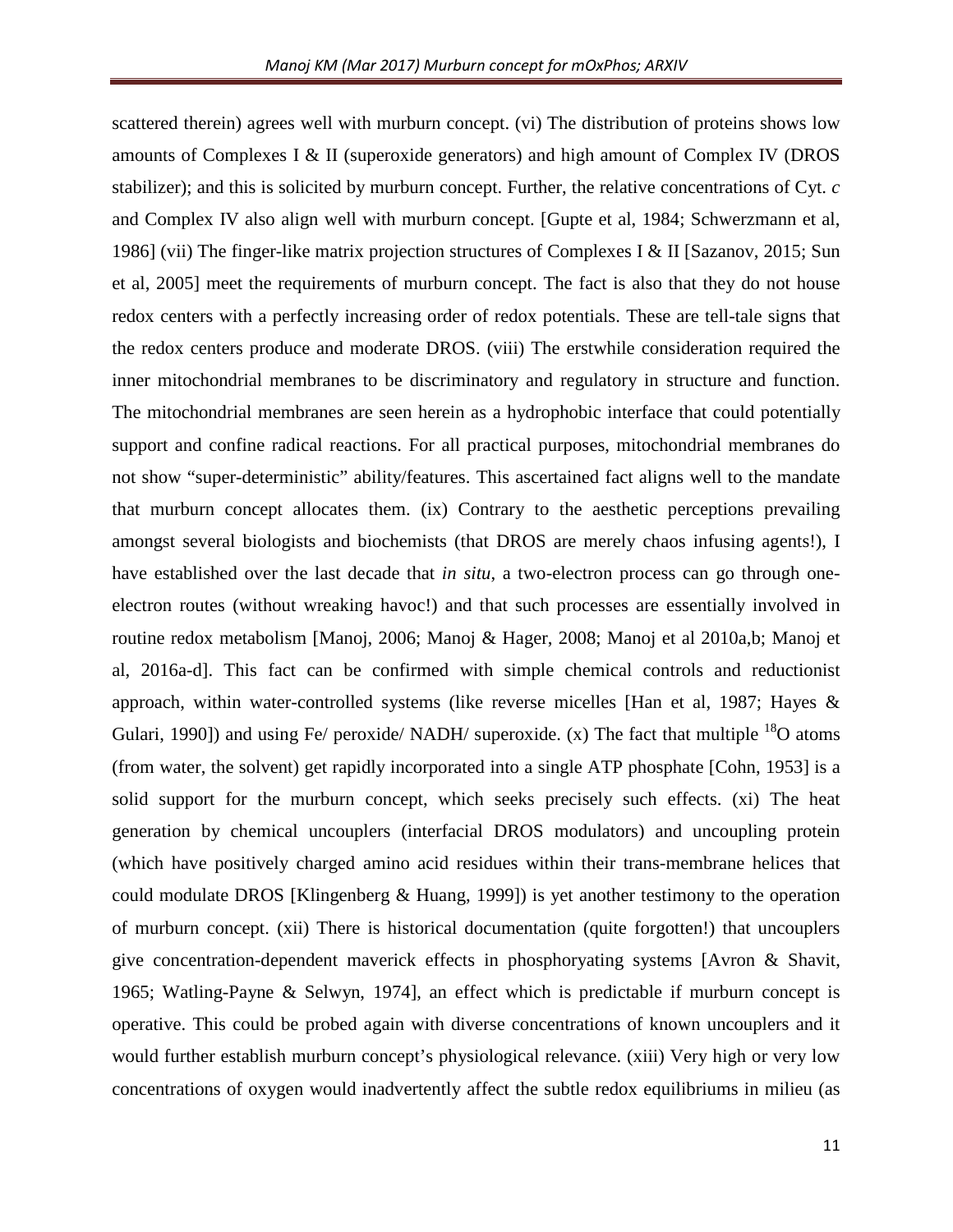predicted by murburn concept) and therefore, we observe oxidative stress in both scenarios. (xiv) Toxicity of low concentrations of agents like CO and cyanide can be better explained by murburn concept [Parashar et al, 2014], owing to their roles as diffusible radical generators and scavengers. This can be further verified by tracing the incorporation of radio-labeled carbon in carbonate and cyanate, after exposing an experimental system to sub-lethal amounts of radiolabeled CO and cyanide. (xv) The evolutionary implication of murburn concept's operation explains why leaching of Cyt. *c* leads to cellular apoptosis [Ow et al, 2008]. (xvi) Equations 7 through 16 could potentially explain how the provision of a proton gradient (when inside is alkaline) displaces  $ADP + Pi + H^+ \leftrightarrow ATP + H_2O$  equilibrium and afford synthesis of ATP. With murburn concept, mitochondria can work even without a pH gradient, at low proton concentrations and this goes well with several experimental observations. (xvii) Murburn concept can explain the influence of membrane lipids like cardiolipin [Paradies at al, 2014], whose high negative charge densities on their lipid-assembled periphery would keep superoxide in the matrix side of the interface, thereby enhancing phosphorylation yields. Murburn concept could also explain the toxicity of cationic lipids used for drug delivery [Aramaki et al, 2001]. (xviii) The murburn scheme is energetically sensible, viable and could potentially afford higher efficiency for ATP synthesis. (xix) Cytochrome *c* and CoQ have also been allocated one-electron scavenging/recycling roes within the IMS and IPLM respectively. Their concentrations, structure and nature agrees with the roles allotted. (xx) Murburn concept does not seek a vitally deterministic scheme and does not necessitate "overt intelligence" (sensory and regulatory discriminations in redox activities) to molecules. The proposed mechanism is simple (supported by Ockam's razor), unordered (no sequential schemes and no multi-molecular reactions sought), highly probable, fast (with sufficient thermodynamic drives and kinetic viability- only radical reactions mediated by small species could give second order rates  $\sim 10^9$  to  $10^{10} \text{ M}^{-1} \text{s}^{-1}$ ) and thus, can potentially cater to the dynamic requisites of a working cell. [For a more detailed discussion, please refer Items 2 & 3, Supplementary Information.]

**4. Consequences of this communication:** An itemized comparison of the prevailing EPCR hypothesis versus the proposed murburn concept is provided in Item 4, Supplementary Information. While the new explanation undoes several misunderstandings, it opens up a new bunch of questions- In such murburn processes, does water break, besides forming? What is the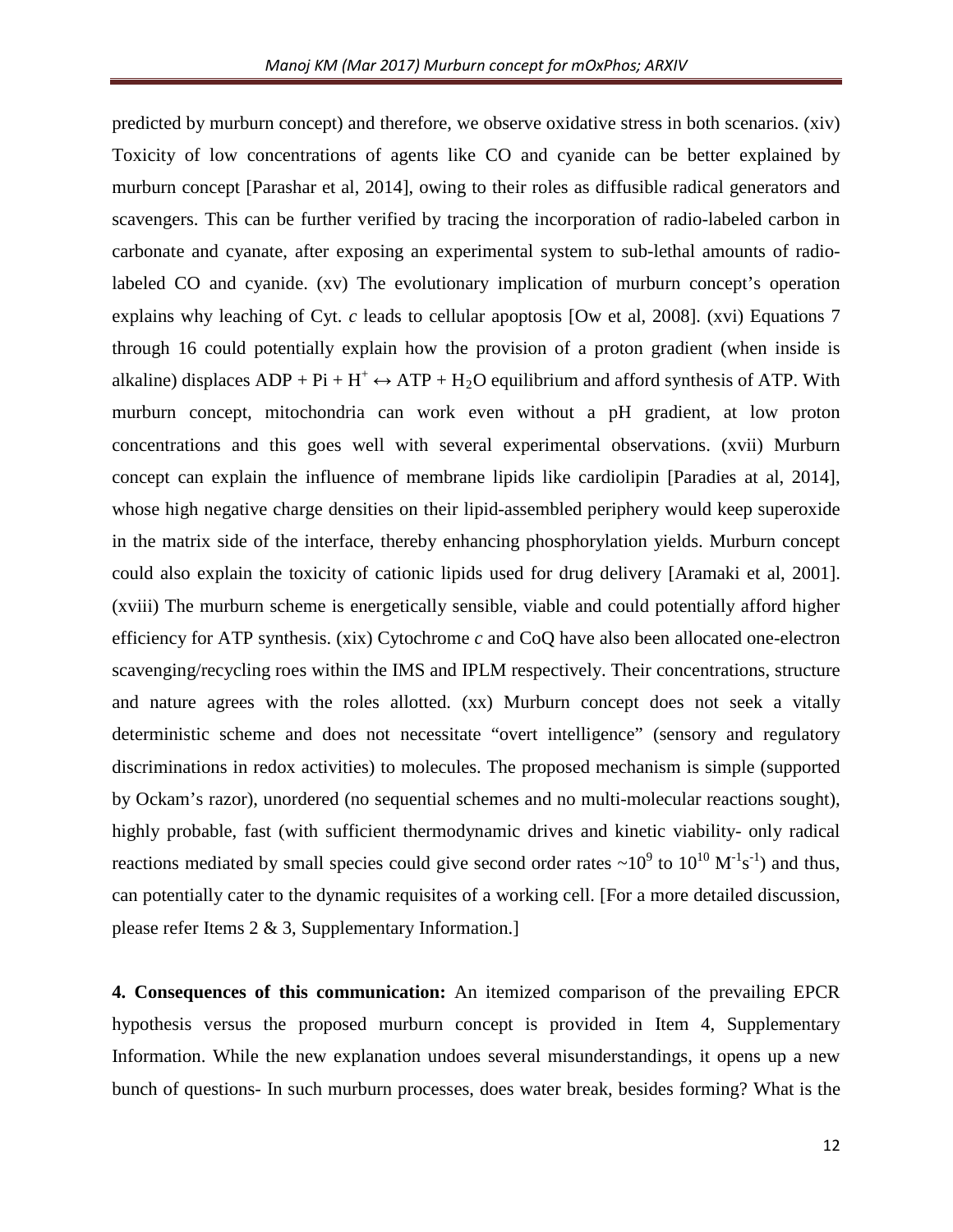concept of "phosphorylation site"? Do the Complexes I through IV have any ADP binding sites? Does ATPase bring protons in along the b subunits to help the coupling process at one "new" site (adjacent to the region where  $b-\alpha/\beta/\delta$  subunits meet)? What is the role of the bulbous matrix-side extension of Complex III? Is ATPase actually a rotary enzyme? etc.

In mOxPhos, biochemists erroneously looked at the cause-consequence correlation. Murburn concept puts things in the accurate directional perspective. A trans-membrane potential is generated because of NADH oxidation inside (leading to negative charge-bearing ionic- and radical species generation within matrix) and not because protons are pumped out. This has little to do with synthesis of ATP inside. Further, the existing explanations solicited highly sophisticated setups (ETC, proton pumps, rotary synthases, etc.; all of which were debunked [Manoj, 2017]) as a pre-requisite for the evolution of the energy transduction logic/process in living systems. Herein, we have the first molecular explanation for the origin of life-sustaining "tangible" logic of chemical reaction. This could also explain why only a pre-existing cell could infuse "life". The radical reaction requires an internally "burning flame containing mitochondria" to start off, and only a pre-existent cell could pass it on to a new cell. Cells burn fuel and in this process, they too get burnt and as a result, they age and they die (oxygen, the life-giver, finally takes it too!). But I believe that with the current awareness, ageing and death can be better understood and in some cases, even death of some cells could be rendered reversible. I envisage that murburn concept would be applicable to a wide variety of physiological processes that involve redox activities and response to physical stimuli (inputs like pressure, exposure to light, etc.). It is now evident that murburn concept can also provide a molecular basis for idiosyncratic and hormetic dose responses. The work calls for a renewed investigation into all redox coupling reactions where an uphill reaction is catalyzed at the expense of a downhill reaction. We must derive tangible rationale as to how "energy" (a term coined by physicists to rationalize and account for relatively abstract ideas/events) is "t(r)apped" and "relayed" / "transduced" from one system to the other.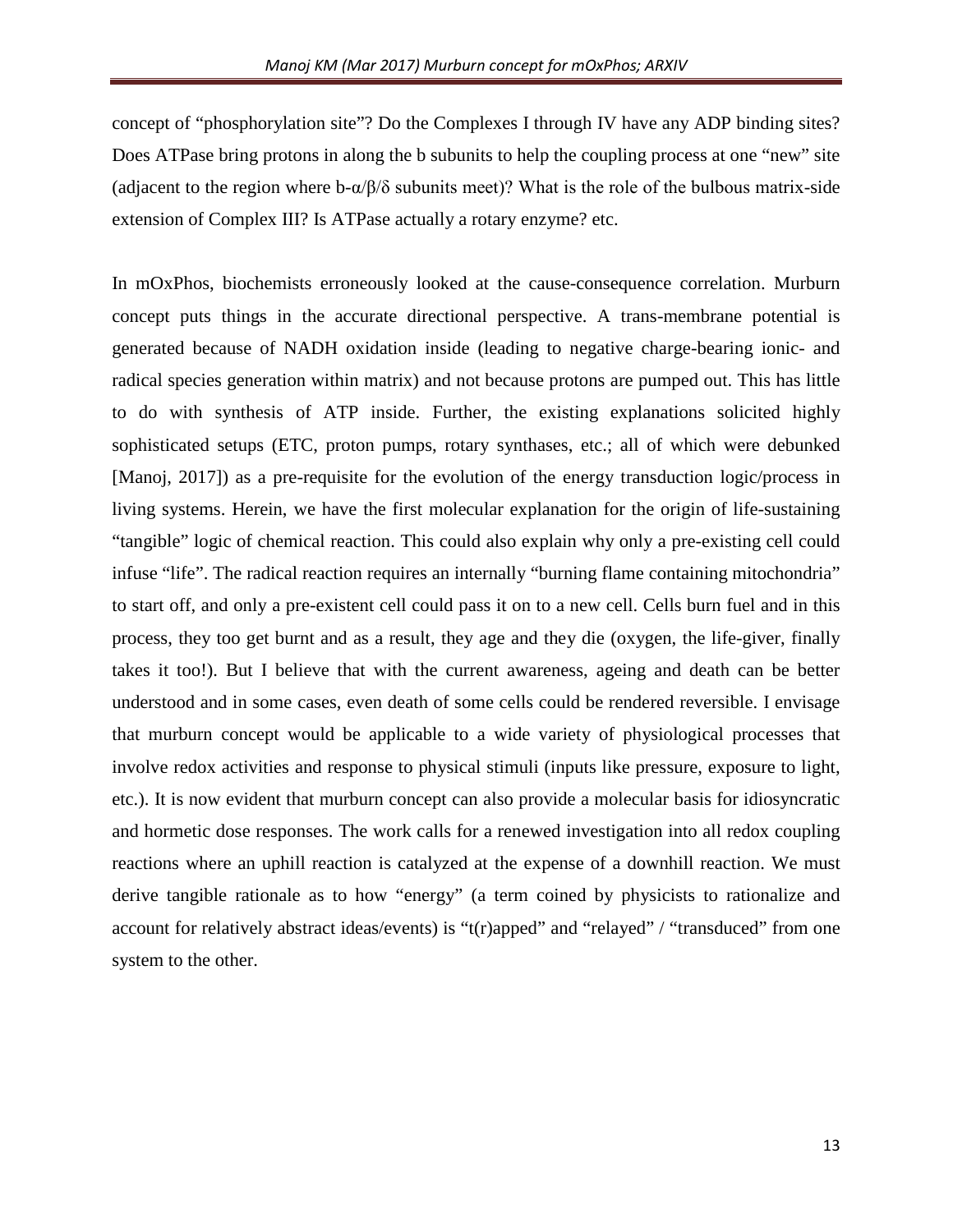# **TABLE & FIGURE**

**Table 1:** Similarities and parallels (as hitherto perceived!) between microsomal/hepatocyte ER xenobiotic metabolism and mitochondrial oxidative phosphorylation. Many of the mechanistic perceptions in the microsomal system have been corrected; they are presented herein only to draw an existential analogy.

| N <sub>0</sub>          | <b>Attributes</b>               |                                                                            | <b>Microsomal system</b>                                                                                                    | <b>Mitochondrial system</b>                                                                                                 |
|-------------------------|---------------------------------|----------------------------------------------------------------------------|-----------------------------------------------------------------------------------------------------------------------------|-----------------------------------------------------------------------------------------------------------------------------|
| $\mathbf{1}$            |                                 | <b>Overall reaction</b>                                                    | Redox reaction $+$ addition<br>of moiety                                                                                    | Redox reaction $+$ addition<br>of moiety                                                                                    |
| $\boldsymbol{2}$        |                                 | Initial<br>electron<br>donor                                               | <b>NADPH</b>                                                                                                                | <b>NADH</b>                                                                                                                 |
| 3                       |                                 | Final<br>electron<br>acceptor                                              | Molecular oxygen $(O_2)$                                                                                                    | Molecular oxygen $(O_2)$                                                                                                    |
| $\overline{\mathbf{4}}$ |                                 | Obligatory<br>Catalyst 1                                                   | Reductase<br>(flavoprotein)<br>CPR,<br>binds<br>and<br>uses<br>NADPH);<br>membrane<br>protein                               | Dehydrogenase<br>(flavoprotein Complex I,<br>binds and uses NADH);<br>membrane protein                                      |
| 5                       | <b>Various</b><br>facets of the | Obligatory<br>Catalyst 2                                                   | Mixed<br>function<br>oxidase<br>(hemoprotein CYP, binds<br>and<br>uses<br>oxygen);<br>membrane protein                      | Oxidase<br>(hemoprotein,<br>Complex IV, binds and<br>uses oxygen); membrane<br>protein                                      |
| 6                       | reaction<br>system              | Ratio of catalysts                                                         | Low flavo protein : high<br>Hemo protein                                                                                    | Low flavo protein : high<br>Hemo protein                                                                                    |
| $\overline{7}$          |                                 | <b>Reaction</b> aids                                                       | Cyt. $b_5$ (& Fe-S proteins<br>in auxiliary systems)                                                                        | Cyt. c, Fe-S proteins $\&$<br>CoQ                                                                                           |
| 8                       |                                 | Reaction<br>centre-<br>stage (in vivo/in<br>vitro)                         | Phospholipid<br>interface/vesicles                                                                                          | Phospholipid<br>interface/vesicles                                                                                          |
| 9                       |                                 | interest                                                                   | Final product of Xenobiotic is hydroxylated                                                                                 | ADP is phosphorylated                                                                                                       |
| 10                      |                                 | System overview                                                            | Multi-enzymatic<br>ordered<br>sequential scheme, multi-<br>substrate,<br>multi-product,<br>coupling/uncoupling<br>phenomena | Multi-enzymatic<br>ordered<br>sequential scheme, multi-<br>substrate,<br>multi-product,<br>coupling/uncoupling<br>phenomena |
| 11                      | <b>Reaction</b><br>phenomena    | Partitioning<br>of<br>substrate<br>and<br>product<br>the<br>at<br>membrane | The hydroxylated product<br>has a lesser log P value<br>than the substrate.                                                 | Log $P$ value of ADP is -<br>2.6 and that of ATP is -<br>5.5.                                                               |
| 12                      | &<br>mechanism                  | Electron transfer                                                          | Long range, outer sphere<br>mechanism;<br>Essentially<br>two-electron<br>process<br>overall, could involve one-             | Long range, outer sphere<br>Essentially<br>mechanism;<br>two-electron<br>process<br>overall, could involve one-             |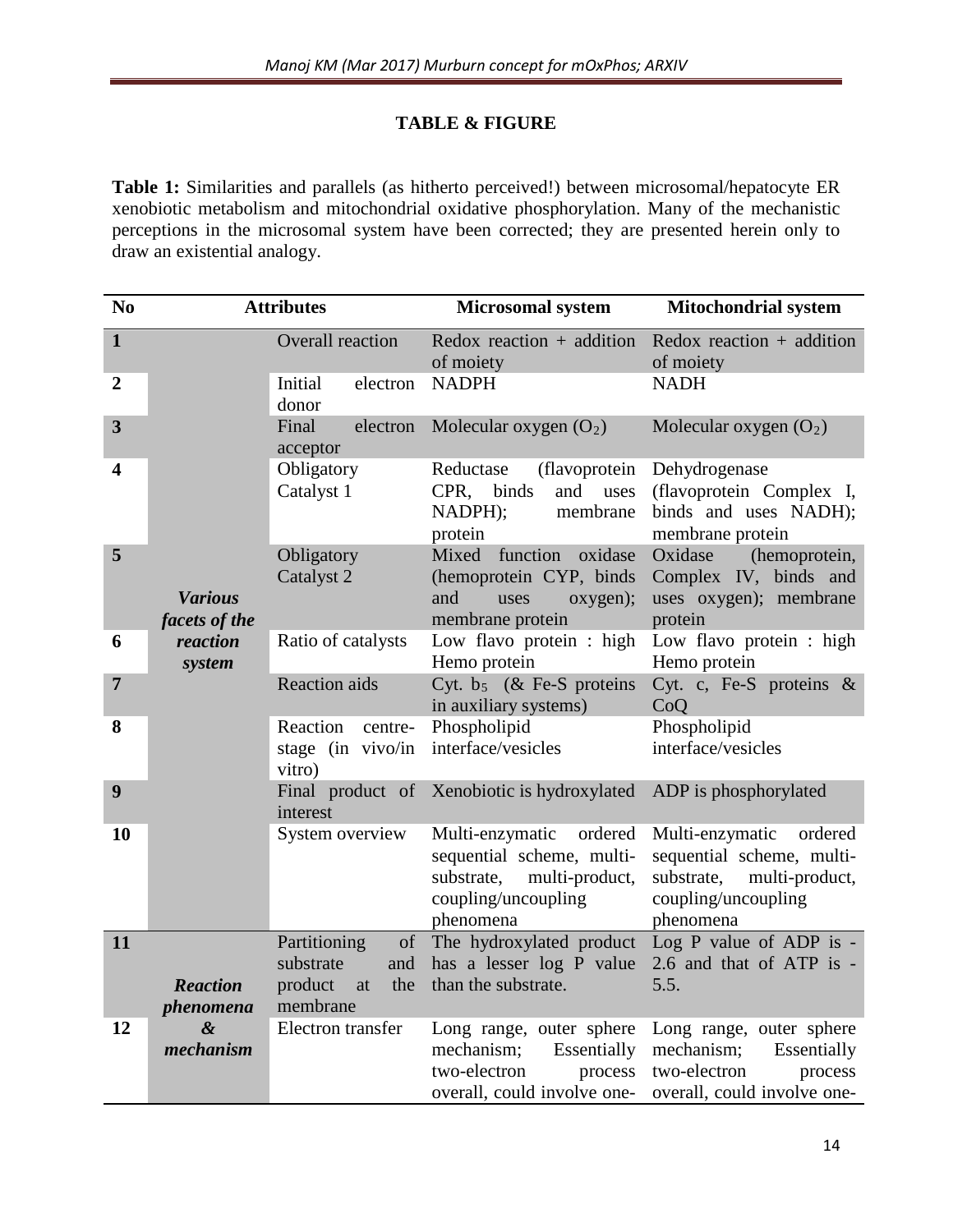|  | Manoj KM (Mar 2017) Murburn concept for mOxPhos; ARXIV |
|--|--------------------------------------------------------|
|--|--------------------------------------------------------|

|    |                              | electron step(s)                                                                                                                | electron step(s)                                                                                                                      |
|----|------------------------------|---------------------------------------------------------------------------------------------------------------------------------|---------------------------------------------------------------------------------------------------------------------------------------|
| 13 | Protons                      | Extraneous<br>proton<br>consumed                                                                                                | Extraneous<br>proton<br>consumed                                                                                                      |
| 14 | Thermodynamic<br>drive       | Push of electrons<br>from<br>lower to higher redox<br>potential, through direct<br>protein-protein contact                      | Push of electrons<br>from<br>lower to higher<br>redox<br>potential, through direct<br>protein-protein contact                         |
| 15 | Substrate binding            | binds<br>Xenobiotic<br>to<br>catalyst 2 for prolonged<br>time frame and waits for<br>catalytic cycle to get<br>completed        | Oxygen binds to catalyst 2<br>for prolonged time frame<br>and waits for catalytic<br>cycle to get completed.                          |
| 16 | Water formation              | Catalyst 2 forms water                                                                                                          | Catalyst 2 forms water                                                                                                                |
| 17 | <b>ROS</b> involvement       | <b>ROS</b><br>formed<br>as<br><sub>a</sub><br>deleterious side reaction,<br>due to uncoupling                                   | <b>ROS</b><br>formed<br>as<br>a<br>deleterious side reaction,<br>due to uncoupling                                                    |
| 18 | Inhibitors like CO<br>and CN | <b>Bind</b><br>of<br>Fe-centre<br>to<br>catalyst 2                                                                              | <b>Bind</b><br>to<br>Fe-centre<br>of<br>catalyst 2                                                                                    |
| 19 | Salient<br>uncouplers        | <b>Dihalophenolics</b>                                                                                                          | Dinitrophenolics                                                                                                                      |
| 20 | Overall<br>stoichiometry     | Subject to change by<br>reaction<br>alteration<br>of<br>microenvironment<br>and<br>values<br>non-integral<br>of<br>ratios noted | Subject to<br>change<br>by<br>alteration<br>of<br>reaction<br>microenvironment<br>and<br>non-integral<br>values<br>of<br>ratios noted |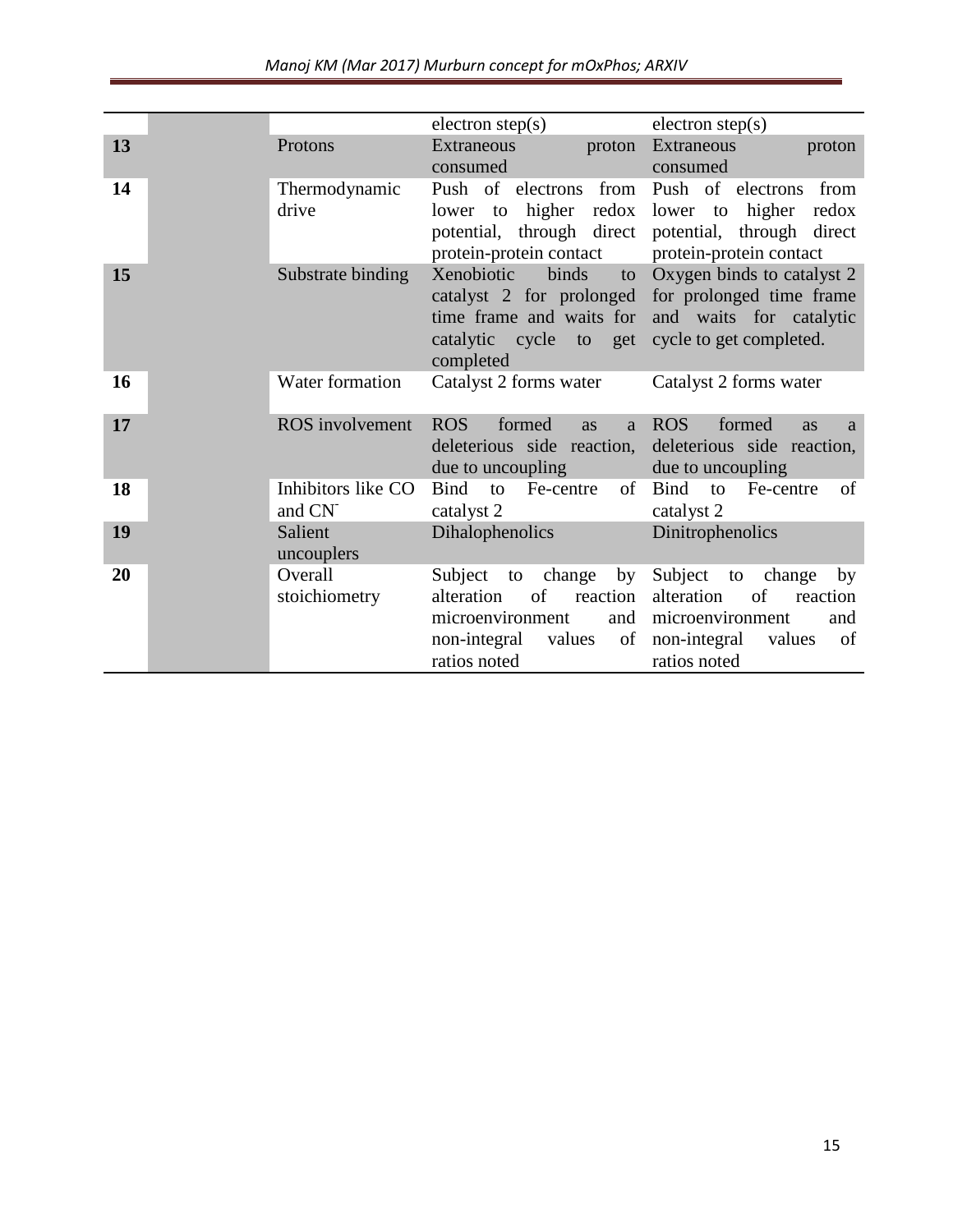Figure 1: **a.** Cross-sectional view of the mitochondrial membranes to show the relative distribution and rough dimensions of various complexes' penetration into the matrix in murzone. (Figure is not drawn to scale, but for deriving semi-quantitative impressions alone.) The ratio depicted is a I:II:III:IV:V:Cyt.  $c = 1:2:2:6:6:9$ , based on the subjective average of Gupte et al [1984] & Schwerzmann et al [1986] data. The reaction system can be considered analogous to a nuclear fission reactor, the difference being that DROS are involved herein. The putative enzymatic sources of superoxide are drawn in bold. Complex III's role needs to be redefined/ recharted. It can be seen that the erstwhile EPCR hypothesis has little scope for any effective functioning with such a distribution. For details, please refer Item 1, Supplementary Information. **b.** Surface view depicting relative distribution densities of the complexes on the inner membrane [Gupte et al, 1984; Schwerzmann et al, 1986]. The images are not drawn to give precise spatial arrangements, but only to indicate an overall distribution. Depiction key: Complex I - circle, Complex II - plus star, Complex III - triangle, Complex IV - rhombus, & Complex V - pentagon, Cytochrome *c* - asterisk. Cytochrome *c* is not shown in the overall view (to retain clarity in presentation). In the individual systems shown on the right, Gupte's values are weighted.

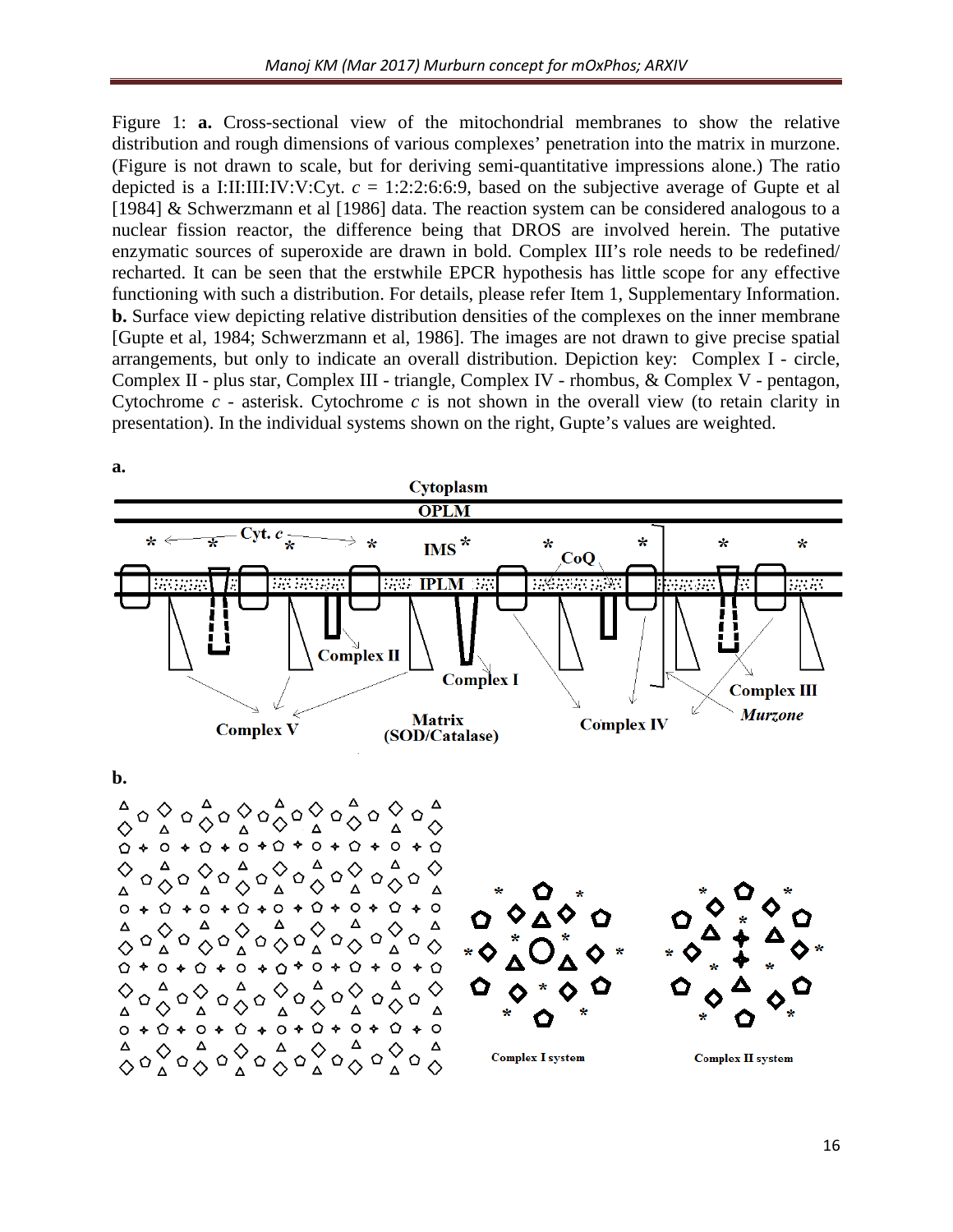## **References**

Aramaki Y, Takano S & Tsuchiya S (2001) Cationic liposomes induce macrophage apoptosis through mitochondrial pathway. Archives of Biochemistry and Biophysics 392, 245.

Avron M & Shavit N (1965) Inhibitors and uncouplers of photophosphorylation. Biochimica et Biophysica Acta 109, 317.

Bleier L & Drose S (2013) Superoxide generation by complex III: From mechanistic rationales to functional consequences. Biochimica et Biophysica Acta – Bioenergetics 1827, 1320.

Brand MD & Lehninger AL(1977) H+/ATP ratio during ATP hydrolysis by mitochondria: Modification of the chemiosmotic theory. Proceedings of the National Academy of Sciences, USA 74, 1955.

Chance B & Williams GR (1956) The respiratory chain and oxidative phosphorylation. Advances in Enzymology (Relat. Areas Mol. Biol.) 17, 65.

Cohn M (1953) A study of oxidative phosphorylation with  $O^{18}$ -labeled inorganic phosphate. The Journal of Biological Chemistry 201, 735.

Drose S (2013) Differential effects of complex II on mitochondrial ROS production and their relation to cardioprotective pre- and postconditioning. Biochimica et Biophysica Acta – Bioenergetics 1827, 578.

Estabrook RW (1967) Mitochondrial respiratory control and the polarographic measurement of ADP:O ratios. Methods in Enzymology 10, 41.

Gade SK, Bhattacharya S & Manoj KM (2012) Redox active molecules cytochrome c and vitamin C enhance heme-enzyme peroxidations by serving as non-specific agents for redox relay. Biochemical and Biophysical Research Communications 419**,** 211.

Gideon DA et al (2012) What is the functional role of N-terminal transmembrane helices in the metabolism mediated by liver microsomal cytochrome P450 and its reductase? Cell Biochemistry and Biophysics 63**,** 35.

Grivennikova VG & Vinogradov AD (2006) Generation of superoxide by the mitochondrial Complex I. Biochimica et Biophysica Acta – Bioenergetics 1757, 553.

Gupte S et al (1984) Relationship between lateral diffusion, collision frequency, and electron transfer of mitochondrial inner membrane oxidation-reduction components. Proceedings of the National Academy of Sciences, USA 81, 2606.

Han D, Rhee JS & Lee SB (1987) Lipase reaction in AOT-isooctane reversed micelles: Effect of water on equilibria. Biotechnology & Bioengineering 35, 793.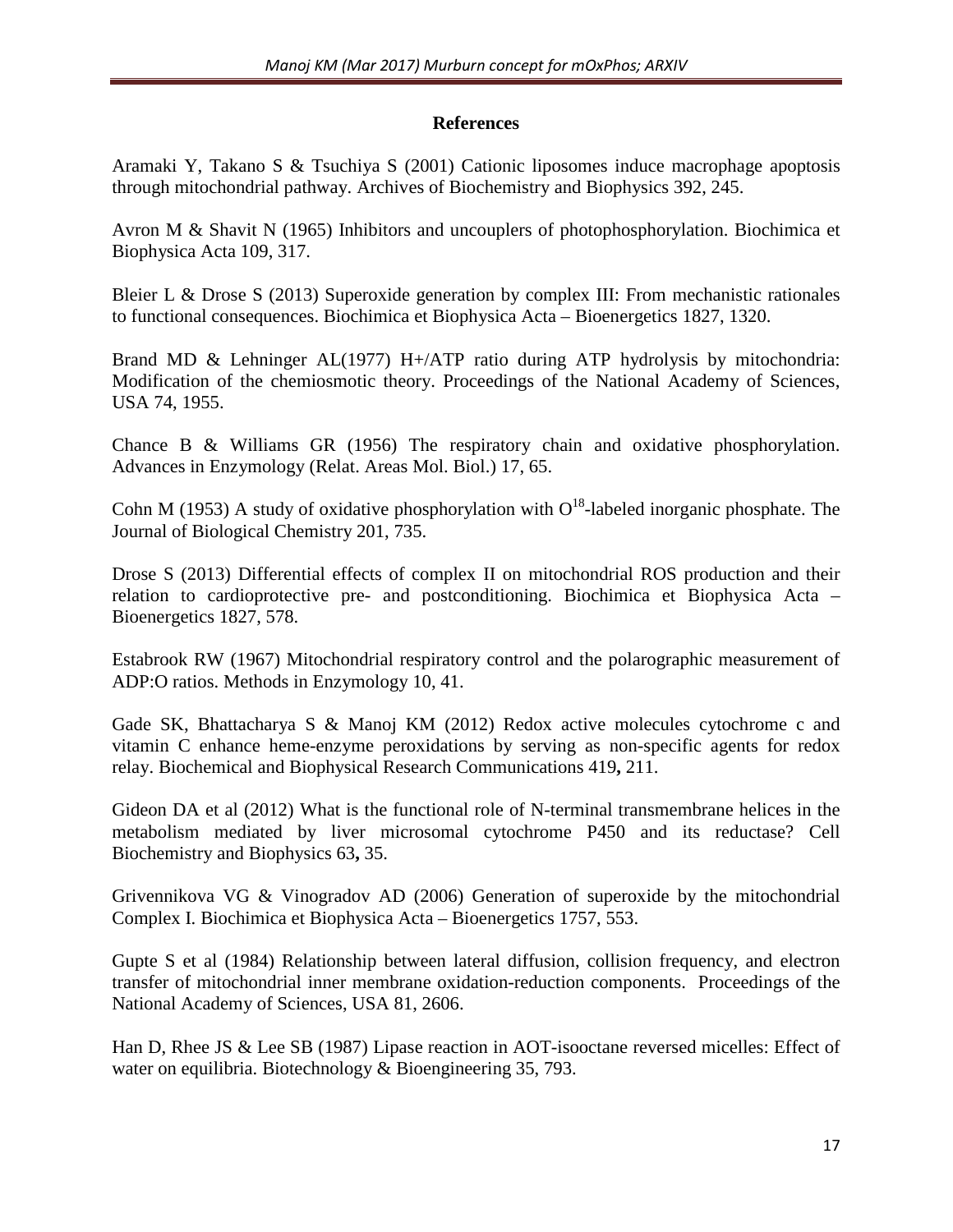Hayes DG & Gulari E (1990) Esterification reactions of lipase in reverse micelles. Biotechnology & Bioengineering 35, 793.

Hinkle PC (2005) P/O ratios of mitochondrial oxidative phosphorylation. Biochimica et Biophysica Acta 1706, 1.

Kanematsu S & Asada K (1994) Superoxide dismutase. In Molecular Aspects of Enzyme Catalysis, Ed. Toshio Fukui, Kodansha, Tokyo.

Klingenberg M & Huang S-G (1999) Structure and function of the uncoupling protein from brown adipose tissue. Biochimica et Biophysica Acta 1415, 271.

Ksenzenko MY et al (1992) Cytochrome oxidase-catalyzed superoxide generation from hydrogen peroxide. FEBS Letters 297, 63.

Manoj KM & Hager LP (2008) Chloroperoxidase, a Janus Enzyme. Biochemistry 47, 2997.

Manoj KM (2006) Chlorinations catalyzed by chloroperoxidase occur via diffusible intermediate (s) and the reaction components play multiple roles in the overall process. Biochimica et Biophysica Acta (BBA)-Proteins and Proteomics 1764**,** 1325.

Manoj KM (2017) Mitochondrial oxidative phosphorylation: Debunking the concepts of electron transport chain, proton pumps, chemiosmosis and rotary ATP synthesis. Communicated to Arxiv.org in March.

Manoj KM et al (2010a) Explaining the atypical reaction profiles of heme enzymes with a novel mechanistic hypothesis and kinetic treatment. PLoS One 5(5)**,** e10601.

Manoj KM et al (2016a) Metabolism of xenobiotics by cytochrome P450: novel insights into the thermodynamics, kinetics and roles of redox proteins and diffusible reactive species. Drug Metabolism Reviews 48, 41.

Manoj KM et al (2016b) Electron transfer amongst flavo-and hemo-proteins: Diffusible species effect the relay processes, not protein–protein binding. RSC Advances 6, 24121.

Manoj KM et al (2016c) Atypical profiles and modulations of heme-enzymes catalyzed outcomes by low amounts of diverse additives suggest diffusible radicals' obligatory involvement in such redox reactions. Biochimie 125, 91.

Manoj KM et al (2016d) Functioning of microsomal cytochrome P450s: Murburn concept explains the metabolism of xenobiotics in hepatocytes. Frontiers in Pharmacology 7:161.

Manoj KM, Gade SK & Mathew L (2010b) Cytochrome P450 reductase: a harbinger of diffusible reduced oxygen species. PLoS One 5(10)**,** e13272.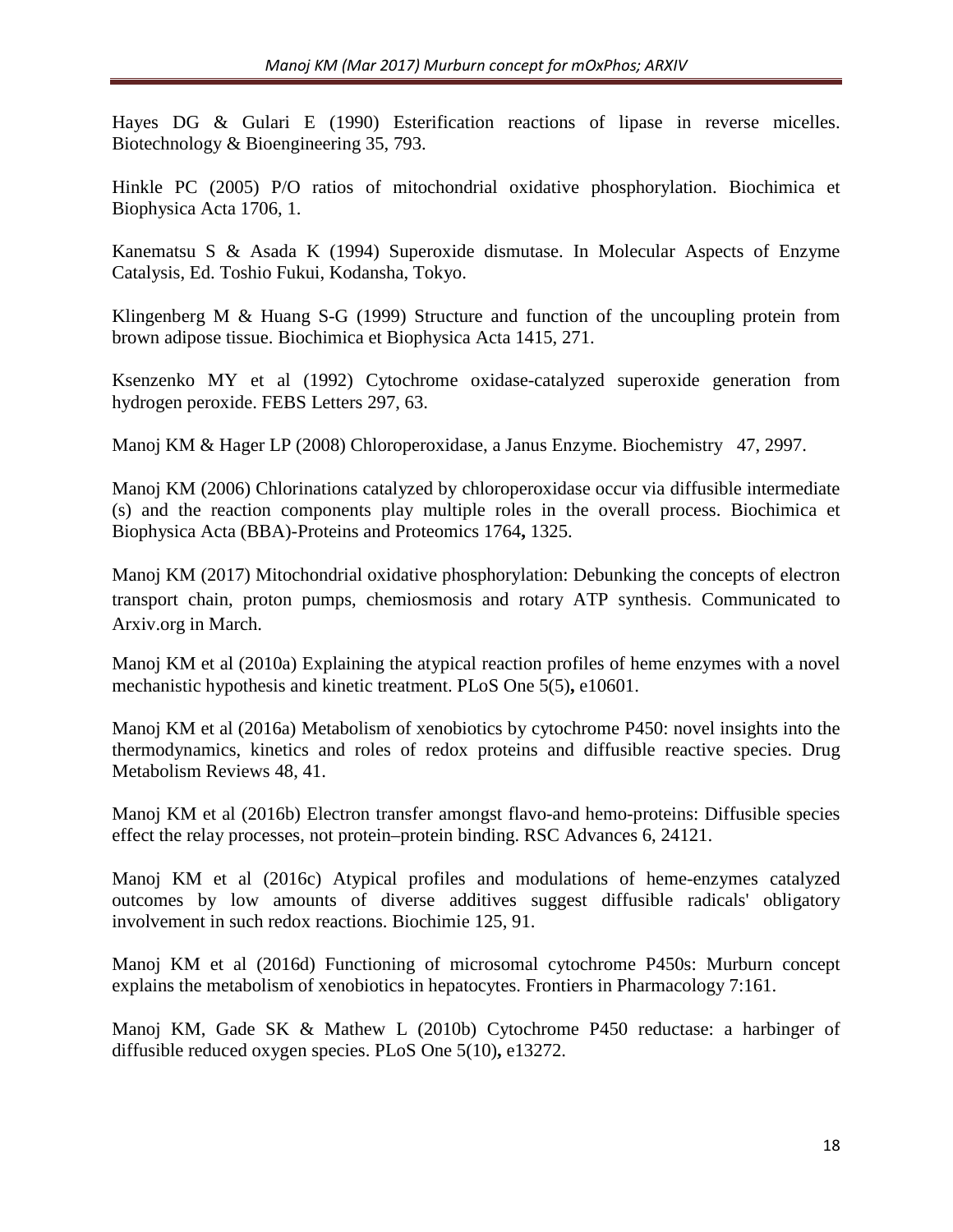Murphy MP (1987) How mitochondria produce reactive oxygen species. Biochemical Journal 417, 1.

Nicholls DG & Ferguson SJ (1992) Bioenergetics 2. Academic Press, San Diego.

Ow Y-LP et al (2008) Cytochrome c : functions beyond respiration. Nature Reviews Molecular Cell Biology 9, 532.

Paradies G et al (2014) Functional role of cardiolipin in mitochondrial bioenergetics. Biochimica et Biophysica Acta 1837, 408.

Parashar A & Manoj KM (2012) Traces of certain drug molecules can enhance heme-enzyme catalytic outcomes. Biochemical and Biophysical Research Communications 417**,** 1041.

Parashar A et al (2014a) The curious case of benzbromarone: Insight into super-inhibition of cytochrome P450. PLoS One 9(3)**,** e89967.

Parashar A et al (2014b) Cyanide does more to inhibit heme enzymes, than merely serving as an active-site ligand. Biochemical and Biophysical Research Communications 455**,** 190.

Sawyer DT & Valentine JS (1981) How super is superoxide? Accounts of Chemical Research 14, 393.

Sazanov LA (2015) A giant molecular proton pump: structure and mechanism of respiratory complex I. Nature Reviews Molecular Cell Biology 16, 375.

Schwerzmann K et al (1986) Molecular architecture of the inner membrane of mitochondria from rat liver: a combined biochemical and stereological study. Journal of Cell Biology 102, 97.

Sun F et al (2005) Crystal structure of mitochondrial respiratory membrane protein Complex II. Cell 121, 1043.

Venkatachalam A, Parashar A & Manoj KM (2016). Functioning of drug-metabolizing microsomal cytochrome P450s- 1. In silico probing of proteins suggest that the distal heme 'active site' pocket plays a relatively 'passive role' in some enzyme-substrate interactions. In Silico Pharmacology 4, 1.

Waitling-Payne AS & Selwyn MJ (1974) Inhibition and uncoupling of photophosphorylation in isolated chloroplasts by organotin, organomercury and diphenyleneiodonium compounds. Biochemical Journal 142, 65.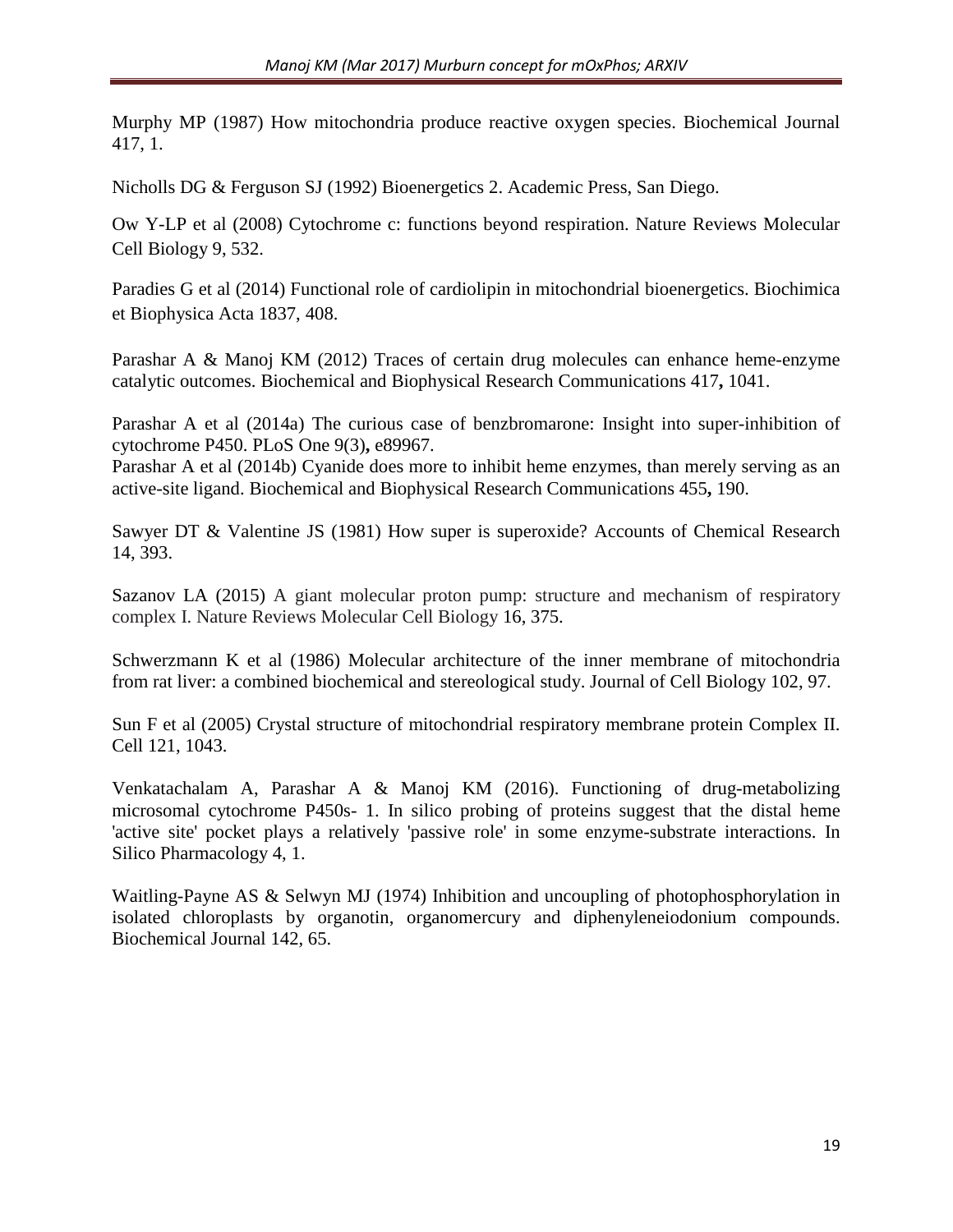# **Supplementary Information:** *Murburn concept…………*

## **Kelath Murali Manoj (2017)**

### *Materials & Methods*

All data I have perused are other researchers' hard work. While attempting to unravel the puzzle of mOx-Phos, here is what I have tried to adhere to-

1. Start with doubts!

2. Pursue "doubt clearing" agenda starting from known facts, framing appropriate/right questions.

3. Challenge all protocols/inferences that involve undue complexities and interpretations that are based on "unfounded aesthetics or preconceived notions".

4. Prioritize on putting in the bigger pieces of the puzzle in first as nucleation points. Since we deal with reactions, always prioritize space-time constraints and balance mass-charge movements. [Using these procedures, the hitherto prevailing explanations have already been debunked.]

5. Form new hypotheses only if there is a need and adequate information for the same. Otherwise, stay on exploratory mode.

6. Use Ockham's razor and evolutionary perspectives as guides to piece in the remaining puzzle.

7. If ambiguities and uncertainties linger, acknowledge them and leave room for revamping and refinement.

8. End with doubts!

### **Item 1: Details of Murburn concept with mOxPhos perspective**

(Before reading the following text, it is strongly advised that the reader peruse the discussion on "debunking ETC concept" and peruse the relevant citations in that manuscript.)

*Initiation:* Let's take the Complex I - centered system alone first. NADH could give one or two electrons to this complex. (Please see that direct evidence of NADH radical formation is available [Zielonka et al., 2003]. Besides, one can envisage that an attack by an *in situ* formed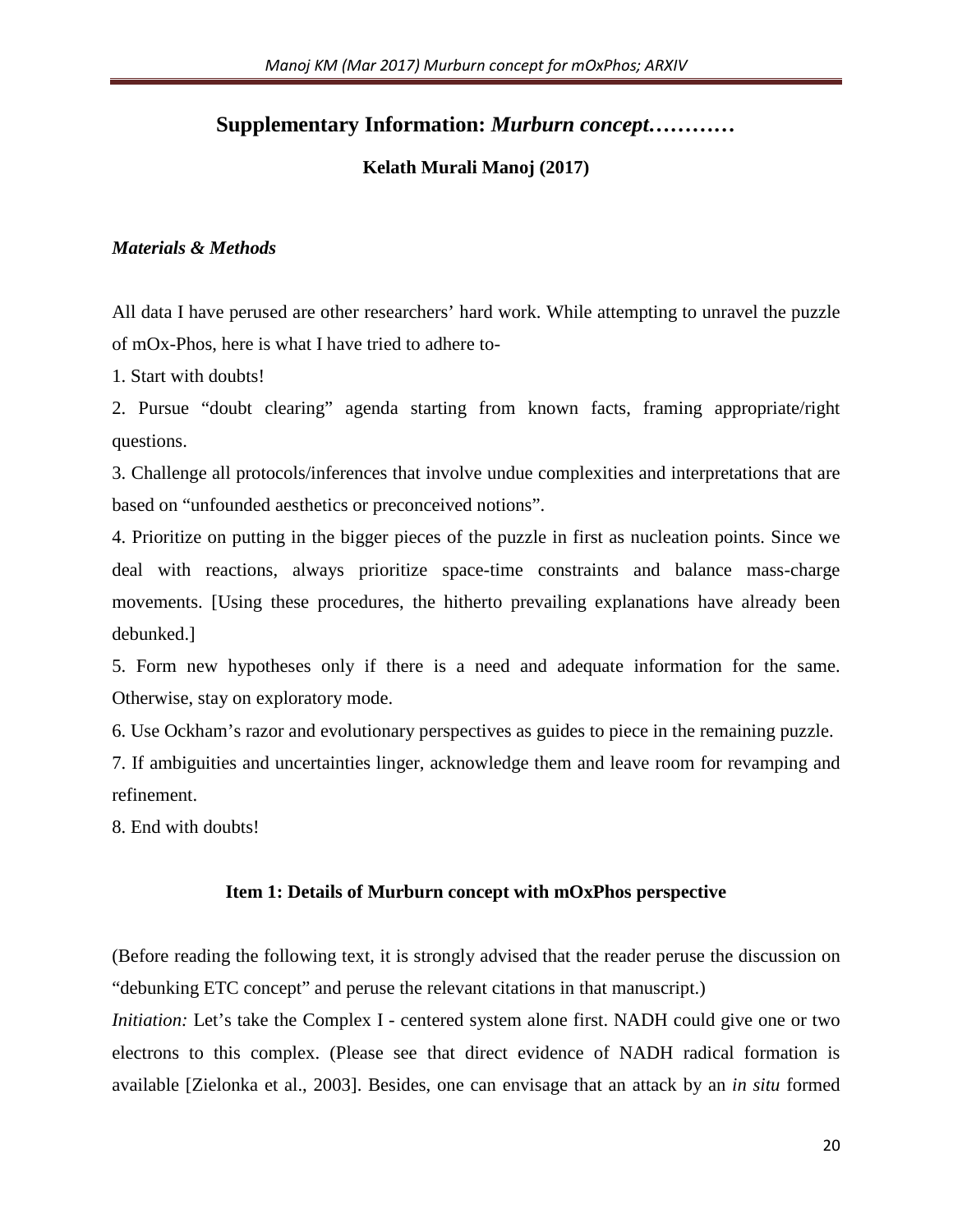hydroxyl or perhydroxyl radical could also leave behind such a radical.) Regardless of whether NADH gives one or two electrons to the flavin of Complex I, the flavin does not have a choice to pass on two electrons down the stalk, all the way to CoQ (the erstwhile purported acceptor). Therefore, oxygen could receive at least one electron and establishes a one-electron paradigm within the milieu immediately surrounding Complex I. The two redox centres (N1a and N3) located adjacent to the flavin can help this process by taking the two electrons from flavin (one apiece or just one at a time!) and then relaying one down the stalk and relaying the other to oxygen. Oxygen can collect the electron directly from the flavin also, though it would be a relative slow process for the first step. But once the "chain reaction" sets in, scenario changes, as the enzyme could recycle via the semiquinone step or singlet oxygen could be generated from the other metal centres in the murzone. The two "non-reducible centres" in the stalk would afford ample scope for generating superoxide by ensuring that a one-electron paradigm sets in owing to electron abstraction from NADH. (This could be due to their inability to receive electrons from the "chain". Else, if it did receive the electrons, they could easily reduce molecular oxygen on their own, owing to their low potentials!) Let's remember that mitochondrial matrix is a lowproton environment and therefore, superoxide should be relatively stable in this regime (to have at least a couple of 1-5 nm motility range). The semiquinone formed at the flavin would earnestly give one-more electron to the next oxygen. The quicker electron relay/reactions are the single electron reactions. Unaided one-electron transfers between redox centers can occur if the potentials are favorable and the distance is small. Otherwise, help has to come from diffusible one-electron equivalents (primarily, superoxide) generated in situ. Now, superoxide (not a cagedradical bound to flavin anymore!) is now free to move around the murzone, reducing several reaction centres and redox-active molecules within the system (depending on the ambient concentration of superoxide itself, and on the concentration of NADH and oxygen). A given Complex within the reaction system could thus need to have different redox centres of diverse redox potentials, to ensure a give and take of one-electron equivalents across various regimes and dynamics of oxygen-ROS. (This is the moderated release of one-electron equivalents.)

Now, let us get to Complex II. Here, the flavins are at a much higher redox potential and it is highly unlikely that oxygen can receive an electron at this step. Besides, the donor/acceptor is a tightly bound FADH2 with protons being "satisfied" (unlike the case of NADH, where a proton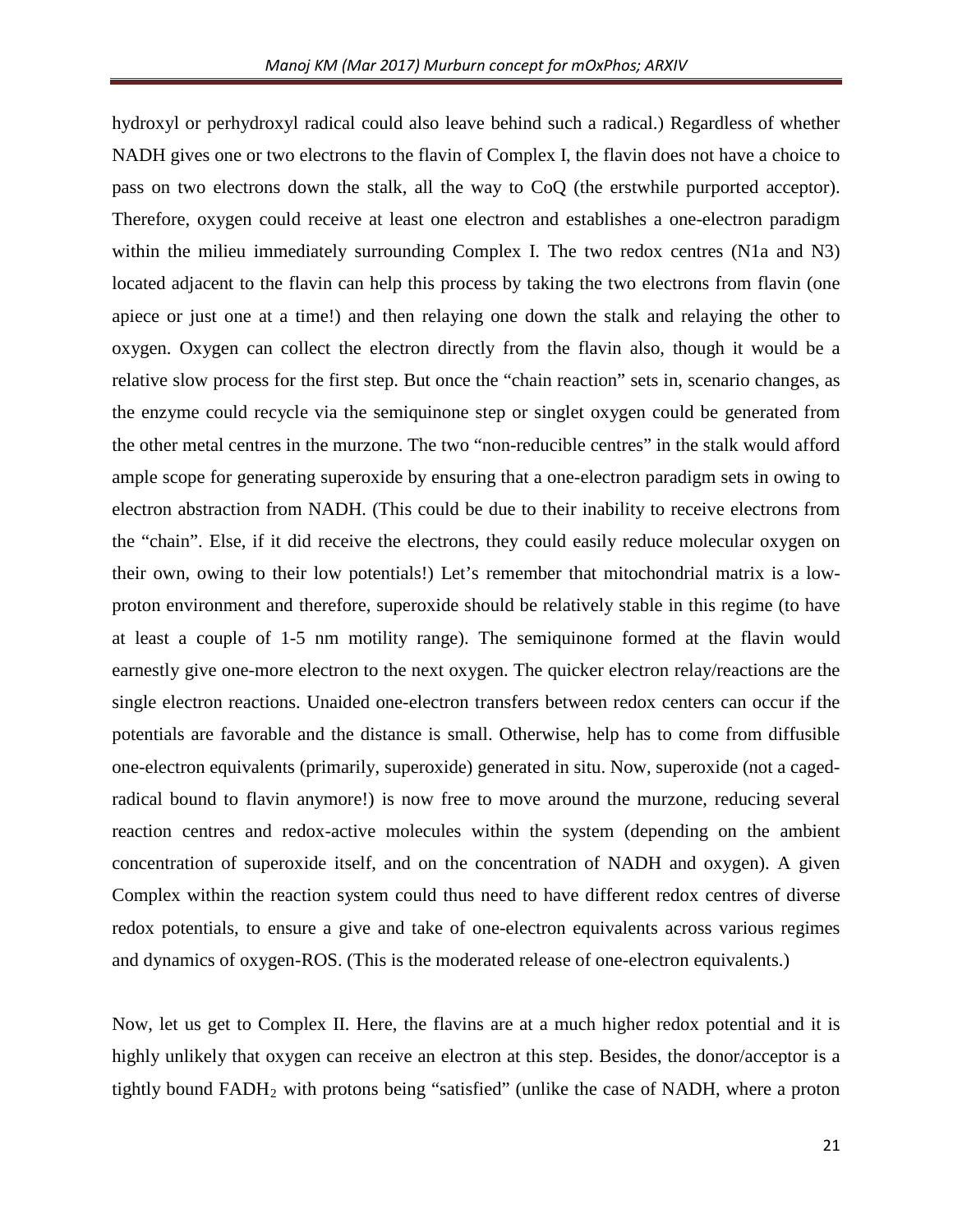was "short"!). But the transfer from the first Fe-S (2Fe-2S) to the second Fe-S (4Fe-4S) centre is rather unfavorable (both in terms of both distance and redox potentials) and therefore, oxygen still has a fair chance to grab the electron. (This would result if superoxide concentration is low and if oxygen concentration is high.) Therefore, ROS generation from this centre would not be as efficient as it is at Complex I. (But that would not matter much because electrons put into this system from multiple points have a very high probability of getting back into the murzone, which can extend up to 150 Å into the matrix, from the inner mitochondrial membrane. Kreb's cycle would lead through succinate-fumarate-malate, the last of which would anyway generate NADH. It must be noted that the starting points of both "ETCs" are flavoproteins, well-known for their superoxide generation ability. Further, the two other electron donation portals into the mitochondrial system, glycerolphospate dehydrogenase and acylCoA dehydrogenase, are also flavoenzymes! But it is notable that these enzymes do not possess long-finger like projections containing multiple metallic redox centers [Yeh et al, 2008; McAndrew et al, 2008].

There is a catch to the initiation-sustenance process- If there is no "slow 2-electron sink" available immediately nearby, the initiation process of oxygen-superoxide equilibrium does not move to the right (especially, through CoQ reduction). This is why Complexes I & II are inhibited by molecules like rotenone and carboxin (respectively). Once any Complex is inhibited by such molecules (as further exemplified by stigmatellin and antimycin A for Complex III), we can see the relatively slow accumulation of some stable reduced redox centers upstream (their reduction sponsored by the redox equivalents that remain). This is the direct evidence that the system is geared to retaining a one-electron reservoir within. Each complex has the ability to sustain a murzone around itself.

*Sustenance:* Now, the electron charged or deficient species would have a slow propensity to traverse toward the membrane because of the redox centres closer to the membranes have higher redox potentials. (Also, the phospholipid membranes, with their hydrogenated carbons would have higher electron densities, compared to the aqueous environment in the matrix. Thereby, they would "invite" the electron deficient radicals their way.) It is highly probable that the superoxide would meet the highly concentrated CoQ in the inner membrane. By chance, if it goes through the membrane without meeting a CoQ or another redox centre of another system, it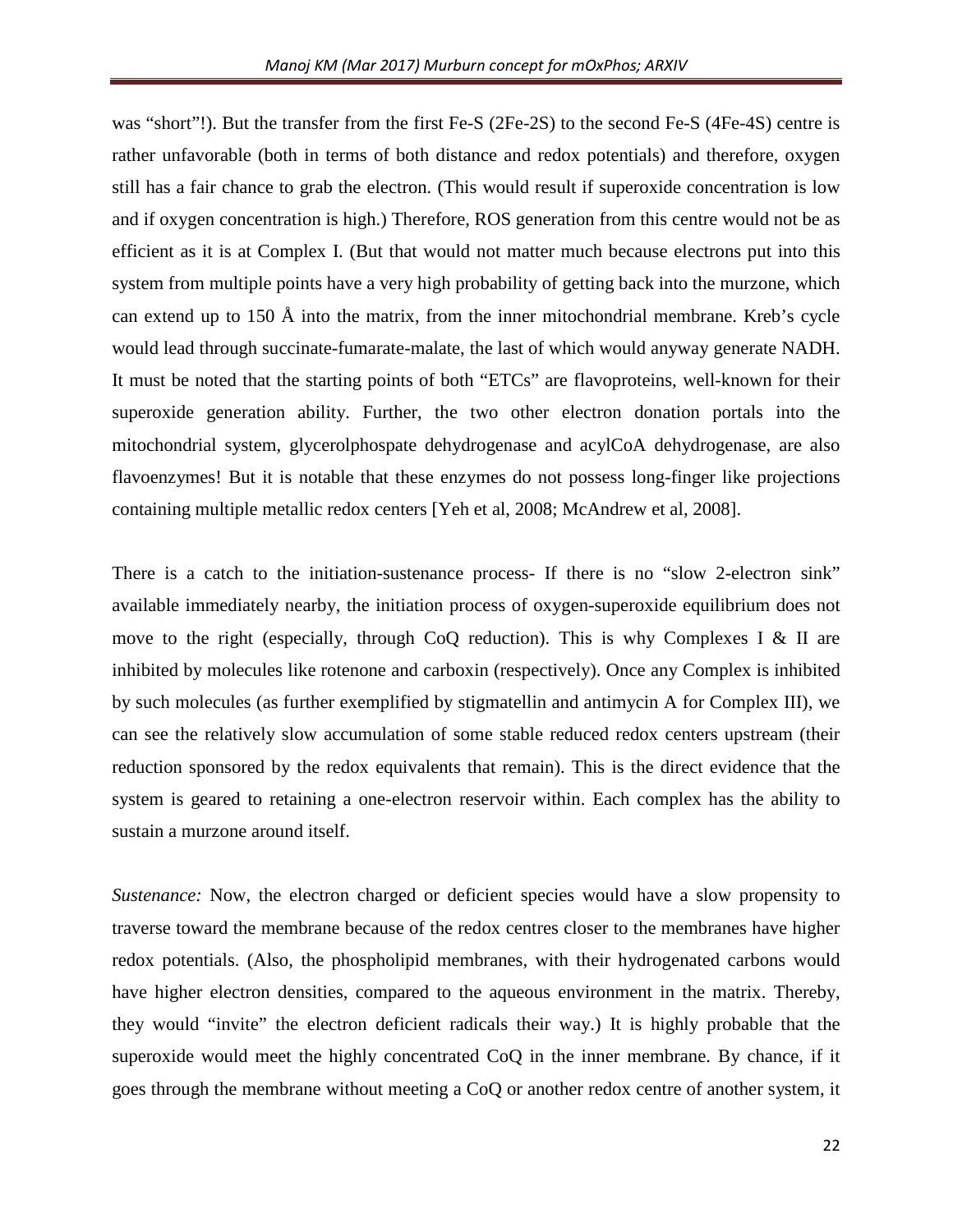would be picked up by Cyt c at the IMS, only to be relayed back into the system via Complex IV. If the CoQH formed does not meet an oxygen molecule quickly enough,  $CoOH<sub>2</sub>$  may be formed, which would be acted upon by Complex III. (But the latter types of two-electron reactions would be relatively on the slower time scale.)

Complex III could give one electron to Cyt. c on the IMS side. (But I think that the large bulbous extension towards the matrix side must have some hitherto undiscovered functionality. It could be an oxygen or DROS conduit, to channelize at least one electron back into the matrix side. Thus, Complex III could also re-establish a one-electron paradigm and recycle lost electrons! It could be a membrane bound peroxidase or even an ADP binding protein too. Now that the complex CoQ cycle is debunked and deemed highly unlikely, the functionality of this enzyme needs to be reinvestigated in minimalist setups, with a fresh approach, to ascertain its role. The respirasome structure gives it a strong membrane anchoring/clipping role, with respect to Complex I. This makes sense with murburn concept because we cannot afford Complex I to get uprooted from the membrane at any cost; because in a soluble state, it would sponsor uncontrollable chaos.) It is not necessary that any two-electron stabilized intermediate (in milieu) should receive both of its electrons from a given/destined provider alone. All participants within the murzone would function via a non-specific one-electron scheme (barring select reactions like the electron withdrawal step from succinate dehydrogenase). If one-electron removal from NADH occurs, then the NADH radical formed could also function as an electron (cum proton!) donor within the murzone.

If lots of Cyt. *c* got reduced, it means that the system is getting overloaded and therefore, the reaction is going too high. (This would be quite unlike the requirement of the earlier explanation, which would need one-electron species to recycle via the IMS, obligatorily through Cyt. *c*, at high fluxes!) Herein, Cyt. *c* is seen as the penultimate agent (the last suicidal barrier being the OPLM!) in the system that traps one-electron equivalents. As per the textbook value [Lehninger, 1990], a two-electron redox potential of  $+45$  mV is given for the CoQ-CoQH<sub>2</sub> redox couple. As the pH becomes more alkaline, CoQ becomes more difficult to reduce, with a ΔE/ΔpH value of - 60 mV [Urban & Klingenberg, 1969]. It is interesting to note that CoQ's one-electron redox couples have been attributed (determined or calculated or projected) a wide range of values, from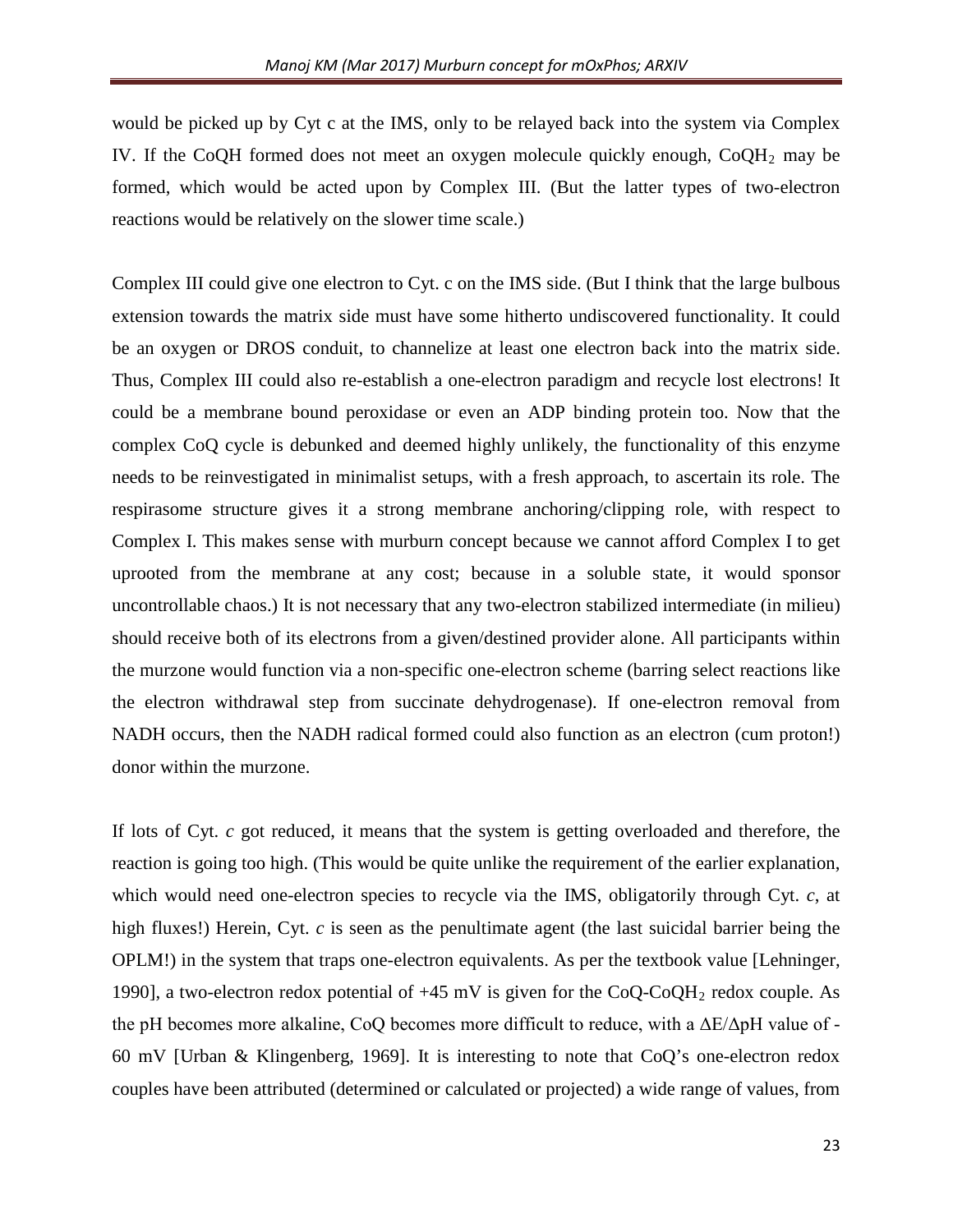-300 mV all the way to  $+200$  mV, for the various redox couples like- CoQ-CoQ<sup>\*</sup>, CoQ-CoQH,  $CoQ^*$ -CoQH<sub>2</sub> and CoQH-CoQH<sub>2</sub> [Kindly refer the tables in my "Debunking ETC" manuscript and Roberson et al, 1984; Verkhovskaya et al, 2008; Krumova & Cosa, 2016; etc.]. Therefore, we can now truly appreciate why CoQ is present within the membrane- it serves as a redox buffer (both one electron and two electron!) in a wide range..

Now, any Fe complex with a penta-ligated heme (like Complex IV) could bind superoxide, thereby stabilizing it. Complex IV qualifies for the role. It can stabilize radicals (superoxide, perhydroxyl & hydroxyl) and hydroperoxide ions. And it can also generate singlet oxygen, hydroxyl radical and peroxide in milieu. All these species have a finite lifetime around the inner membrane of the matrix. If Complex IV receives an electron while superoxide is bound, peroxide ion could be generated. Now, we have achieved the precondition for Fenton chemistry within the murzone. Sponsored by NADH, Fe centres can carry out Fenton chemistry within the potential range of ~-320 mV to ~+460 mV (the latter value being the midpoint for H<sub>2</sub>O<sub>2</sub> + e<sup>-</sup>  $\rightarrow$  OH<sup>-</sup> +  $OH^*$ ). The window for the same effect with superoxide would be above  $-160$  mV (at equimolar oxygen to superoxide ratio). Say, if the superoxide concentration is only a thousandth or millionth of the oxygen concentration, then only iron centres with  $+23$  mV or  $+206$  mV respective redox potentials can qualify for reduction in this scenario. (Now, we can see why succinate affords lesser ATP than NADH. The earlier explanation that there is little potential drop between Complex II – CoQ / Complex III electron transfer does not make sense because one of redox centers of Complex II has a midpoint potential of -260 mV.) Therefore, Complex IV is a key agent to keep things "cool" (binding and releasing the radical in a sustained manner) and "heat" things up too (because its activity could generate the high potential hydroxyl radical). That is why there are 6 of them per Complex I. Now, any peroxide or superoxide that leaches out into the matrix or cytoplasm is scavenged by catalase and superoxide dismutase (SOD). Enzymes like GSH take care of the lipid peroxidations that result in the process. Under high productivity, if a hydroxyl radical meets CoQH or reduced Cyt. *c* on the way out into the cytoplasm, the latter happily imparts an electron to this highly reactive agent, reducing the radical to hydroxide ion. Now, the low redox potential centre of Complex II (4Fe-4S, whose presence meets no explanation in the erstwhile perceptions!) would have a purpose- under high electron flux, it could get reduced and release the same later.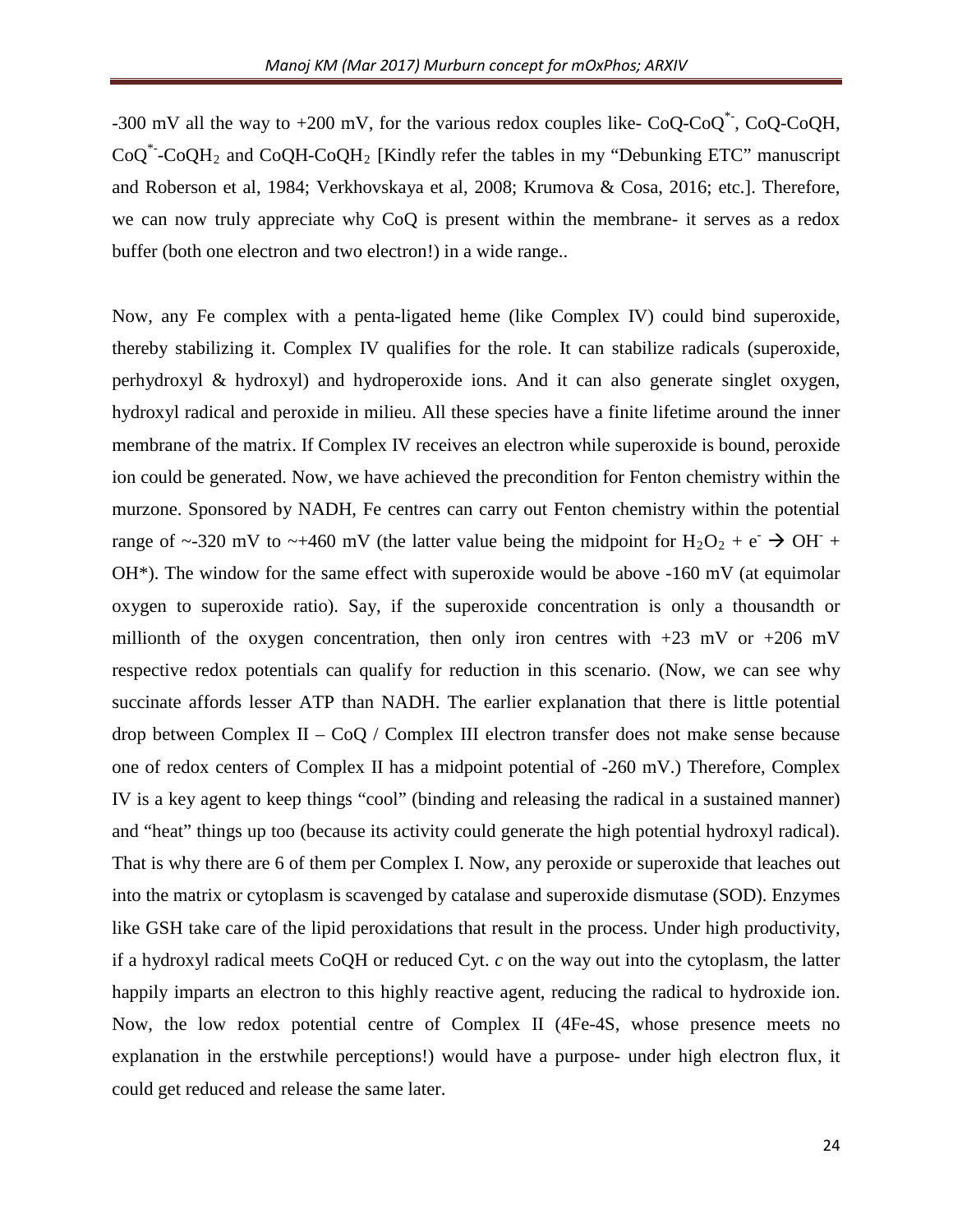Negatively charged ions are formed due to the initiation and progression of NADH/succinate oxidation in the murzone. To counter the same, if protons move in passively, then energy conservation in ATP formation is efficient. If the rate of respiration is very high, then diffusion alone cannot counter for the proton deficiency. This is because resistance of the membrane cannot change temporally owing to a vital deterministic need. Resistance of the membrane is an important feature for maintaining the respiration itself. The phospholipids would ensure that much of the negatively charged superoxide does not traverse the membrane; and cardiolipin's presence in mitochondria would be very efficient at ensuring that outcome. The presence of a greater negative charge density would repel superoxide's approach to the membrane, keeping a higher concentration of the same within the matrix side of the murzone.

Now, the uncatalyzed radical reactions in murzone would be [Sawyer & Valentine, 1981; Buxton et al, 1988; Gutowski & Kowalszyk, 2013]-  $NAD(H)^* + O_2 \rightarrow NAD^+ + (H)O_2^*$ <sup>\*</sup>  $(k \approx 10^9 \text{ M}^{-1}\text{s}^{-1}; 1)$  $^*$ OH + O<sub>2</sub><sup>\*</sup> → OH + O<sub>2</sub> ( $k = 8 \times 10^9$  M<sup>-1</sup>s<sup>-1</sup>; 2)  $^*$ OH + H<sub>2</sub>O<sub>2</sub>  $\rightarrow$  H<sub>2</sub>O + O<sub>2</sub><sup>\*</sup>-+H<sup>+</sup> ( $k = 3 \times 10^7$  M<sup>-1</sup>s<sup>-1</sup>; 3) \* $OH + {}^{*}OH \rightarrow H_2O_2$  ( $k = 1 \times 10^{10} M^{-1} s^{-1}$ ; 4)  $^*$ OH + OH  $\rightarrow$   $^*$ O + H<sub>2</sub>O (k = 1 × 10<sup>10</sup> M<sup>-1</sup>s<sup>-1</sup>; 5) \*OH + \*O<sup>-</sup>  $\rightarrow$  HO<sub>2</sub><sup>-</sup> ( $k \le 2 \times 10^{10}$  M<sup>-1</sup>s<sup>-1</sup>; 6)  $^{\ast}$ O<sup>-</sup> + H<sub>2</sub>O  $\rightarrow$   $^{\ast}$ OH + OH<sup>-</sup> (k = 2 × 10<sup>6</sup> M<sup>-1</sup>s<sup>-1</sup>; 7)

As seen, the reaction microcosm would comprise of multiple one- and two- electron redox active species and equilibriums; and flavin/heme/Cu catalysts would entertain many types of interconversions, making the reactions thermodynamically and kinetically feasible/viable (though apparently chaotic!). The one-electron redox exchange systems are relatively less energetically expensive and thus, more reversible. Some of these reactions might lead to loss of redox equivalents (or quench the ROS/radicals formed; particularly when two dissimilar radicals collide) or keep the highly fast radical reactions going. Since we are dealing with physiological pH, with a few tens of protons, we can safely discount many reactions that seek protons' active involvement. Reaction schemes involving three distinct agents coming together are not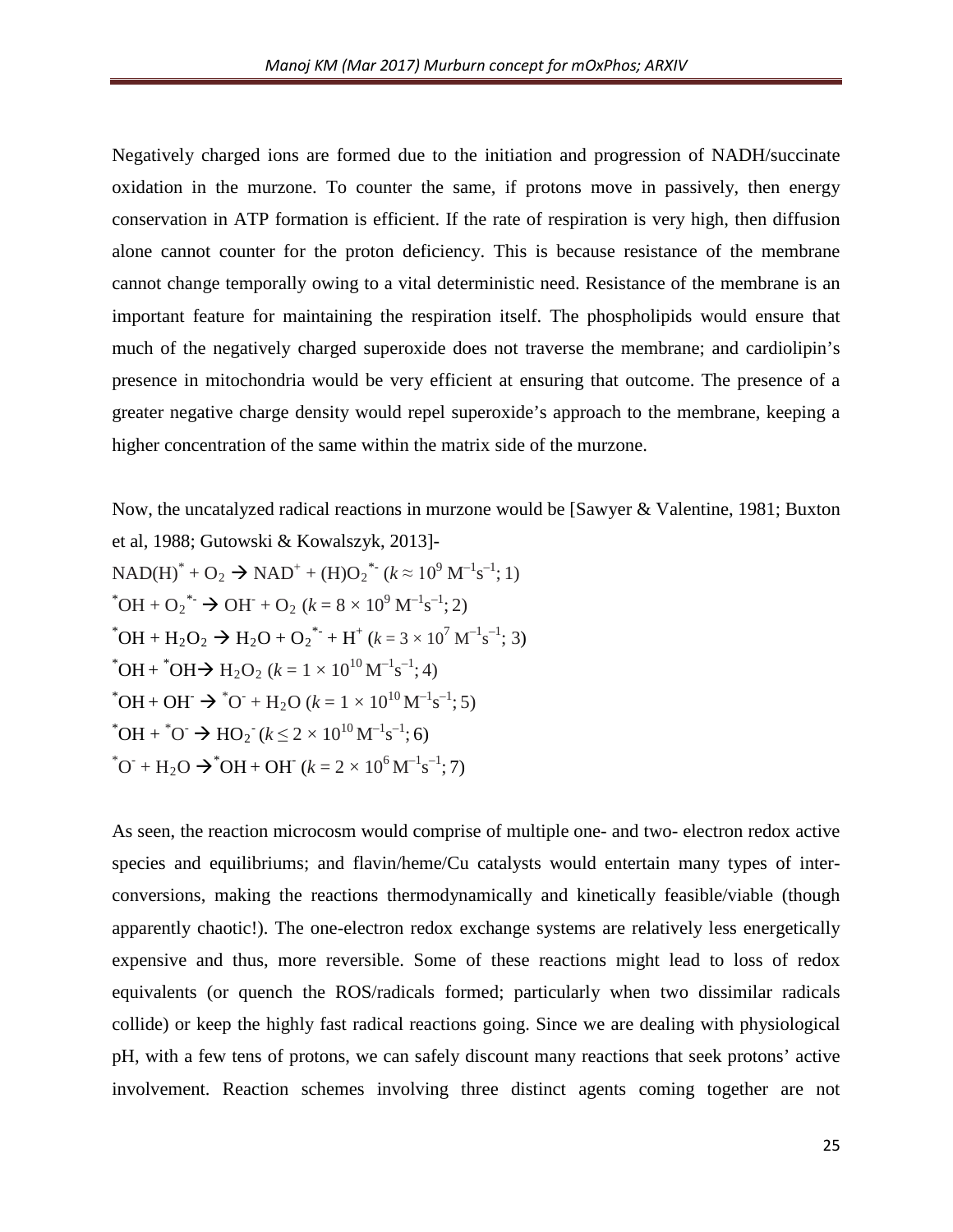considered probable. Further, one-electron reactions would be favored because there are a lot of one-electron moderators around. That leaves behind only a few uncatalyzed reactions within the milieu. We see that superoxide can be stabilized within the murzone, without causing major chaos. Superoxide's reduction to peroxide and its subsequent reduction to hydroxyl radical could be catalyzed by Complex IV or this could happen around its vicinity. Complex IV has several trans-membrane helices that could fetch the proton needed for this activity from the outside. (I doubt if Complex II/III's heme matrix-ward heme be involved in this step because both are hexaligated.) So, one can gauge that the reaction milieu is not that chaotic, after all! (Since the reduction potential of unsaturated fatty acyl chains is around +600 mV, both perhydroxyl and hydroxyl radical are capable of wreaking havoc. Therefore, these radicals' production must be controlled and minimized or they must find another suitable reactant quite close to their generation point.) The DROS concentrations/ lifetimes are controlled in the murzone by the finger projections of Complexes I & II, CoQ / Cyt. *c* and their collisions are moderated by the intrinsic reaction-generated hydroxide ions  $(OH^* + OH^- \rightarrow OH^+ + OH^*$ ). CoO scavenges radicals within the membrane and Cyt. *c* latches on to any one-electron species that manages to escape into IMS. The essence of this idea would be clear if one sees the density distribution of the pertinent proteins / small molecules and the cross-sectional view of the reaction system (Figure 1a and 1b of the main article).

*The coupling step (termination):* As can be gauged, the formation of water is the ultimate termination step. At the physiological pH of 7.4, inorganic phosphate (Pi) has a net negative charge and exists more as HPO<sub>4</sub><sup>2-</sup> & less as H<sub>2</sub>PO<sub>4</sub><sup>-</sup>. This is because its pK<sub>a</sub> falls slightly below neutral pH at physiological temperatures. Further, ADP & ATP (the adenosine base being represented as "Ad" below) also have a net negative charge (at the physiological pH of 7.4), with comparable  $pK_a$  values (in the pertinent range) as that of Pi. [[The values that I cite are from Paula Bruice's textbook- Organic Chemistry. They are- ATP: 0.9, 1.5, 2.3 & 7.7 with a net charge of  $-3.3$ ; ADP: 0.9, 2.8 & 6.8 with a net charge of  $-2.8$  and Pi: 1.9, 6.7 with a net charge of -1.8. Several sources put the pertinent reactive species'  $pK_a$  to be in the 6.7 to 7.7 pH range. Herein, I have not considered the complexities brought in by the complexation with magnesium ions, which exists in realistic physiological states. The magnesium concentration is usually high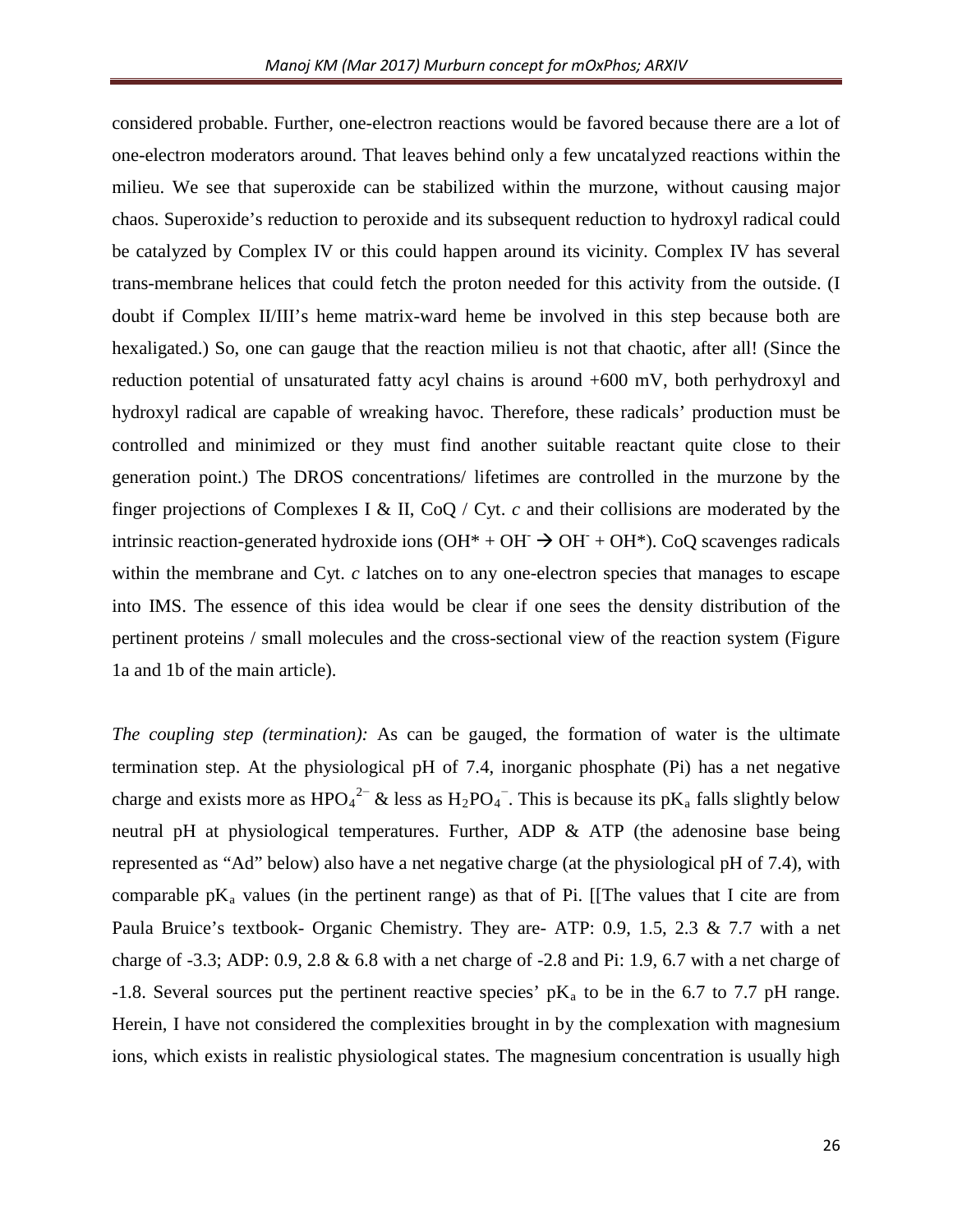(in the range of a few tens of mM), and the matrix pH supposedly remains above 7.2.]] Therefore, the following equilibrium equations then become relevant:

$$
H_2PO_4^+ + H_2O \leftrightarrow \text{HPO}_4^{2+} + H_3O^+(8)
$$
  
Ad-O-(PO<sub>2</sub>)<sup>-</sup>-O-(PO<sub>2</sub>)<sup>-</sup>OH + H<sub>2</sub>O \leftrightarrow Ad-O-(PO<sub>2</sub>)<sup>-</sup>O-(PO<sub>3</sub>)<sup>2+</sup> + H<sub>3</sub>O<sup>+</sup> (9)  
Ad-O-(PO<sub>2</sub>)<sup>-</sup>-O-(PO<sub>2</sub>)<sup>-</sup>-O-(PO<sub>2</sub>)<sup>-</sup>OH + H<sub>2</sub>O \leftrightarrow Ad-O-(PO<sub>2</sub>)<sup>-</sup>O-(PO<sub>2</sub>)<sup>-</sup>-O-(PO<sub>3</sub>)<sup>2+</sup> + H<sub>3</sub>O<sup>+</sup> (10)

Now, in these pH ranges, the phosphorylation reaction could be as per the following schema-Ad-O-(PO<sub>2</sub>) -O-(PO<sub>2</sub>) -OH + H<sub>2</sub>PO<sub>4</sub>  $\leftrightarrow$  Ad-O-(PO<sub>2</sub>) -O-(PO<sub>2</sub>) -O-(PO<sub>2</sub>) -OH + H<sub>2</sub>O (low pH; 11) Ad-O-(PO<sub>2</sub>) -O-(PO<sub>3</sub>)<sup>2-</sup> + H<sub>2</sub>PO<sub>4</sub><sup>-</sup>  $\leftrightarrow$  Ad-O-(PO<sub>2</sub>) -O-(PO<sub>2</sub>) -O-(PO<sub>3</sub>)<sup>2-</sup> + H<sub>2</sub>O (~mid/neutral pH; 12) Ad-O-(PO<sub>2</sub>) -O-(PO<sub>2</sub>) -OH + HPO<sub>4</sub><sup>2-</sup>  $\leftrightarrow$  Ad-O-(PO<sub>2</sub>) -O-(PO<sub>2</sub>) -O-(PO<sub>3</sub>)<sup>2-</sup> + H<sub>2</sub>O (~mid/neutral pH; 13) Ad-O-(PO<sub>2</sub>)<sup>-</sup>O-(PO<sub>3</sub>)<sup>2-</sup> + HPO<sub>4</sub><sup>2-</sup> + H<sup>+</sup>  $\leftrightarrow$  Ad-O-(PO<sub>2</sub>)<sup>-</sup>O-(PO<sub>2</sub>)<sup>-</sup>O-(PO<sub>3</sub>)<sup>2-</sup> + H<sub>2</sub>O (high pH; 14)

Mitochondria work when internal pH is  $\sim$ 7.3 or slightly higher. We can envisage that lowered similar-charge repulsions facilitate better effective collisions/orientation of the reactants (ADP & Pi) and the presence of the "dissociable proton" enables a water molecule to "leave" from the penta-covalent phosphorus intermediate (in case of a nucleophilic attack), thereby leading to efficient ATP formation [Stryer, 1990]. (Therefore, higher pH would be detrimental to ATP synthesis.) Mechanistically, the same logic would hold if the reaction were to be facilitated by a diffusible species (like hydroxyl radical mediating an electrophilic attack) in milieu. A hydroxyl radical could attack the highly abundant phosphate ion thereby activating it, which in turn, can add on to an ADP molecule to give ATP. (Not too far-fetched, when it is known that hydroxyl radical reacts with oxidized ions like carbonate, at rates approaching  $4 \times 10^8 \text{ M}^{-1} \text{s}^{-1}$  [Buxton et al, 1988]!) Whatever the "actual route", it is logical to assume that with tens of millimolar levels of inorganic phosphate around, it would chance to be the first scavenger of the low amounts of hydroxyl radical that would be formed. With this supposition, we have a tangible chemical connectivity/coupling mechanism between the oxidation of NADH and synthesis of ATP. This mechanism could also explain the high amount of radio-labeled solvent oxygen atom insertions in the ATP phosphate formed [Cohn, 1953] and also the inability of researchers to isolate a highenergy enzyme-phosphoryl intermediate. The pseudo-first order rate of ATP synthesis  $(\sim 10^3 \text{ s}^{-1})$ can most probably be achieved only by a radical mediated process (which are known to give second order values of  $10^9 - 10^{10} \text{ M}^{-1} \text{s}^{-1}$ ). (On the other hand, a reductive addition of two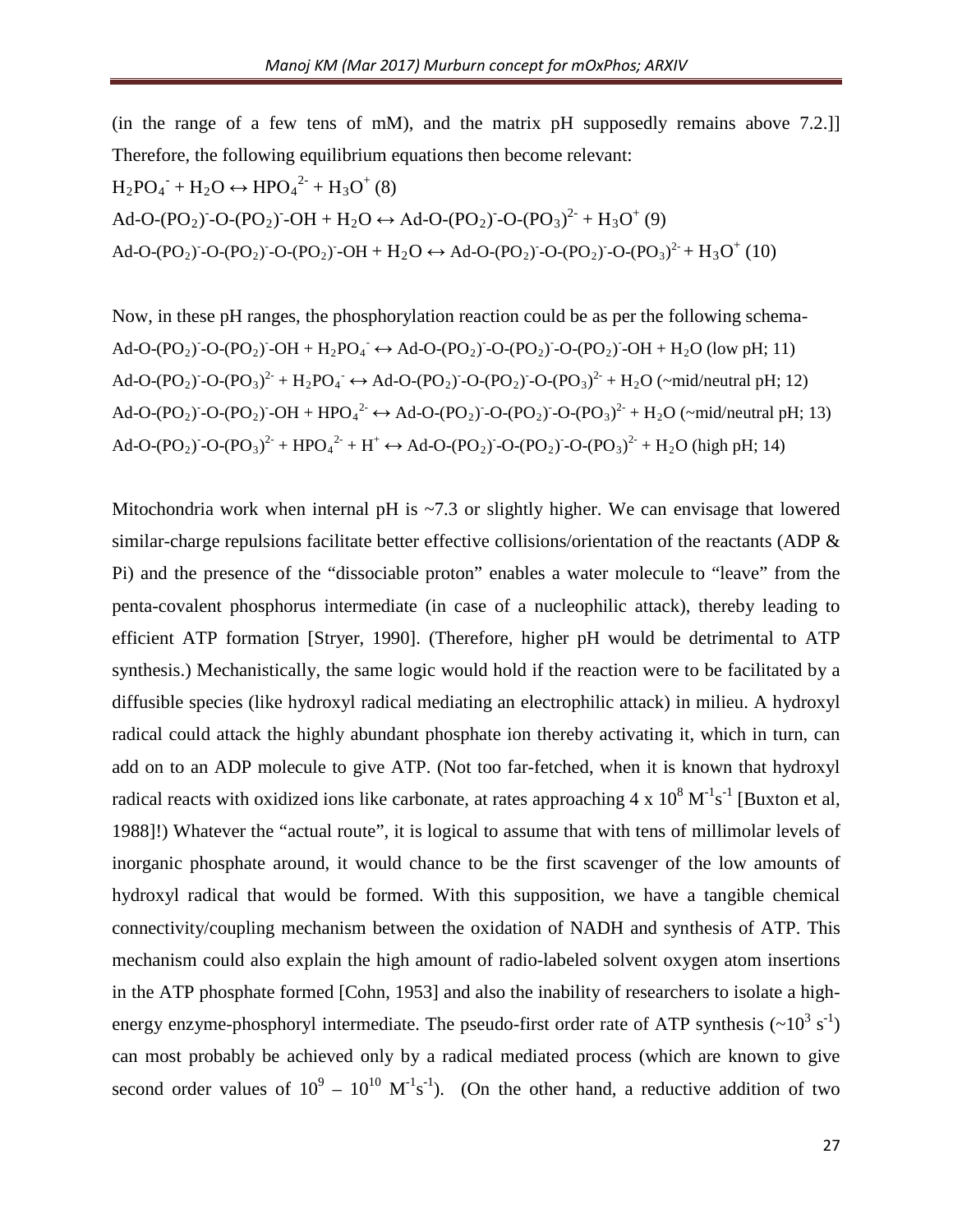electrons into the phosphate could lead to an oxide ion abstraction, to give a transient phosphite, which can get coupled with ADP. This suggestion was originally made by Mitchell [1985]. But for this scenario, the potentials have to be too low. However, the requirement of proton in the overall equation at alkaline pH also suggests a catalytic site mediate process. Therefore, overall mechanism needs to be investigated to ascertain the exact route.)

The chemical coupling logic of the reaction system would then be that most water molecule formation within the milieu should be via ATP synthesis. The more water is formed without radicals getting ample opportunities to interact with Pi, lower is the yield of ATP! At this juncture, the exact location of ATP formation is not nailed. It is not clear to me how Complex V can present ADP and Pi effectively on its surface/crypt to be catalytically coupled by the radicals, going through a rotary synthetic mode. Therefore, by all probability, the initial/primary source of ATP generation could be free radical mediated coupling within the murzone, in the matrix side of the inner membrane. If Complex V indeed serves as the locus to bind ADP and synthesize ATP, it cannot be owing to a rotary modality (as this can only be supported for hydrolysis function!). As a deduction, then the loci for ATP binding (for hydrolase activity) must be distinct from the loci for ADP binding (for esterification activity). (In this context, it would be worth investigating if all the other Complexes have any ADP binding site(s). I keep wondering why Complex III has the bulbous projection towards the matrix and what is the significance of the "three phosphorylation sites"?! If Complexes I, III & IV had ADP binding sites, then, we can reason why blocking these protein complexes inhibits ATP synthesis. As of now, since these three Complexes are involved in generating key intermediates and sustainment of a one-electron paradigm in milieu on their own merit, the relevance of murburn concept is justified.)

It can be seen from equations  $(8-14)$  that the  $pK_a$  values of ADP and Pi are important; at pH higher than its  $pK_a$ , it would need to go through the reaction 14. That is- in the formation of a bond between ADP and Pi, the mono-negative Pi (the form on the left of equation 8) and/or the relevant protonated form of ADP could be the preferred reactant(s). It is known that free energy term for ATP synthesis goes up with increase in pH; that is- a higher numerically negative value is obtained with increasing pH. In other words, as the pH increases (hydroxide ion concentration goes up!), ATP hydrolysis becomes more and more favorable. Hydroxide ions are known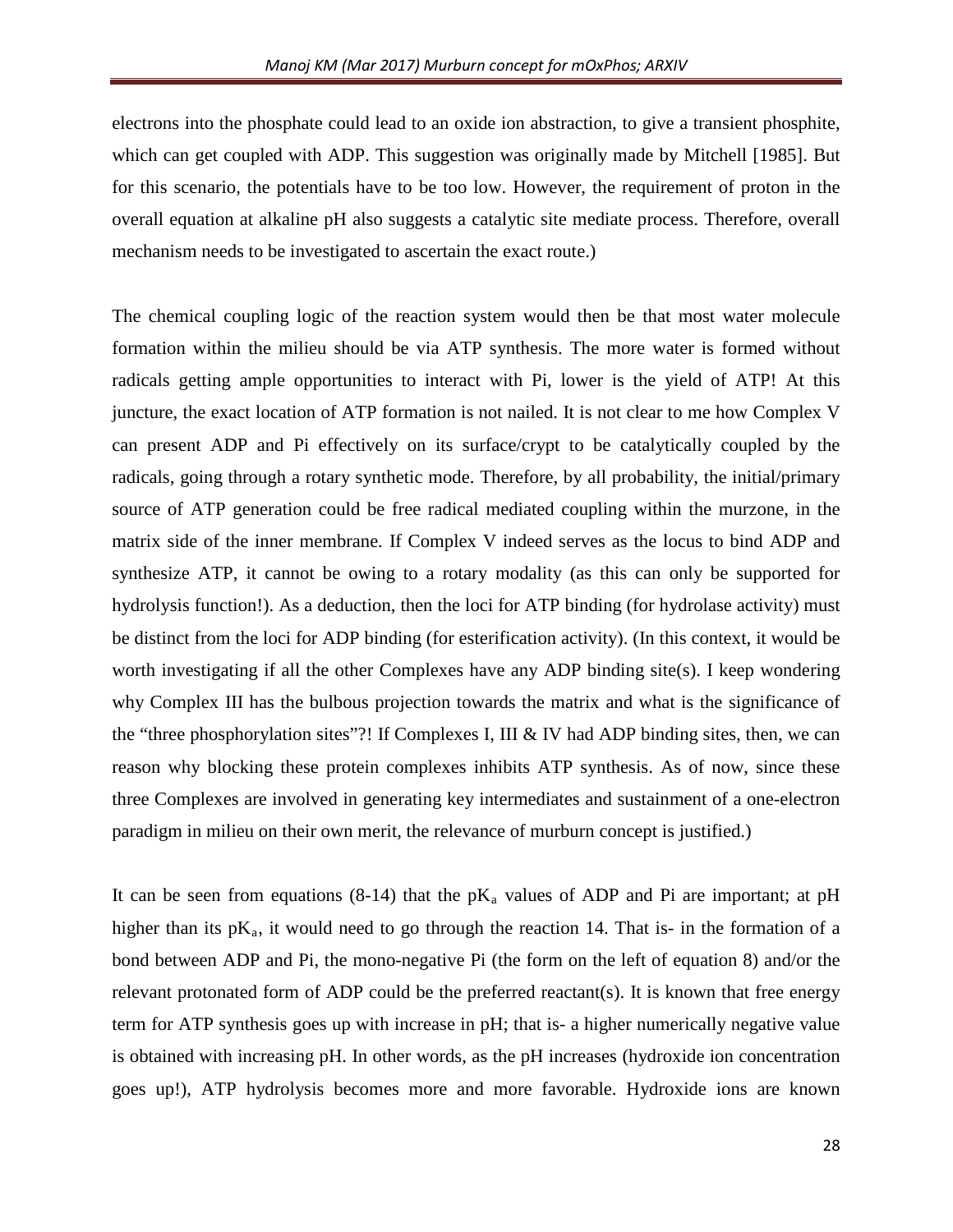catalysts that aid in a quick attainment of the ester hydrolysis equilibrium (to the extreme right, giving fully hydrolyzed products). Since NADH oxidation leads to the formation of hydroxide ions, it would necessitate a proton delivery system within the milieu (for an effective continuation of the reaction scheme). Therefore, to neutralize the hydroxyl ions (to meet the proton deficit), protons could move spontaneously inward through the membranes. If the rate of substrate oxidation is higher than the rates of proton permeability across the membrane, then it would be natural to hypothesize that ATPase could have evolved to aid the proton movement (internal proton deficit). It could achieve this mandate by hydrolyzing ATP, which would liberate a proton in the inside and also bring in 3-4 protons from the outside! This would also keep the ATP concentration low within the matrix (albeit at the cost of efficiency!), further aiding the equilibrium for ATP synthesis. (One molecule of ATP hydrolyzed is associated with the availability of 4-5 protons; which can be used to synthesize that many more ATP. Therefore, it is not a bad deal!) This supposition would explain why Complex V has a high affinity for ATP. The maintenance of pH in matrix is obligated to ensure the optimal nature of the concerned reactants and serve to minimize the competitive reactions that could otherwise set in. In such a reaction scheme, the pH would not only be important for ATP synthesis, but also for governing the lifetimes and interactions involving the radical and reactive oxygen species generated in milieu. [[Therefore, Complex V must make the proton available to the reaction milieu without messing up the superoxide dynamics. If Complex V indeed served as the "ADP + Pi coupling unit", the afore-mentioned outcome could be achieved with the two long b subunits serving as a proton conduit from the membrane to the synthesis site. With this perspective, Complex V does look to be a suitable coupling locus! (But it must also be borne in mind that this modality cannot work continuously in the rotary synthesis mode.)]] Overall, the system appears to have evolved to match the production of hydroxide ion (and hydroxyl radical with which it exists in equilibrium, in the electron-rich ambiance) by supplementing protons' inward movement with ATPase activity. [[The erstwhile view is that protons' mechanical movement inward leads to the synthesis of ATP at Complex V. Herein, I have posited that the synthesis of ATP is chemically (not just energetically!) coupled with the NADH oxidation! Oxidation of NADH leads to DROS generation and the in situ generated DROS serve as coupling catalysts. Further, I have proposed that Complex V hydrolyzes ATP to bring protons inward so that reaction dynamics is retained, albeit at the expense of some energy. It has been argued beyond reasonable doubt through my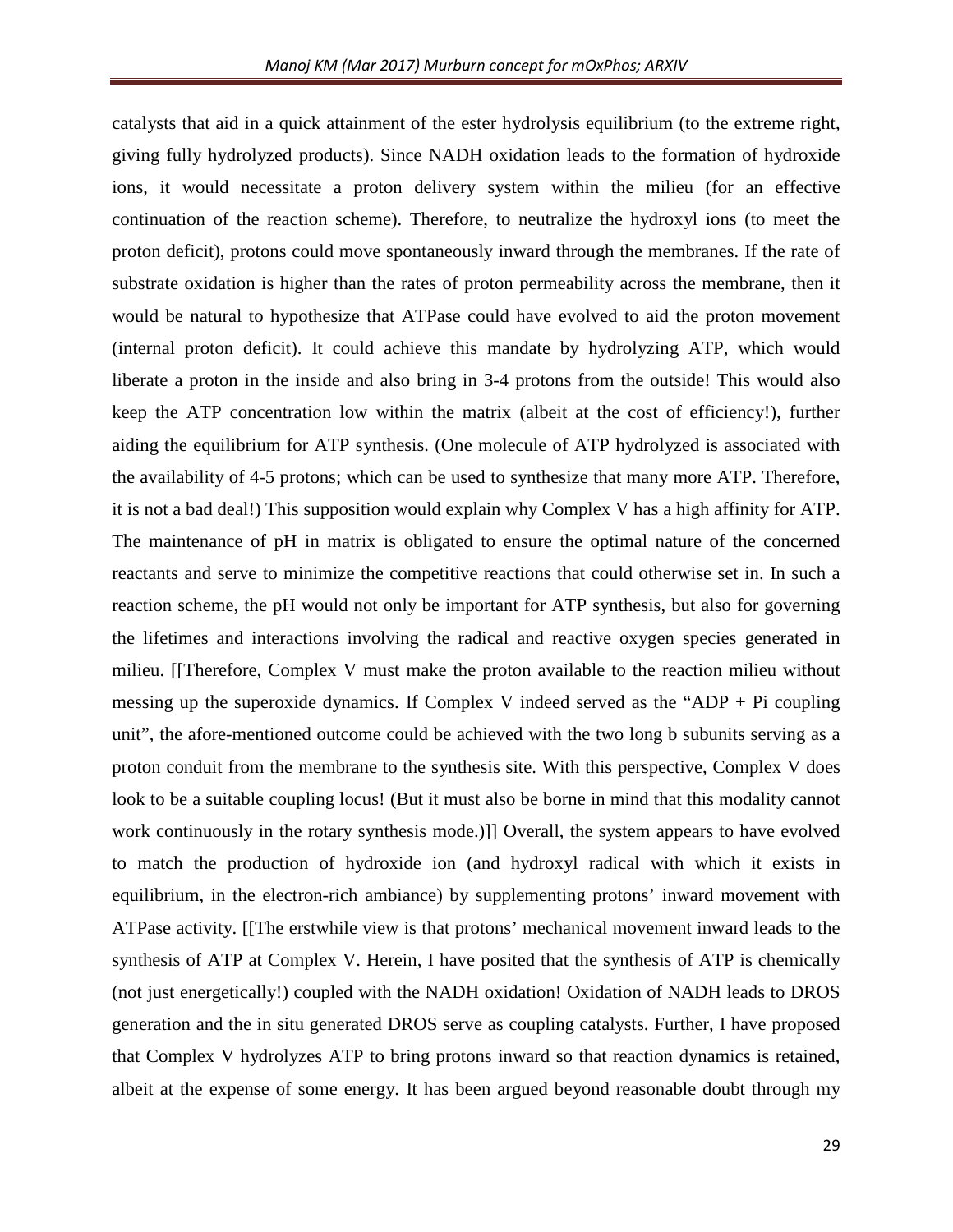earlier manuscript that "Complex V cannot be a perfectly reversible enzyme.]] Thus, arguments have been presented that lead us to conclude that Complex V could serve to indirectly couple NADH oxidation to ATP synthesis. Now, we can also understand why addition of extraneous protons yields ATP! (It is because protons are reactants, which affect rates of several reactions and affect multiple redox equilibriums in the system. It is not because they serve towards any proton motive force. The equations presented in the main manuscript should serve to convince the reader of the veracity of this deduction.) Further, the system's basic conduction is selfregulatory and does not need external intelligence or sensors to keep it going.

I posit that the low water activity microenvironment within matrix further serves to enhance lifetimes of the catalytic radicals and thermodynamically drive the phosphorylation reaction forward. This is particularly of high relevance because the highly involuted mitochondrial matrix (with cristae invaginations) would be a low-water-water activity micro/nano-cosm. Quite akin to the low proton concentration found in mitochondria, another facet that requires great attention is this apparent low availability of water. If we go purely by the number of water molecules that 0.2  $\mu$ m<sup>3</sup> volume of 55.6 M solution of water (which is what we assume for the calculation of energetics involved!) gives, we would have  $6.6 \times 10^9$  molecules of water. (Milo and Phillips [2015] calculate that the number of water molecules in a bacterium of similar dimensions would run down to 2 x  $10^{10}$ .) But the available volume must also account for the cristae invaginations and house the diverse proteins, metabolites and inorganics; and all this would consume space. A significant portion of the water present within the mitochondrion would not be available as "free water", because much would go into hydration shells of inorganics/ions, metabolites and proteins, etc. Coupled with the "matrix to cytoplasm" turgor movement of water through aquaporins and working of ATP-ADP antiporters, the reaction environment would effectively tilt the equilibrium (ADP + Pi  $\leftrightarrow$  ATP + H<sub>2</sub>O) towards the synthesis of ATP.

ATP is not stable in non-buffered aqueous solutions because its hydrolysis is thermodynamically favored. (This is because- 1. The bonds of hydration for ADP and Pi are stronger than the phospho-anhydride bonds of ATP. & 2. The resonance stabilization of products is more efficient and the charge densities are lower on the products than on ATP. Therefore, any aqueous solution of ATP would ultimately dissociate completely to ADP with the passage of adequate time. *So,*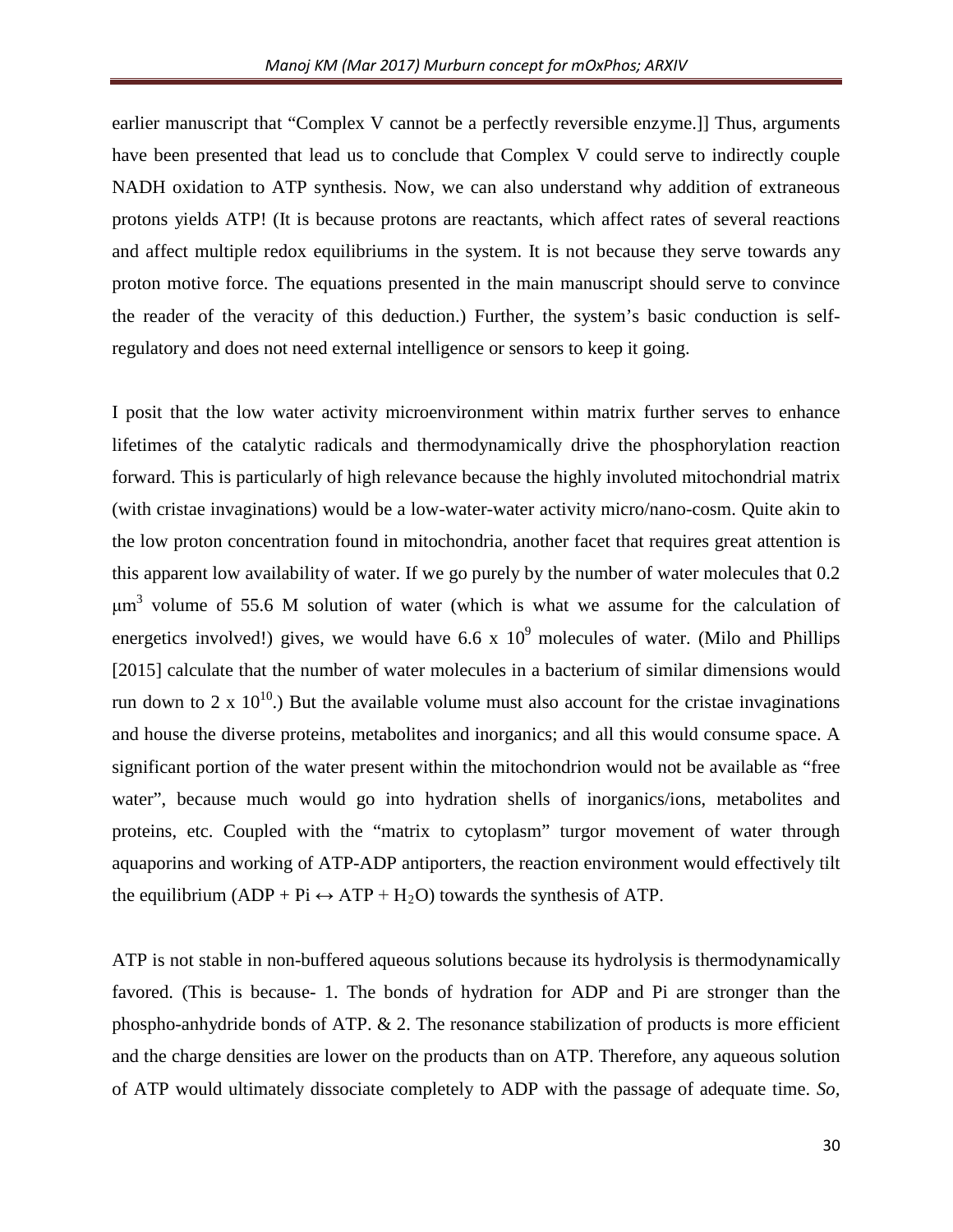*we can see that ATP's bonds are not really that strong, after all!*) The actual reason that ATP hydrolysis affords a means of doing chemical work is because of the fact that the in situ concentration of ATP is significantly higher to that of ADP. (We know that any system that is displaced from its equilibrium state can do work!) As a consequence, the energy needed to synthesize or breakdown ATP is not fixed but varies on a diverse set of parameters. It is very intriguing to note that though the ATP formation/hydrolysis equilibrium is reversible, the ATPase cannot function reversibly as a hydrolyzer and synthesizer of the same molecule, via the same sites/mechanism. We know that practically, the facet of reversibility is an engineering feat very difficult to achieve in real space and time for a rotary trans-membrane enzyme. ATPase should be seen as a unidirectional enzyme that aids ATP synthesis in an indirect way. This conjecture is solidly supported by the fact that ATP has a  $10<sup>7</sup>$  folds higher affinity for ATPase. (If it was indeed a synthase, it should have had greater affinity for ADP!). It could have been appended to the respiratory machinery in later times, to meet the greater temporal demands of the cell. The original synthesis of ATP must be mediated via the radicals in situ, within the murzone. Therefore, the murburn hypothesis puts the "horse before the cart", with respect to fundamental thermodynamic drives and molecular structure-function correlation.

### **Item 2: Evidences supporting murburn explanation for mOx-Phos**

Herein, I shall not discuss any agenda that brings down the erstwhile hypotheses because such points have already been discussed in the manuscripts that debunked the prevailing explanations.

*Naturally self-assembled nuclear reactor:* There is no historical evidence of a spontaneously formed automobile (with synchronized functions of engine, battery, dynamo, sensors/controllers, etc.) or hydroelectric power plant. (The logic of hitherto offered explanations for mOxPhos is analogous to these "working machine" models.) But earth does document solid evidence for a naturally assembled and spontaneously "initiated & sustained" nuclear reactor. The logic of the natural nuclear reactor minimally needed a nuclear fuel source (fissile uranium deposit), a neutron moderator (ground water) and an inlet for coolant (the same water!) outlet of pent-up entropy/energy (afforded by the steam being blown off!). Such a nuclear reactor did assemble/function spontaneously and completed a cycle every 3 hours (water enters deposit $\rightarrow$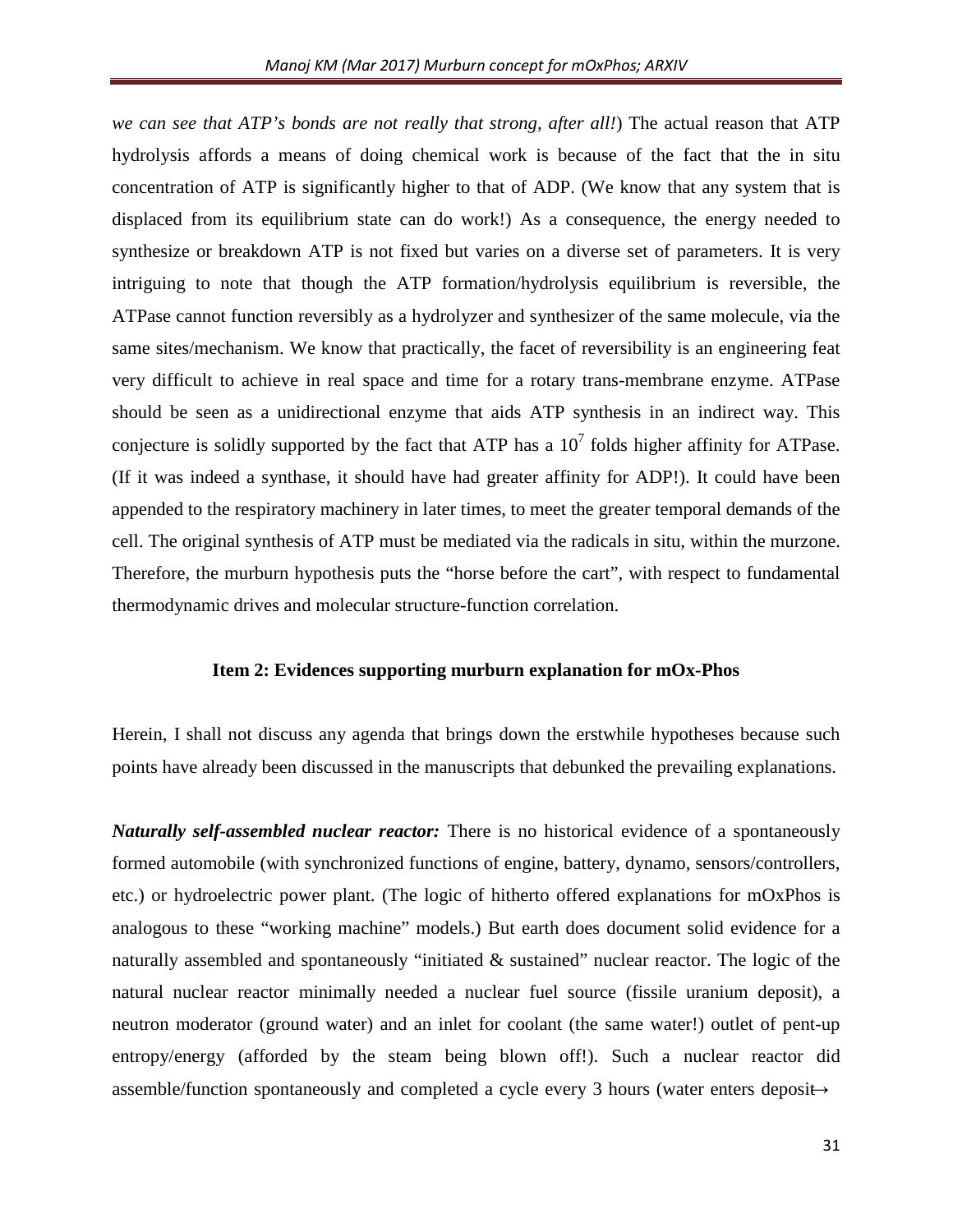fission starts  $\rightarrow$  water moderates neutrons  $\rightarrow$  system temperature rises  $\rightarrow$  water boils away  $\rightarrow$ reaction slows/stops  $\rightarrow$  system cools down). It worked cyclically for  $>10^5$  years, until the fissile materials no longer had the critical mass necessary to sustain the reaction. The beauty of this finding was that the terms of feasibility and consequence of such an event was already predicted [Kuroda, 1956]. In 1972, Francis Perrin (a French physicist) made a chanced discovery of unusual distribution of various nuclides in Oklo mines, Gabon; thus validating the earlier prediction [Meshik et al, 2004]. Therefore, the operating principle based on a "nuclear reactor" model is a well-grounded and facile logic that is aligned with evolutionary pressures (because the constituting elements can be spontaneously formed and assembled) and Ockham's razor (because the elements are simple and constituted in straight-forward fashion).

*Why are DROS found in the mitochondrial systems?* Experimental evidence shows that copious amounts of DROS are formed and found in real space and time, within the mitochondria in both normal and pathophysiological states. This fact, a reality, is wished away as "uncoupling" or "leak" or "artefacts" by researchers. Why should they be seen as mere pathological manifestations, if not for preconceived notions and "pseudo-aesthetics"? In some select instances, diffusible radicals' obligatory functional roles have been accepted. The much celebrated nitric oxide (NO, which serves as a molecular messenger) and enzymes like ribonucleotide reductase (which employs a metal centre that releases a confined diffusible radical for its routine functioning) have been around for a long time now! [Why shouldn't there be more paradigms like these in cellular systems? Why should superoxide generation (and peroxide, singlet oxygen and hydroxyl radical production thereafter) not be a spontaneous process within such systems?] The reality is that complexes I through IV of the respiratory pack do produce DROS (as exemplified by superoxide) [Grivennikova & Vinogradov, 2006; Drose, 2013; Bleier & Drose, 2013; Ksenzenko et al, 1992]. The "aesthetic/deterministic belief" system among some scientists that DROS would only be associated with chaotic and disruptive activities is nothing but superimposing their will over reality.

*Why is active cellular respiration and ATP synthesis synergic with the overproduction of DROS?* It has been found in physiologically relevant states that production of superoxide (DROS) has been directly correlated to the in situ concentration of oxygen and the reduced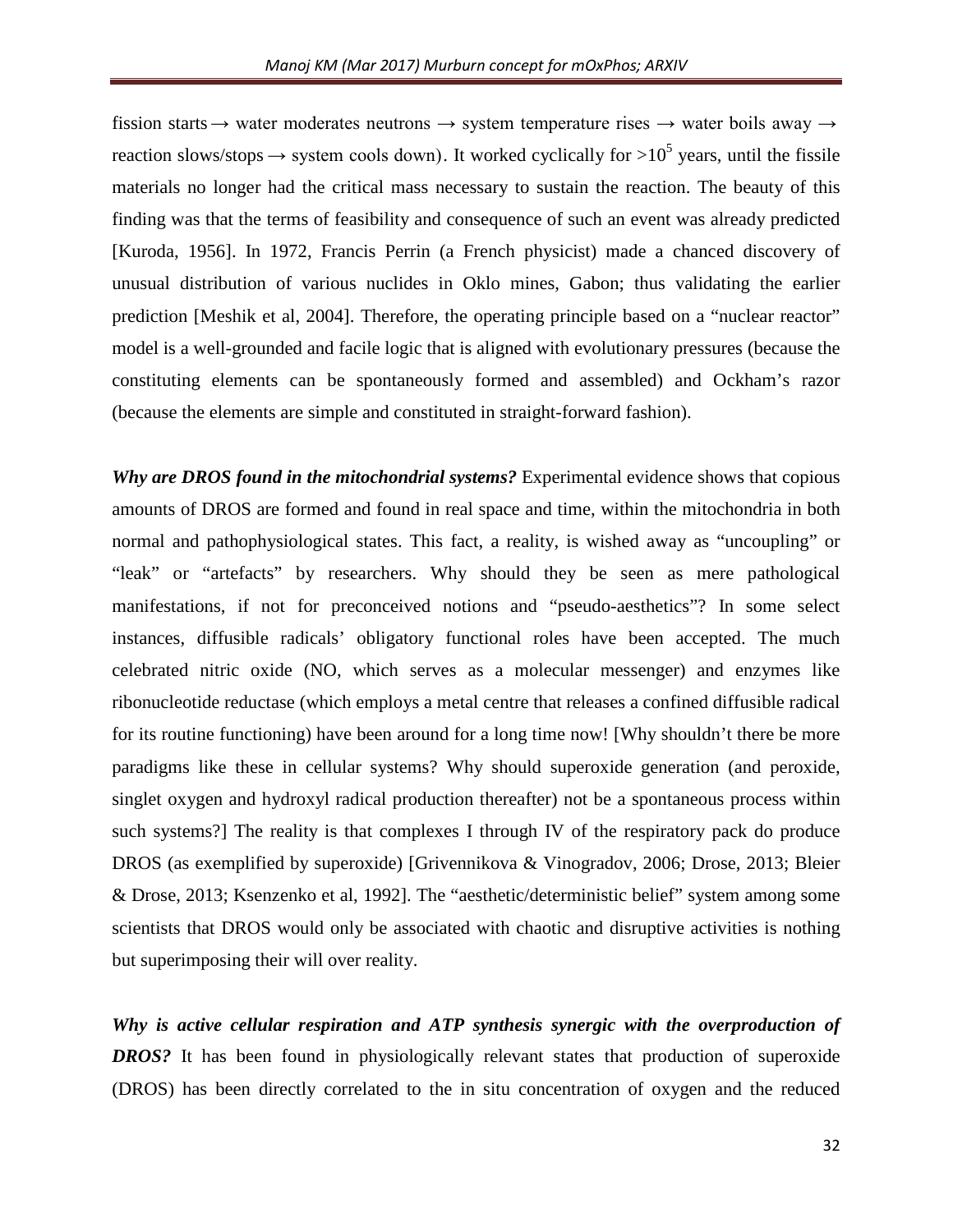substrates [Murphy, 1987]. Figure 1 from a wonderful review [Nicholls, 2004] clearly gives the direct message- maximum oxygen consumption (respiration rate) and maximum ATP formation (oxidative phosphorylation) is directly correlated to maximal ROS production within milieu. From the same figure, a clear correlation can be made that membrane potential only increases with the formation of DROS!

*Non-integral stoichiometry:* Protons are stable and accountable species; their operations and stoichiometries in chemical reactions should given whole number and constant relations with the other participants within the system. While the researchers have been desperately trying to arrive at a consensus regarding this requisite, their experimental data seemed to speak the other way, whether it is P:O or H:P ratios [Rottenberg & Caplan, 1967; Lemasters, 1984; Hinkle 2005; Brand & Lehninger, 1977; Strotman & Lohse, 1988; Turina et al, 2003; Steigmiller et al, 2008; Petersen et al, 2012]. Such a scenario can be explained by invoking the obligatory involvement of ROS and their dynamics. Slight variations in experimental conditions can alter the ROS dynamics, which could give different non-integral values across various labs.

*Structures of proteins/complexes***:** The matrix-ward projection of the five complexes are roughly ordered as follows- Complex IV ( $\sim$ 3-4 nm) < Complex II ( $\sim$ 8 nm) < Complex III ( $\sim$ 8 nm) < Complex I  $(\sim 14 \text{ nm})$  < Complex V  $(\sim 15 \text{ nm})$  [Sazanov, 2015; Sun et al, 2005; Iwata et al, 1998; Tsukihara, 1996; Kuhlbrandt, 2015]. Only Complexes III and IV have any significant projections into the inter-membrane space. While the outward inter-membrane projections of Complexes III & IV can be explained by the prevailing hypothesis (so as to serve for binding the oxidized and reduced forms of Cyt. c respectively), the matrix-ward projections of Complexes I, II & III are quite a puzzle. Why did evolution not tuck away the redox centres of the flavoenzymes (Complexes I & II) into the transmembrane domain and choose not to send out finger projections into the matrix? Further, Complex III has no known substrate to bind at the matrix side, but yet, it has a big bulbous protrusion into the matrix. If the purpose is to minimize ROS, there was no need for having such a long finger projection into the matrix at all! If the erstwhile understanding held good, then the flavins should have been borne on a short-stub, to take the electrons efficiently and relay it to two chains of redox centres tucked away in the inner membrane (in an increasing order of potentials) so that electrons could be relayed along and protons be pumped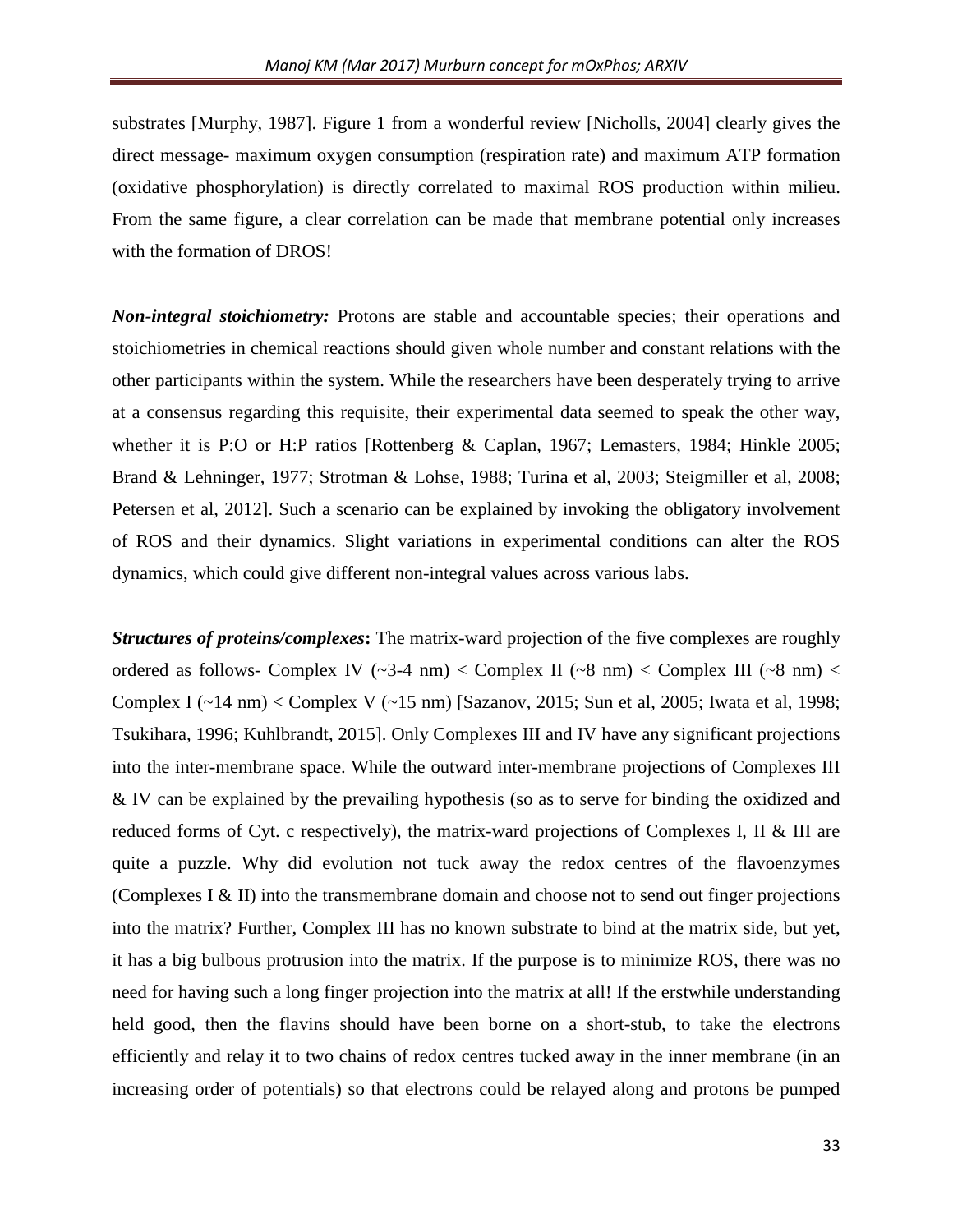out in the process! Or, it could just hand it over to CoQ directly and let the reduced  $CoOH<sub>2</sub>$  give out the protons at the IMS side through another simple functionality!! Why go over this long finger like structure in the matrix side (without any accompanying proton pumps!), only to invite trouble?!

**Distribution ratios/densities of the Complexes:** The in situ / in vivo distribution of reaction components forms one of the major supports for the murburn concept. The reader can see from earlier published data [Gupte et al, 1984; Schwerzmann et al, 1986] that the mean distance between the two nearest proteins/complexes ranges between  $7 - 20$  nm and proteins/complexes are distributed at a density of  $10^{10}$  to  $10^{11}$  molecules per cm<sup>2</sup> (occupying totally a maximum of <50% surface area of the membrane). Figure 1 (of the main manuscript) shows a rough schematic for the relative distribution of the proteins/complexes involved. The ROS generators and moderators are at low concentrations (as expected!) and ROS stabilizer (Complex IV) is at high concentration. CoO and Cyt. *c*, the soluble redox scavengers/buffers are at higher concentrations. Given the Complex IV : Cyt. *c* ratio at 1 : 1 to 1 : 1.5, the murburn concept seems more probable than any ETC-based system.

*Enzyme-catalyzed "non-active site" insertion of relatively non-oxidizable groups into final substrates:* In chloroperoxidase catalyzed peroxidative chlorinations, chlorine atom insertion occurs through a comparable mechanism (at high rates!). It is known that chloride ions are very difficult to oxidize in mild aqueous milieu but when they are present at tens of millimolar levels, the chloroperoxidase enzyme mediates a "non-catalytic site" reaction. It releases a diffusible reactive species, which recruits the chloride ion, to non-chaotically and site-specifically chlorinate the final substrate via an electrophilic substitution [Manoj, 2006]. My recent work with cytochrome P450 shows that the hydroxylation of a xenobiotic substrate (an overall twoelectron process) catalyzed by the radical intermediate, a one-electron species) is along the same logic [Manoj 2016d]. Again, in xenobiotic metabolism, non-specific addition of sulfate (and rarely, phosphate too!) is reported in liver microsomes [Mitchell, 2015]. These instances support my hypothesis that coupling could also occur through a non-active site, radical-mediated phenomenon. (If a specific sulfate or phosphate insertion enzyme was needed for all these diverse substrates, then we would need to start looking for another set of genome within all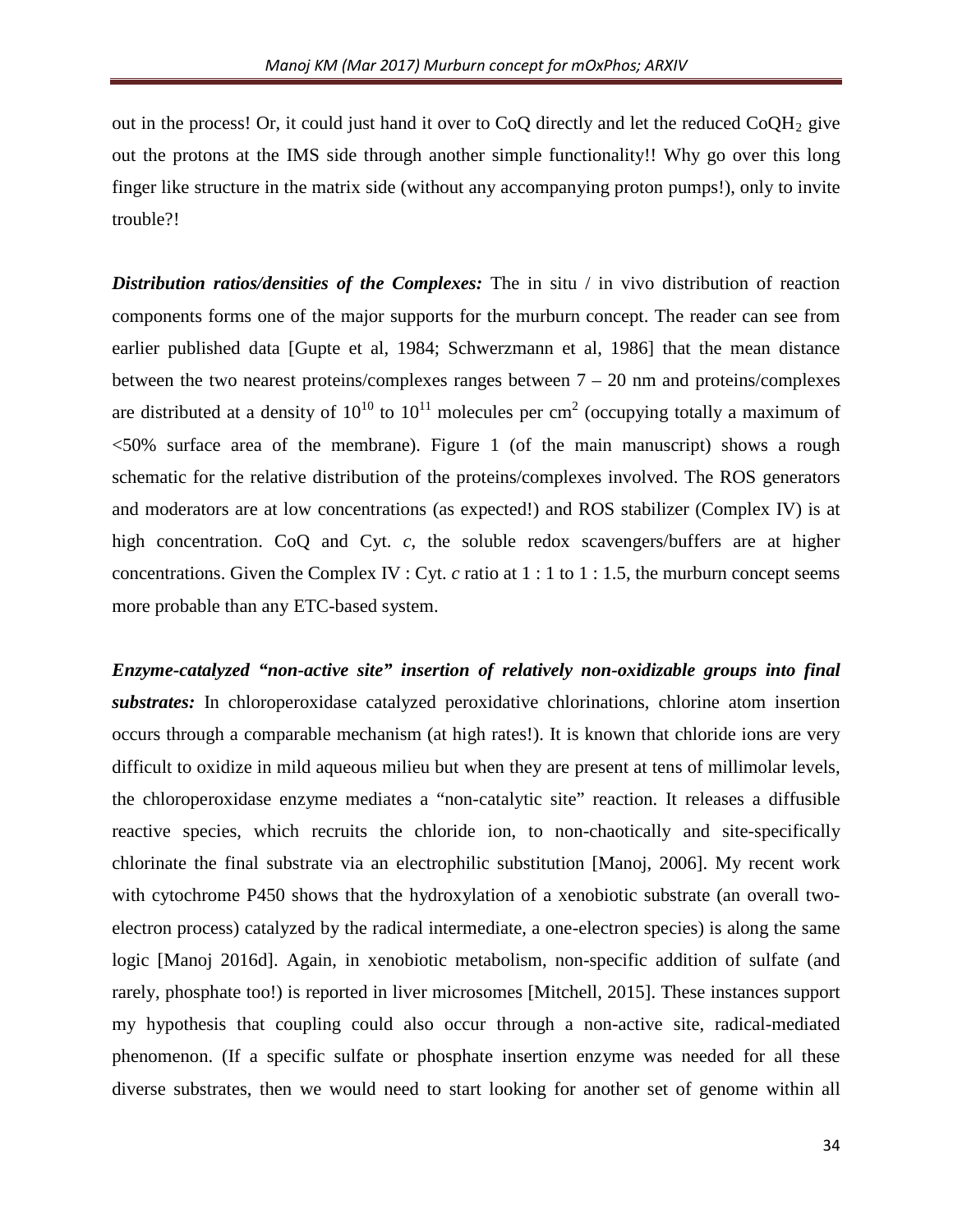animals!) But it should also be noted that murburn concept is not against the involvement of any specific ADP binding sites (adjacent to the site of radical release), that could aid in this process.

*Re-interpreting the affects/effects of chemical uncouplers and uncoupling protein (UCP) of brown adipose tissue (BAT):* If there exists a catalytic mechanism within the membrane to quickly protonate the superoxide formed, then we would have a loss of redox equivalents by futile cycles (that do not lead to an efficient ATP synthesis), and the process would lead to heat generation because the radicals would quickly amongst themselves. My group's works have shown that dihalophenolics (structurally similar to the "celebrated" dinitrophenolics that are known to uncouple ATP synthesis from NADH oxidation in mOxPhos) efficiently mess with the function of mXM by virtue of their interfacial DROS modulating abilities, not because of active site binding. Similarly, dinitrophenolics and other purported "proton shuttlers" [Terada, 1990] are in fact interfacial DROS modulators. The presence of SOD and catalase within the matrix cannot significantly mess with the DROS dynamics in the murzone near the internal mitochondrial membrane. But the N-term broken trans-membrane segment of CPR (that harbors positively charged amino acid residues and HRP, a DROS utilizing enzyme which has a transmembrane segment deleteriously affect DROS dynamics and CYP-mediated catalysis [Manoj et al, 2010b; Gideon et al, 2012; Parashar et al, 2014a,b; Manoj et al, 2016d]. Similarly, the UCP-1 of BAT has at least 9 positive extra positive charges, with several lysine and arginine residues lining the TMS and forming the matrix-side loop components [Klingenberg & Huang, 1999]. These could catalytically dismutate the superoxide and thus, mess with the DROS dynamics within the murzone.

**Toxicity of cyanide:** Death by low amounts of cyanide poisoning does not result owing to the "binding" of cyanide to Complex IV because for the same, we would need at least a couple of orders higher cyanide concentration than the actual  $LD_{50}$  that we currently observe. We have already presented evidence (in a reductionist system) that the ability of cyanide (taken at low concentrations) to inhibit heme enzymes is owing to diffusible radicals' involvement [Parashar et al, 2014b].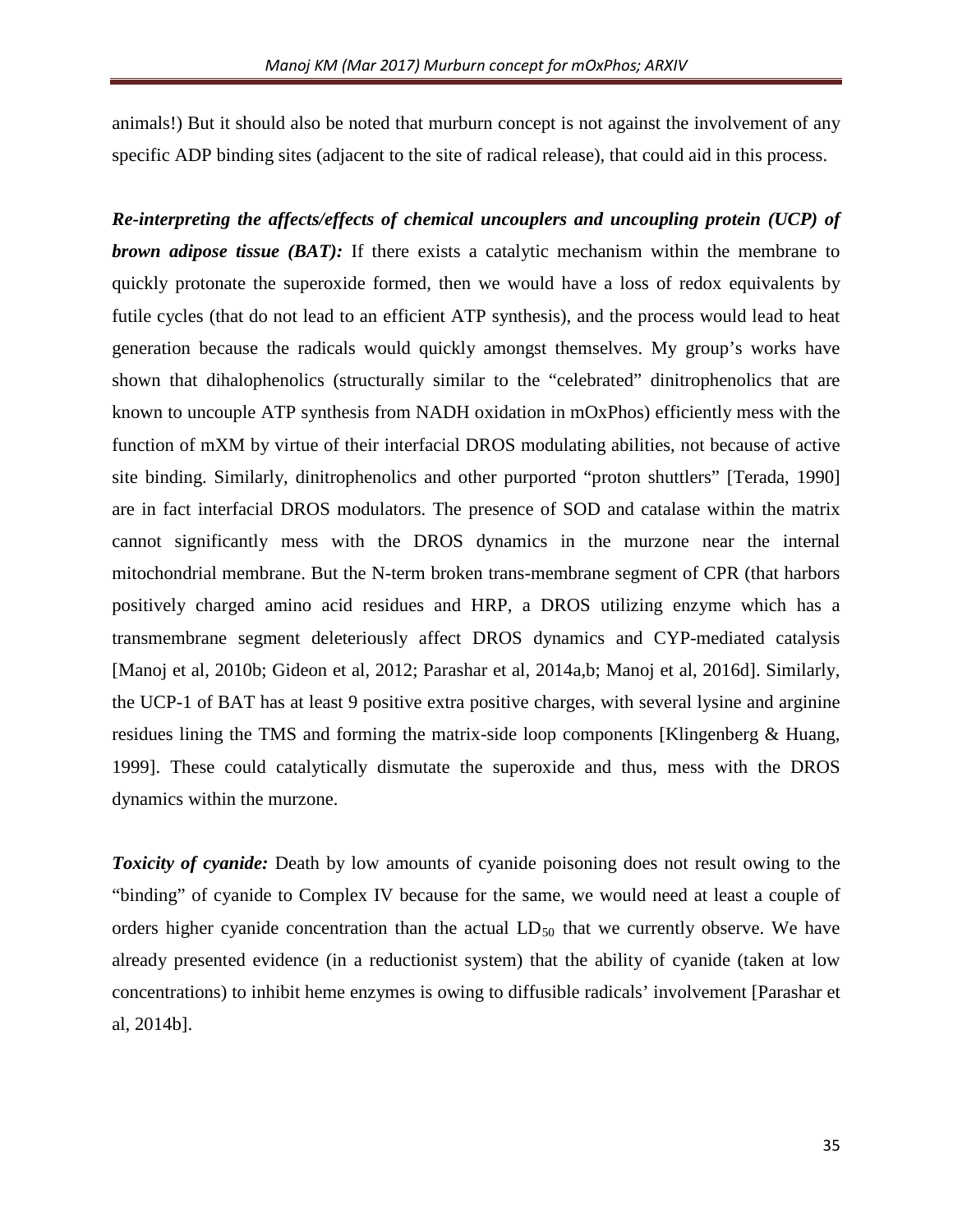*Effects of cardiolipin and cationic lipids:* The structure of cardiolipin shows a significantly higher negative charge density localized at the membrane periphery. This would facilitate superoxide retention within the matrix side of the murzone and thus, enable better ATP yields. On the other hand, cationic lipids (incorporated into liposomes for effective drug delivery) would have quite the opposite effect on superoxide, leading to dismutative functions. This would mess with normal physiology and prove detrimental to the cell.

*Apoptosis induced by cytochrome c:* It is a well-known aspect of cellular physiology that presence of cytochrome c in cytosol coincides with the triggering of the apoptosis cascade. The simple logic that one could deduce is – mitochondria evolved to use DROS within the murzone. Once the integrity of outer membrane is breached, then the cellular components would be subjected to a load of redox activity, which could be intolerable to routine sustenance of cellular machinery for a multicellular organism. So, it is quite natural to assume that such a cell would program itself to a quick death, to minimize further harm to the rest of the cells.

*Coupling of ATP synthesis with proton input:* In any reaction, one could envisage a catalytic effect and a participatory effect of certain key components. In a system in equilibrium, when starting with a particular ratio of reactants, the system comes to rest with x amounts of the product of interest (say, ATP). If the initial conditions and ratio of reactants are altered, the final concentration of the product of interest might get to a higher level than the earlier value. I would not call the latter any yield enhancement. Direct yield enhancement is when we start with the same concentrations of all the reactants and the overall reaction can be written without involving the catalyst. This is because the particular reaction component (catalyst) is not consumed in the process and thereby, it does not change the status of the equilibrium. When experimenters start with a lower pH outside and show that it results in a net synthesis of ATP, I don't think this deserves much attention! If in those conditions, the overall equilibrium is defined by the equation-

 $ADP + Pi + H^+ \leftrightarrow ATP + H_2O$ 

Then, proton's addition to a confined (proton-limited!) system just displaces the equilibrium towards ATP synthesis.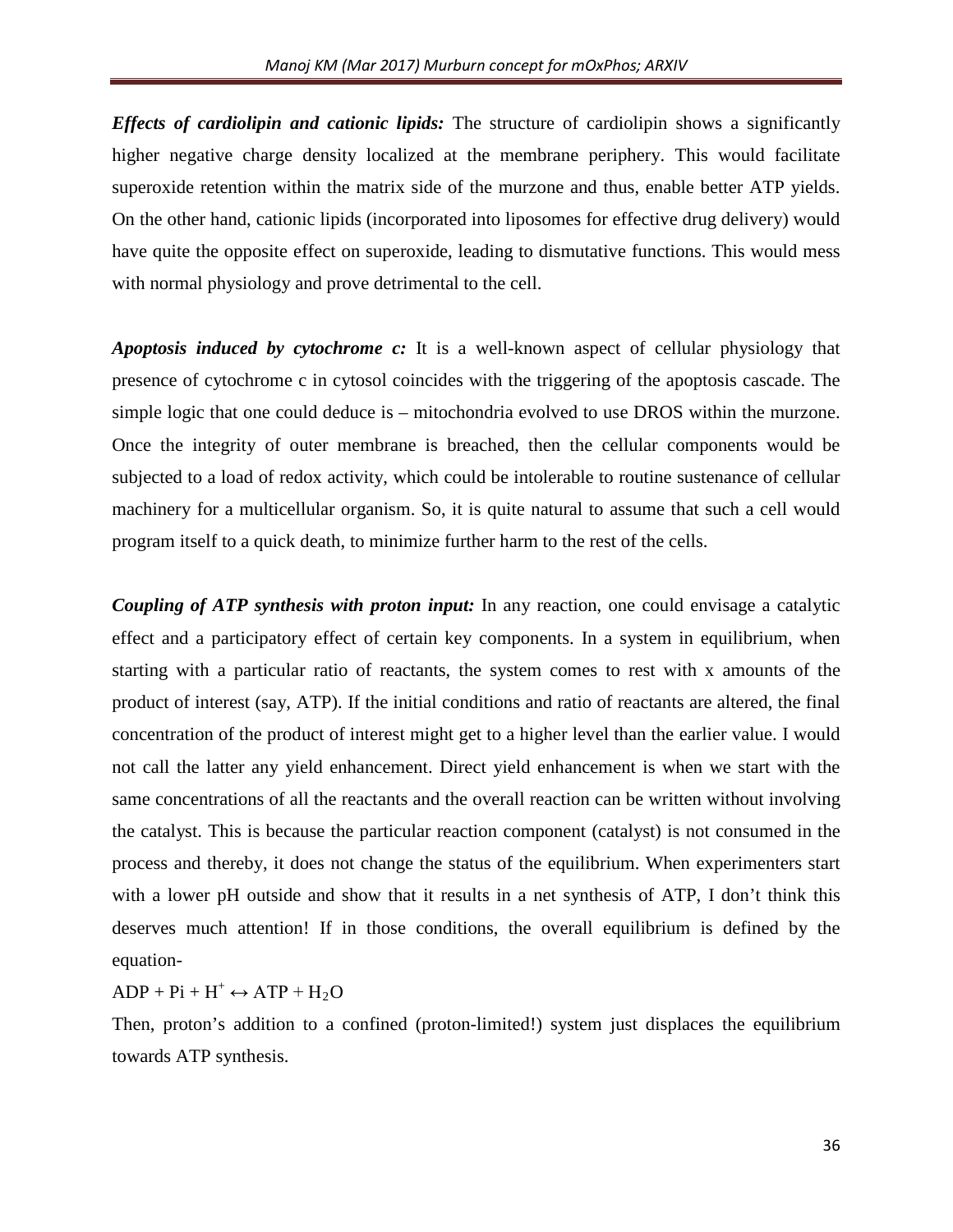*Why see the development of trans-membrane potential difference in respiring cells?* An actively respiring mitochondrial membrane would have a significantly higher tran-smembrane potential because of the accumulation of hydroxide ion, superoxide radicals and (hydro)peroxide ions within the matrix side of murzone. It cannot be because of an excess of protons moving out, as Mitchell hypothesized. (Quite simply, protons are not a player in this regard. I have already shown the calculations justifying that statement in the manuscript that debunked the EPCR paradigm.) The charges on these ions can be neutralized by several modalities (as exemplified by calcium uptake or proton moving in).

#### **Item 3: Details of experiments predicted to validate/falsify murburn concept**

**Toxicity studies:** Besides binding to Fe<sup>2+</sup> or Fe<sup>3+</sup> species (of Complex IV), a toxic principle like CO or cyanide would also work in the milieu by the following reactions-

(i) Carbon monoxide poisoning

 $CO + 2O_2^* \rightarrow (CO_3)^2 + O_2$  $CO + OH^* \rightarrow CO_2 + H^*$  $H^* + O_2 \rightarrow O_2^{*} + H^+$  $\overline{\text{Overall: } 2\text{CO} + \text{OH}^* + \text{O}_2}^* \rightarrow (\text{CO}_3)^2 + \text{CO}_2 + \text{H}^+$ (ii) Cyanide poisoning  $CN^+ + O_2^* \rightarrow CN^* + O_2^2$  $CN^+ + OH^* \rightarrow CN^* + OH^ CN^* + CN^* \rightarrow (CN)_2$  $(CN)_2 + 2OH^- \rightarrow CNO^- + CN^- + H_2O$ 

 $\overline{\text{Overall: CN} + \text{OH}^* + \text{O}_2^* + \text{OH}^*} \rightarrow \overline{\text{CNO}^* + \text{O}_2^2^* + \text{H}_2\text{O}}$ 

My predictions would be easily testable by dosing an experimental organism or system with radio-labelled CO  $\&$  CN<sup>-</sup> (at significant but non-saturating concentrations!) and tracing the carbon in carbonate and cyanate formed. Kd of the protein should be determined at low concentrations of purified protein complexes and ligand. Then, in vitro assays can be carried out to determine the  $IC_{50}$  at similar (or comparable) protein concentrations. Based on the logP/logD, a minimal formula can be used to project and correlate the maximum/minimum binding and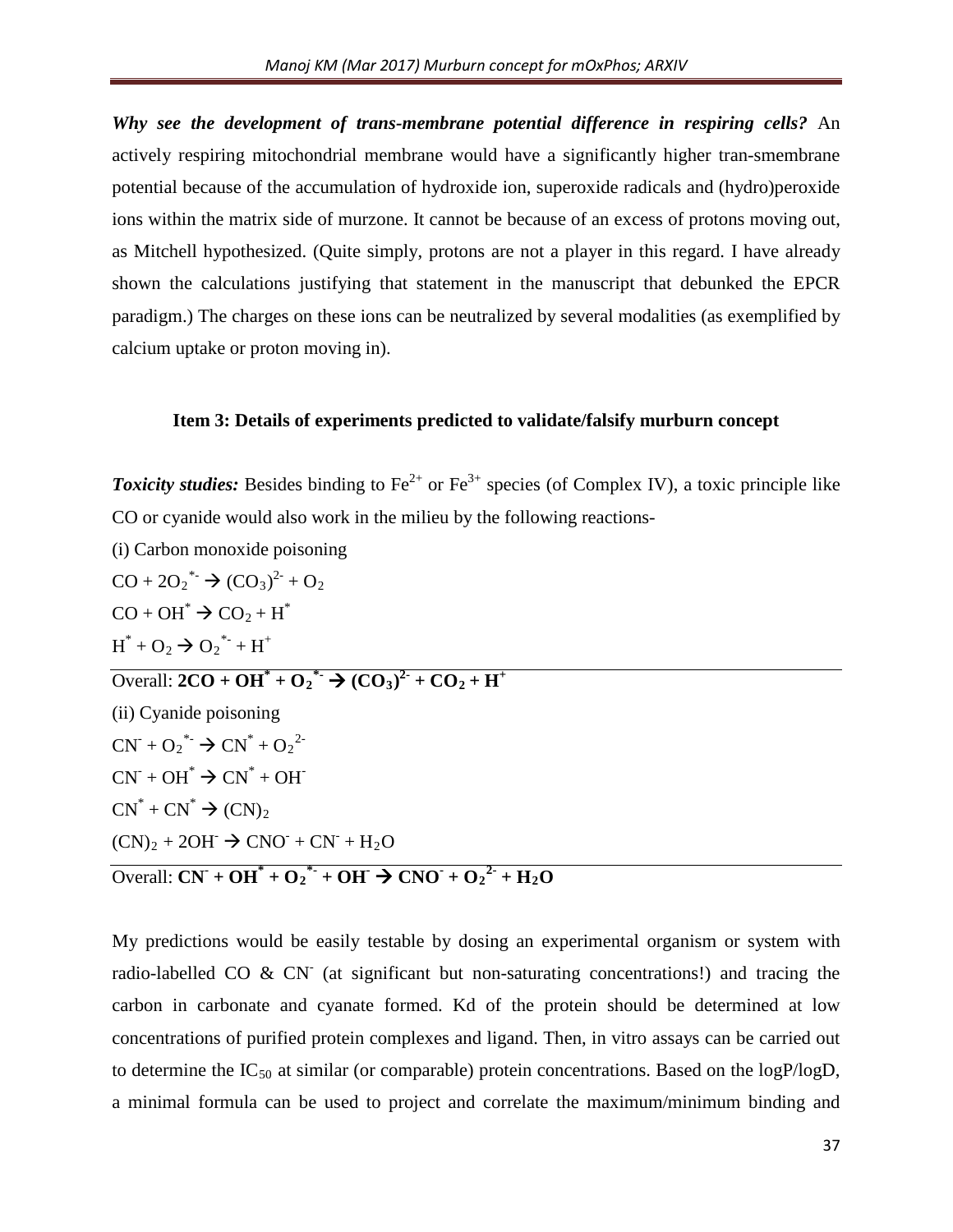inactivation *in vivo*. It would be seen that  $K_d$  values cannot explain the  $IC_{50}$  observed in both *in vitro* and *in vivo* scenarios.

*Uncouplers' maverick concentration-dependent effect*s: Murburn concept would predict a concentration-dependent maverick modulation of electron transfer process, owing to chaotic reaction networks and partitioning effects in the phenomenology. (This could be why vitamin C is good to some and bad to others, with respect to curing or precipitating coryza like symptoms!) In reductionist systems, this affect/effect could be probed with mM to pM levels of uncouplers and I am quite confident that the researcher would get interesting results.

*Simulating the DROS-mediated coupling reaction and probing the effect of water activity and protons:* Lipase catalyzed esterification is favored at low water concentrations (like water-in-oil emulsions and reverse micelles), and the opposite reaction is usually seen in oil-in-water emulsions. This is quite the reason why lipase-catalyzed esterification is favoured in reverse micelles. I don't see why it shouldn't be the same for phosphorylation of ADP (which is essentially an esterification reaction). The idea is that the free radicals generated in situ could catalyze the phosphate tagging to ADP. Therefore, the following reactions could be tried in simple aqueous milieu first (and luciferase enabled luminescence measured after a few minutes)-

- $1.$  ADP + Pi + NADH
- 2.  $ADP + Pi + Peroxide$
- 3. ADP + Pi + Peroxide + NADH
- 4.  $ADP + Pi + Peroxide + Fe-Citrate$
- 5. ADP + Pi + Peroxide + Iron-Porphyrin
- $6.$  ADP + Pi + NADH + Fe-Citrate
- $7.$  ADP + Pi + NADH + Iron-porphyrin
- 8.  $ADP + Pi + Peroxide + NADH + Fe-Citrate$
- 9. ADP + Pi + Peroxide + NADH + Iron-Porphyrin

Buffer final ~ 90 mM (try pH 5.5, 7.5 & 9.5) Reactants- ADP = 200  $\mu$ M, Pi = 10 mM (final ionic strength is 100 mM total, with buffer), Peroxide = NADH =  $200 \mu M$ ; 10 to 100 nM catalysts. Iron porphyrin should be penta-ligated and could have midpoint potentials of  $\sim$  -250 mV and +150 mV. BSA could be used as a control.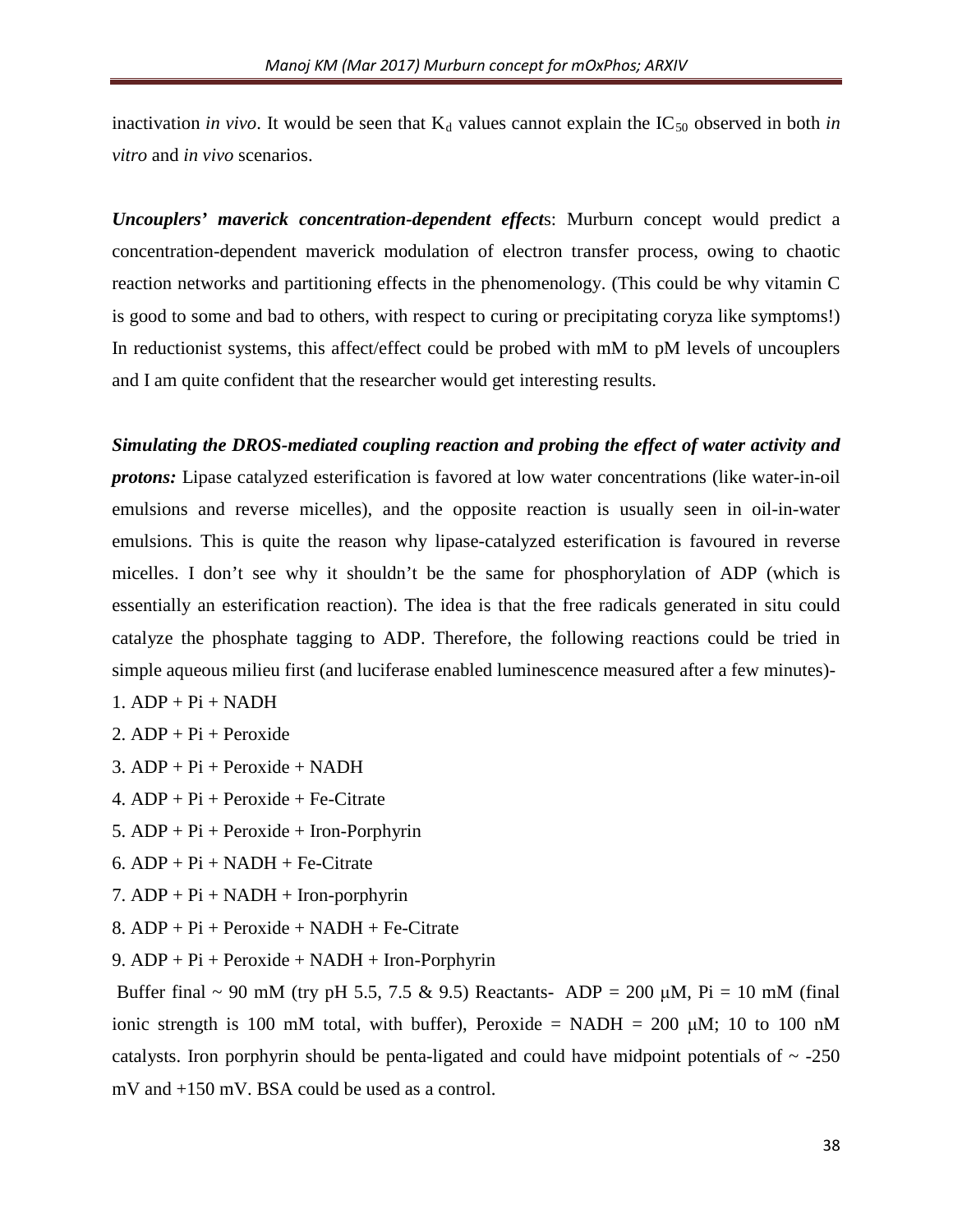I. A parallel set of reactions could incorporate DLPC vesicles of various dimensions (100 nm; 1 μm & 10 μm) and concentrations at  $\sim$  1/10 μM, for the same combinations of reactants above. In these systems, small amounts of cytochrome P450 reductase could be added in conjunction with  $CYP2E1 + Cyt.$  b<sub>5</sub> or CYP3A4 alone. All reactions must have suitable controls.

II. Further,

- (i) irradiating with a suitable UV light source could also be used to generate radicals from peroxide in situ or
- (ii) superoxide cum peroxide could also be stabilized in  $DMSO + Crown$  ether and presented to ADP + Pi mixture.

III. Similar bunch of experiments (along with suitable controls) could be undertaken in AOTisooctane reverse micelles at various water activity levels. (One must start with very low water amounts and establish the criteria for esterification first!) If water activity was important, ATP yield would lower with increasing micellar size.

IV. Murburn concept does not obligatorily seek proton pumping through  $F_0$  component of Complex V for ATP synthesis. Therefore, it would be worth doing a simple reconstitution experiment (as per the protocol of Graber group, exemplified by Turina et al, 2003, at various pH ranges between 5.5 and 9.5; but in an even more reductionist setup) in which the following components, in the nine reaction setups sought above (under various circumstances, as detailed in the three points above)-

- 1.  $F_0F_1ATP$ ase
- 2. F o portion only
- 3. F 1 portion only
- 4. None
- 5. BSA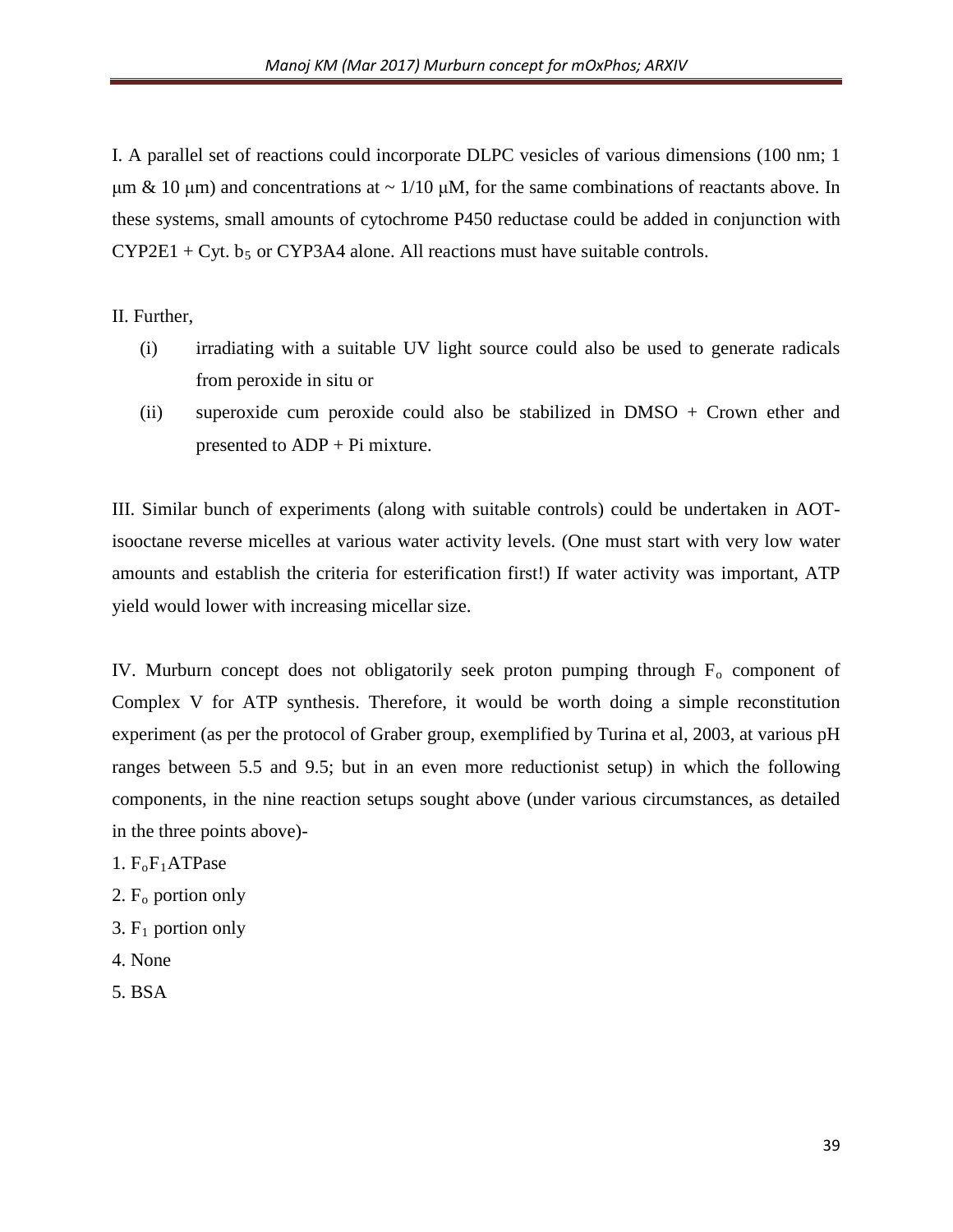# *Manoj KM (Mar 2017) Murburn concept for mOxPhos; ARXIV*

| Item 4: A comparative analysis of EPCR hypothesis and murburn concept |  |  |
|-----------------------------------------------------------------------|--|--|
|                                                                       |  |  |

| No.                     | <b>Attribute / Item</b>         |                                                                   | <b>EPCR</b> hypothesis                                                                                                                                                                                                                                                                                                                                                                                                                                                                                                          | <b>Murburn concept</b>                                                                                                                                                                                                                                                                                                                                                                                                                   |  |
|-------------------------|---------------------------------|-------------------------------------------------------------------|---------------------------------------------------------------------------------------------------------------------------------------------------------------------------------------------------------------------------------------------------------------------------------------------------------------------------------------------------------------------------------------------------------------------------------------------------------------------------------------------------------------------------------|------------------------------------------------------------------------------------------------------------------------------------------------------------------------------------------------------------------------------------------------------------------------------------------------------------------------------------------------------------------------------------------------------------------------------------------|--|
| $\mathbf{1}$            |                                 | Nutshell of<br>reaction paradigm                                  | Multi-molecular ordered assemblies dictate a vitally<br>deterministic course of events. Electron and proton<br>separation over long distance and time across a<br>phospholipid-embedded electronic circuitry leads to a<br>proton/chemical gradient; this energy is tapped by a<br>molecular motor enzyme to synthesize ATP.                                                                                                                                                                                                    | At low proton and water activity, radicals<br>generated in a lipid interface afford<br>phosphorylation. Random collisions between<br>molecules or ions or radicals afford high kinetic<br>viability; equilibrium forces and stochastic<br>factors (including spin barriers) dictate reaction<br>fates.                                                                                                                                   |  |
| $\overline{2}$          | Chemico-<br>physical<br>aspects | Outlay of reaction<br>scheme                                      | In the matrix side of the mitochondrial inner<br>membrane, electrons are stripped from NADH and<br>succinate, to be run down a "redox potential slope" (by<br>a thermodynamic push); the energy released through<br>some of these inter-molecular transfers is used to<br>pump protons across the inner membrane (through a<br>complex route within the proteins); then the protons'<br>spontaneous flux back to the matrix is used to drive<br>ATP formation by a molecular motor, which functions<br>by conformation changes. | Flavo- and metallo-enzymes (in the presence of<br>reducing substrates, oxygen and mobile redox<br>active agents) set up a moderated relay of one-<br>and two-electron reaction equilibriums within<br>the mitochondrial inner membrane-matrix<br>interface; formation of water and phosphorylated<br>products serve as (small and bigger) two-electron<br>sinks, pulling the overall reaction forward by a<br>thermodynamic tug exerted. |  |
| $\mathbf{3}$            |                                 | Coupling link<br>between redox<br>reaction and<br>phosphorylation | No chemical connection, but a highly indirect electro-<br>mechanical connection.                                                                                                                                                                                                                                                                                                                                                                                                                                                | The formation of oxygen centered reactive<br>intermediates directly aids phosphorylation.                                                                                                                                                                                                                                                                                                                                                |  |
| $\overline{\mathbf{4}}$ |                                 | Electron transfer<br>modality                                     | Sequence of connected/charted events involving redox<br>centres of proteins and small molecules in close<br>proximity; movement/transfer of electrons primarily as<br>pairs, via collisions or connectivity or supra<br>complexes.                                                                                                                                                                                                                                                                                              | Randomized one- and two- electron reactions<br>moderated at the membrane-matrix interface,<br>with provisions for recycling of lost electrons.                                                                                                                                                                                                                                                                                           |  |
| 5                       |                                 | Thermodynamics<br>& kinetics                                      | Push of electrons from lower to higher redox potential<br>centres; followed or synchronized with torque<br>generation by a mechanized molecular motor (tapping<br>into the generated transmembrane proton cum electro-                                                                                                                                                                                                                                                                                                          | Shifting of one-electron equilibrium of oxygen-<br>superoxide to the right by two-electron reactions<br>occurring in the matrix side of the inner<br>membrane. pH and ionic strength could alter the                                                                                                                                                                                                                                     |  |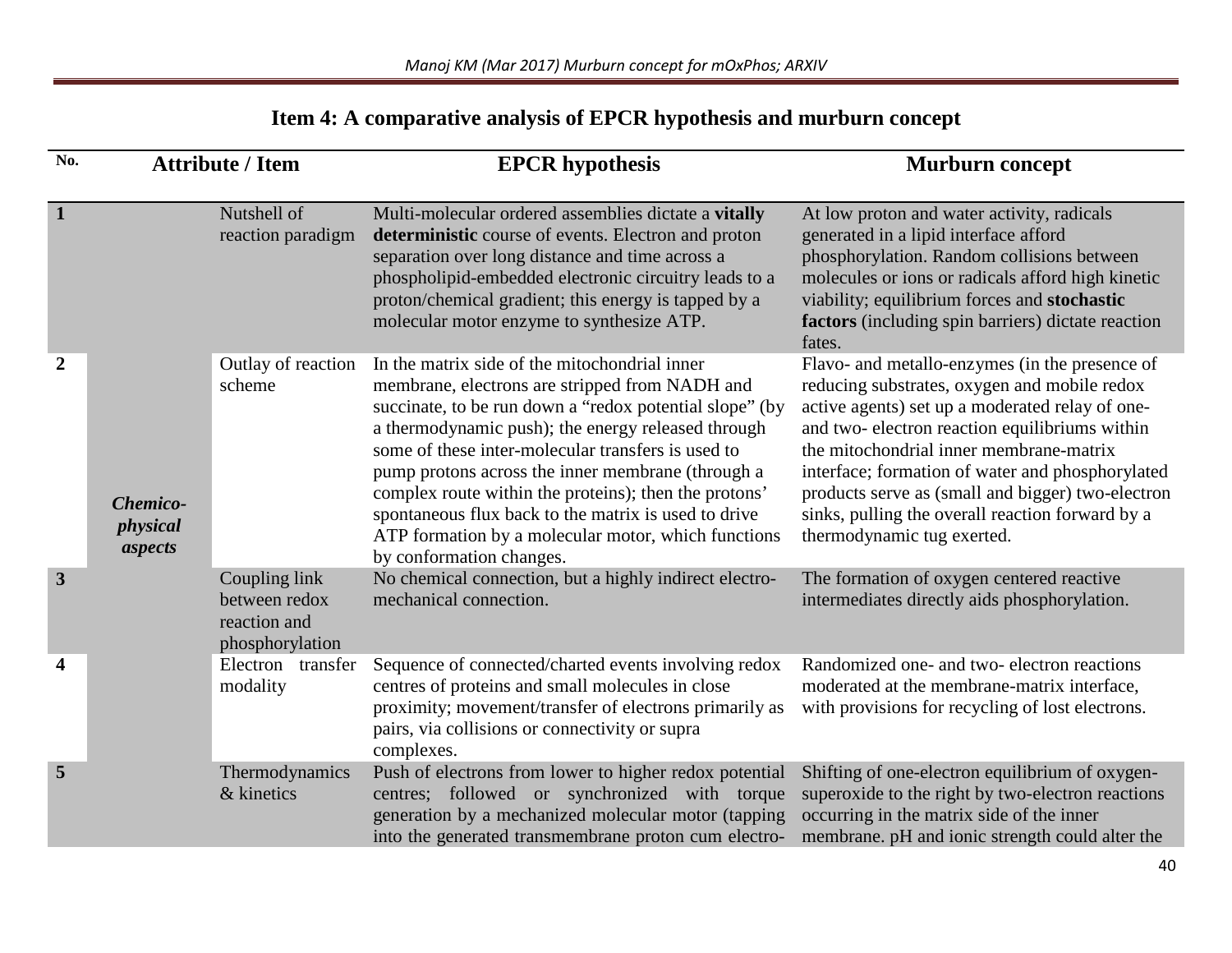|                |                                          |                                           | chemical gradient.                                                                                                                                                                                                                                                                                                                         | equilibriums. "Spin" could regulate crucial steps.                                                                                                                                                                                                                                                                                                 |
|----------------|------------------------------------------|-------------------------------------------|--------------------------------------------------------------------------------------------------------------------------------------------------------------------------------------------------------------------------------------------------------------------------------------------------------------------------------------------|----------------------------------------------------------------------------------------------------------------------------------------------------------------------------------------------------------------------------------------------------------------------------------------------------------------------------------------------------|
| 6              |                                          | Summation of<br>overall redox<br>reaction | $NADH + (C_4H_4O_4)^2 + H^+ + O_2 \rightarrow NAD^+ +$<br>$(C_4H_2O_4)^2 + 2H_2O$                                                                                                                                                                                                                                                          | NADH + $(C_4H_4O_4)^2$ <sup>+</sup> + $O_2 \rightarrow NAD^+$ +<br>$(C_4H_2O_4)^2$ <sup>2</sup> + H <sub>2</sub> O + OH                                                                                                                                                                                                                            |
| $\overline{7}$ | <b>Biological</b>                        | Evolutionary<br>perspective               | The whole machinery and process is aimed at reducing<br>ROS formation.                                                                                                                                                                                                                                                                     | The whole machinery is evolved for an effective<br>utilization of DROS.                                                                                                                                                                                                                                                                            |
| 8              | aspects                                  | Physiological<br>outlook                  | Highly sophisticated machineries and processes set as<br>pre-requisites for energy transduction mechanism.                                                                                                                                                                                                                                 | Random and chaotic radical reactions serve to<br>initiate & synthesize energy currency.                                                                                                                                                                                                                                                            |
| 9              | <b>Overall</b><br>rationale              | Reducibility &<br><b>Assumptions</b>      | Challenges Ockham's razor, A vectorial &<br>complicated model that requires a sequentially ordered<br>process. Proteins (and their complexes) need to have<br>functional/mechanistic ability to sense and tap<br>electrical potential and concentration gradients.<br>Charge and mass transport across two macroscopic<br>phases involved. | Aligns with Ockham's razor, minimalist model<br>that has independent randomized events confined<br>to the phospholipid interface. Molecules have<br>predictable properties but the reaction scheme<br>with such agents could be associated with<br>significant levels of uncertainty. Reaction logic<br>necessitates confinement of intermediates. |
| <b>10</b>      |                                          | Analogy                                   | For simplicity: A water mill or hydroelectric power<br>plant.<br>For complexity: engine, dynamo & battery of an<br>automobile.                                                                                                                                                                                                             | For simplicity- an ordinary hearth.<br>For complexity- a nuclear fission reactor.                                                                                                                                                                                                                                                                  |
| 11             |                                          | Oxygen                                    | Involved in the end of ETC, as the terminal electron<br>acceptor, bound at Complex IV alone                                                                                                                                                                                                                                                | Reacts in the initial phase; involved in a<br>multitude of reactions and equilibriums;<br>omnipresent conduit                                                                                                                                                                                                                                      |
| 12             |                                          | <b>NADH</b>                               | 2e donor to Complex I                                                                                                                                                                                                                                                                                                                      | One or two electron reaction at Complex I and<br>could have secondary roles; proton deficiency<br>important                                                                                                                                                                                                                                        |
| 13             | <b>Reactants</b>                         | <b>ADP</b>                                | Bound status to Complex V; required for ETC and<br>phosphorylation                                                                                                                                                                                                                                                                         | Not ascertained                                                                                                                                                                                                                                                                                                                                    |
| 14             |                                          | Pi                                        | Bound status to Complex V; required for ETC and<br>phosphorylation                                                                                                                                                                                                                                                                         | Not ascertained                                                                                                                                                                                                                                                                                                                                    |
| 15             |                                          | Proton*                                   | Used up on the matrix side; "pumped outward" and<br>spontaneously moves inward                                                                                                                                                                                                                                                             | Involved in several reactions and equilibriums in<br>the redox processes within the matrix                                                                                                                                                                                                                                                         |
| <b>16</b>      | <b>Known</b><br>catalysts<br>(proteins & | Complex I                                 | NADH dehydrogenase and Ubiquinone reductase &<br>proton pump<br>Catalyzes two electron transfers from NADH to CoQ                                                                                                                                                                                                                          | NADH oxidase (a murzyme) Owing to its<br>structural feature, proton deficiency within<br>NADH and omnipresent oxygen molecule,                                                                                                                                                                                                                     |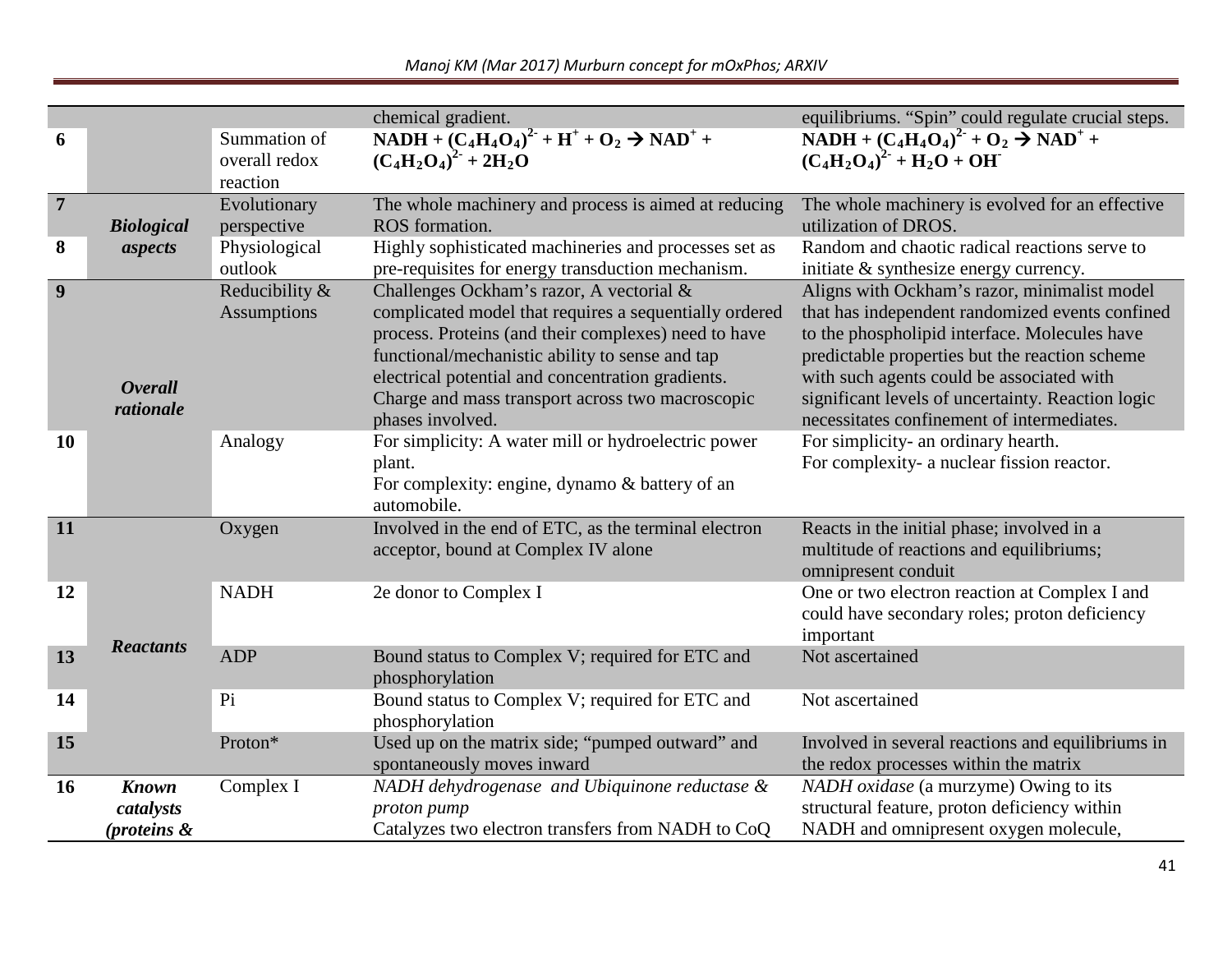|           | <i>complexes</i> )        |                | and takes one proton from matrix to supplement the<br>proton shortage for CoQH <sub>2</sub> formation; pumps four<br>protons out from the matrix; forms the "chassis" for<br>respirasome.                                                                                             | provides one electron into the oxygen-superoxide<br>equilibrium. CoQ can get one or two electrons<br>into the lipid membrane from one or two NADH<br>molecules' oxidation.                                                                                                                                                                              |
|-----------|---------------------------|----------------|---------------------------------------------------------------------------------------------------------------------------------------------------------------------------------------------------------------------------------------------------------------------------------------|---------------------------------------------------------------------------------------------------------------------------------------------------------------------------------------------------------------------------------------------------------------------------------------------------------------------------------------------------------|
| 17        |                           | Complex II     | Succinate dehydrogenase AND Ubiquinone reductase<br>(& CoQ recycle proton supplier)<br>Catalyzes two hydride ion transfers to CoQ, forming<br>CoOH <sub>2</sub>                                                                                                                       | Succinate dehydrogenase, FADH <sub>2</sub> oxidase AND<br>Ubiquinone reductase<br>Catalyzes the generation of superoxide, could<br>also generate $CoQH2$ .                                                                                                                                                                                              |
| <b>18</b> |                           | Complex III    | Ubiquinone-cytochrome c oxidoreductase & proton<br>pump<br>Intramembrane electron conduit, transferring two-<br>electron equivalents from one molecule of $CoQH2$ to<br>two molecules of Cyt. c (accompanied by a very<br>complex Q cycle!); pumps four protons out of the<br>matrix. | A murzyme with transmembrane bifuctionality<br>Projects that this component recycles the two-<br>electrons lost into the membrane (to form $CoQH2$<br>or CoQH) by transferring one electron equivalent<br>to oxygen in the matrix side and one electron to<br>Cyt. $c$ in the inter-membrane space. Function<br>needs to be re-defined/re-investigated. |
| 19        |                           | Complex IV     | Cytochrome c oxidase<br>Transfers 4 protons and four electrons to a long-term<br>bound oxygen, to release two molecules of water;<br>pumps four protons out of the matrix                                                                                                             | A complex murzyme<br>Recycles the electron lost to cytochrome $c$ by<br>transferring it to oxygen; and/or transfers it to the<br>bound superoxide thereby reducing it to form<br>peroxide; forms water because of superoxide +<br>peroxide reaction in its vicinity (this gives a two-<br>electron sink and a tug.                                      |
| 20        |                           | Complex V      | Driven by protons and works well in both directions,<br>ATPase and ATP synthase modes.                                                                                                                                                                                                | Could serve to bring in protons and in driving<br>equilibrium centered reactions. Primarily an<br>ATPase, in the overall scheme. (Re-investiage!)                                                                                                                                                                                                       |
| 21        |                           | Cytochrome $c$ | One electron relay agent from Complex III to<br>Complex IV.                                                                                                                                                                                                                           | Electron scavenger in the IMS; recycles by giving<br>electrons off to Complex IV.                                                                                                                                                                                                                                                                       |
| 22        | Other key                 | CoQ            | Diffusible 2e relay agent transferring two electron<br>equivalents from Complexes I & II to Complex III                                                                                                                                                                               | le & 2e redox agent across wide redox window                                                                                                                                                                                                                                                                                                            |
| 23        | role players<br>and stage | Ions           | Lead to electrical potential build up                                                                                                                                                                                                                                                 | Lead to charge relay facilitation and equilibrium<br>effects                                                                                                                                                                                                                                                                                            |
| 24        | makers                    | <b>ROS</b>     | Deleterious product formed in oxidative stress                                                                                                                                                                                                                                        | Obligatory intermediacy of superoxide/hydroxyl<br>radicals and agents like singlet oxygen and<br>peroxide                                                                                                                                                                                                                                               |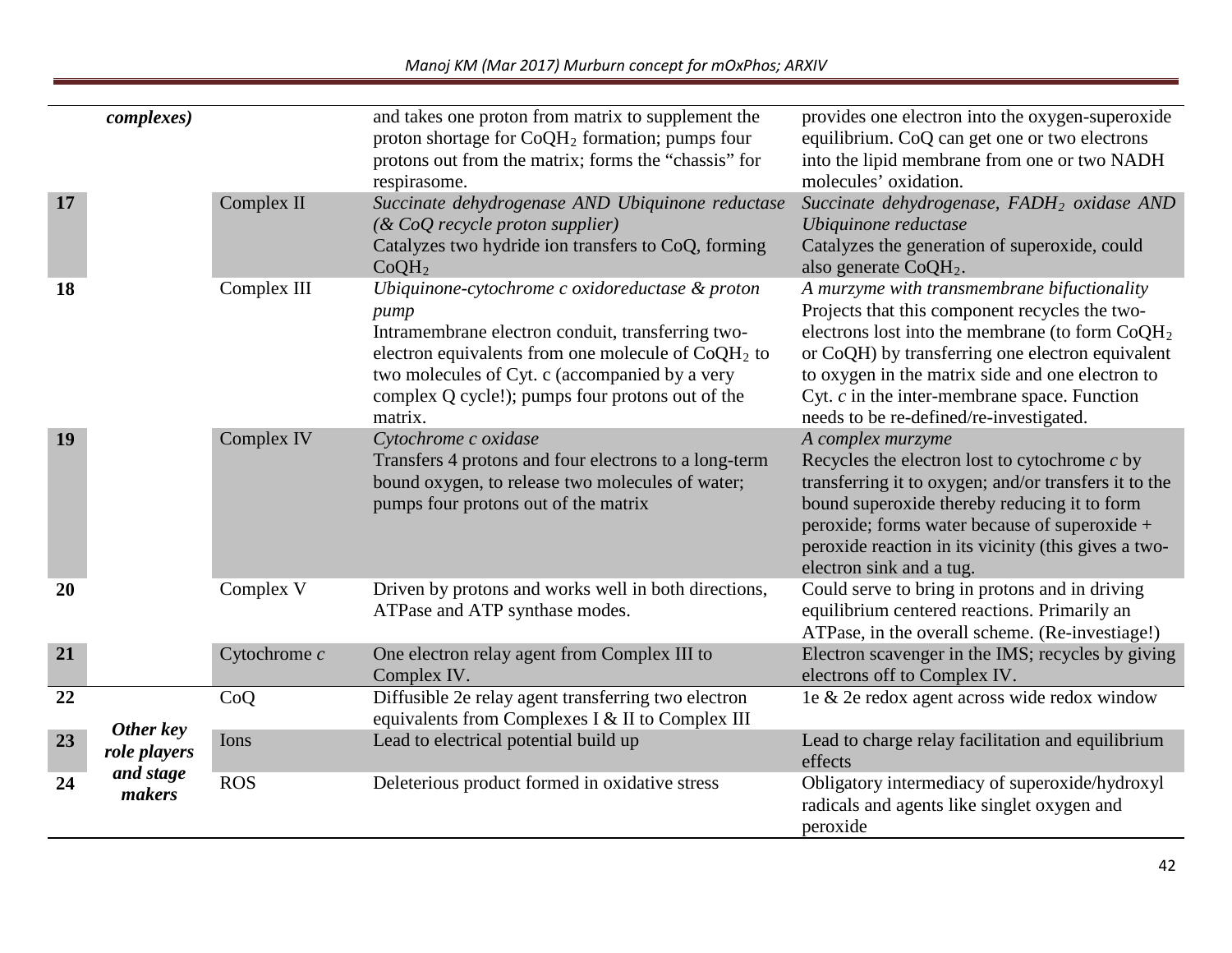| 25 |                  | Cardiolipin                                            | Structural component for respirasomes and renders<br>$ETC + proton$ pumping efficient, as it traps protons          | Enables better conservation of superoxide<br>equivalents within the murzone by high negative<br>charge density                                        |
|----|------------------|--------------------------------------------------------|---------------------------------------------------------------------------------------------------------------------|-------------------------------------------------------------------------------------------------------------------------------------------------------|
| 26 |                  | Inner membrane                                         | Selectively permeable, serves to maintain a<br>(proton/chemical gradient) potential difference across<br>itself     | Serves to house and anchor murzymes that<br>mediate radical reactions at the phospholipid<br>interface                                                |
| 27 |                  | Outer membrane                                         | Present to concentrate protons                                                                                      | Present to prevent the escape of radicals                                                                                                             |
| 28 |                  | Matrix                                                 | Reactions occurring within matrix are inconsequential<br>to ETC or phosphorylation                                  | Reactions within matrix govern the overall rates<br>and outcomes                                                                                      |
| 29 |                  | <b>ATP</b>                                             | Formed at Complex V by rotational catalysis by the<br>mechanical push afforded by the inward movement of<br>protons | Formed in matrix and more efficiently in the<br>presence of Complex V, associated with protons'<br>inward movement (other complexes' roles?)          |
| 30 |                  | $NAD^+$                                                | Formed spontaneously at Complex I                                                                                   | Formed in the matrix/Complex I                                                                                                                        |
| 31 | <b>Products</b>  | Fumarate                                               | Formed spontaneously at Complex II                                                                                  | Formed spontaneously at Complex II                                                                                                                    |
| 32 |                  | Water                                                  | Formed at Complex IV and Complex V                                                                                  | Formed primarily in matrix                                                                                                                            |
| 33 |                  | Hydroxide ion                                          | Not involved in the overall equation!                                                                               | Generated in the matrix side of the inner<br>membrane; serves to enhance longevity of<br>hydroxyl radical                                             |
| 34 |                  | Inhibitors like<br>rotenone,<br>carboxin, etc.         | Disrupt ETC by binding to Complex I & II                                                                            | Take away activity of the component by altering<br>the redox status of centre by covalent/affinity<br>binding; preventing a 2e sink in vicinity       |
| 35 | <b>Additives</b> | Low amounts of<br>inhibitors like<br>cyanide, CO, etc. | Disrupt ETC by binding to Complex IV                                                                                | Prevent the build-up of physiologically necessary<br>radicals                                                                                         |
| 36 |                  | Uncouplers $\&$<br><b>UCP</b>                          | Dissipate trans-membrane proton gradient                                                                            | Disrupt ROS dynamics by facilitating superoxide<br>dismutation at phospholipid interface<br>The positively charged TMS of UCP disrupt ROS<br>dynamics |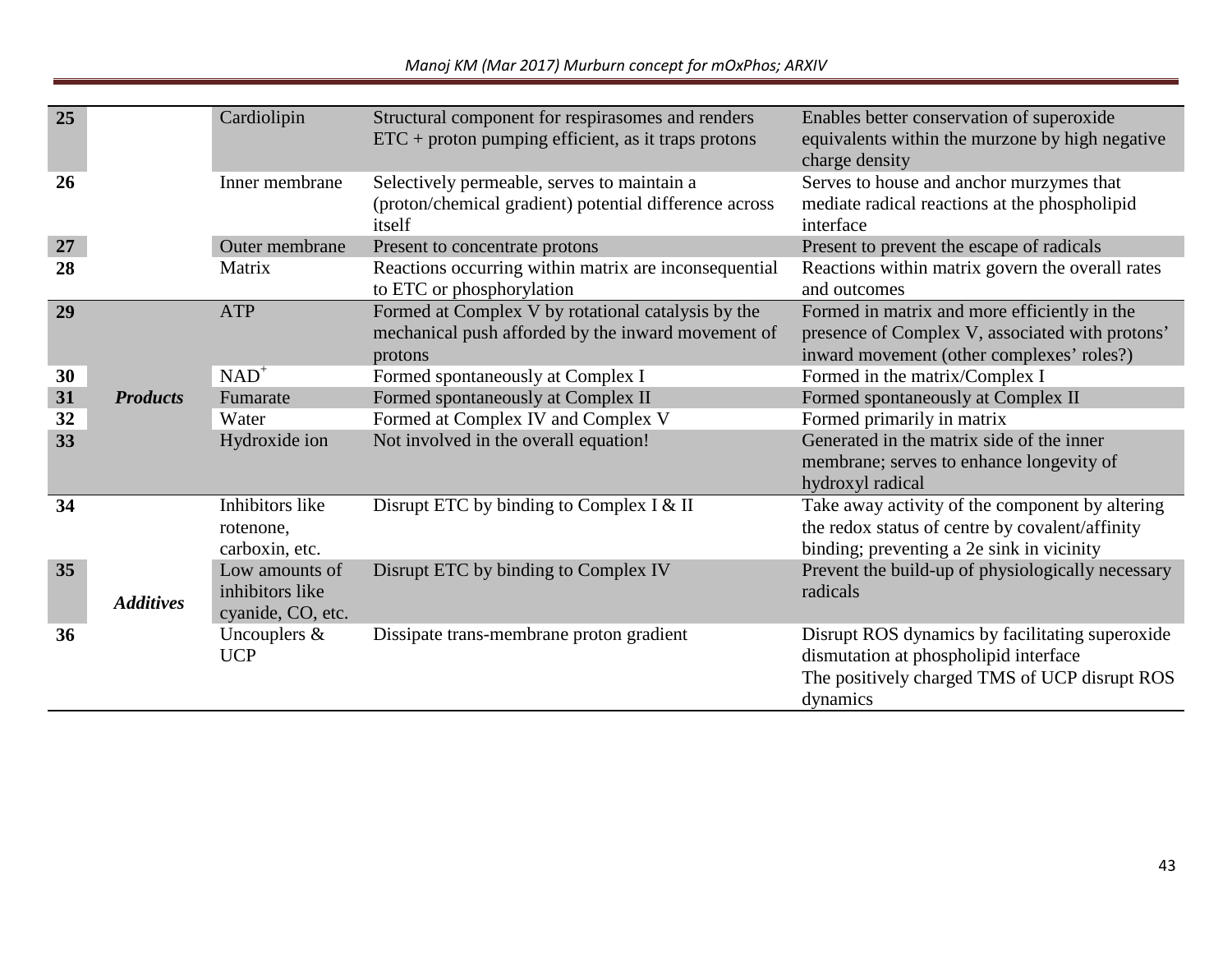## **References for Supplementary Information**

Bleier L & Drose S (2013) Superoxide generation by complex III: From mechanistic rationales to functional consequences. Biochimica et Biophysica Acta – Bioenergetics 1827, 1320.

Brand MD & Lehninger AL (1977)  $H^+/ATP$  ratio during ATP hydrolysis by mitochondria: Modification of the chemiosmotic theory. Proceedings of the National Academy of Sciences, USA 74, 1955.

Buxton GV et al (1988) Critical review of rate constants for reactions of hydrated electrons, hydrogen atoms and hydroxyl radicals (.OH/.O-) in aqueous solution. Journal of Physical and Chemical Reference Data 17, 16.

Cohn M (1953) A study of oxidative phosphorylation with  $O<sup>18</sup>$ -labeled inorganic phosphate. The Journal of Biological Chemistry 201, 735.

Drose S (2013) Differential effects of complex II on mitochondrial ROS production and their relation to cardioprotective pre- and postconditioning. Biochimica et Biophysica Acta – Bioenergetics 1827, 578.

Gideon DA et al (2012) What is the functional role of N-terminal transmembrane helices in the metabolism mediated by liver microsomal cytochrome P450 and its reductase? Cell Biochemistry and Biophysics 63, 35.

Grivennikova VG & Vinogradov AD (2006) Generation of superoxide by the mitochondrial Complex I. Biochimica et Biophysica Acta – Bioenergetics 1757, 553.

Gupte S et al (1984) Relationship between lateral diffusion, collision frequency, and electron transfer of mitochondrial inner membrane oxidation-reduction components. Proceedings of the National Academy of Sciences USA 81, 2606.

Gutowski M & Kowalczyk S (2013) A study of free radical chemistry: their role and pathophysiological significance. Acta Biochimica Polonica 60, 1.

Hinkle PC (2005) P/O ratios of mitochondrial oxidative phosphorylation. Biochimica et Biophysica Acta 1706, 1.

Iwata S et al (1998) Complete structure of the 11-subunit bovine mitochondrial cytochrome  $bc_1$ complex. Science 281, 64.

Klingenberg M & Huang S-G (1999) Structure and function of the uncoupling protein from brown adipose tissue. Biochimica et Biophysica Acta 1415, 271.

Ksenzenko MY et al (1992) Cytochrome oxidase-catalyzed superoxide generation from hydrogen peroxide. FEBS Letters 297, 63.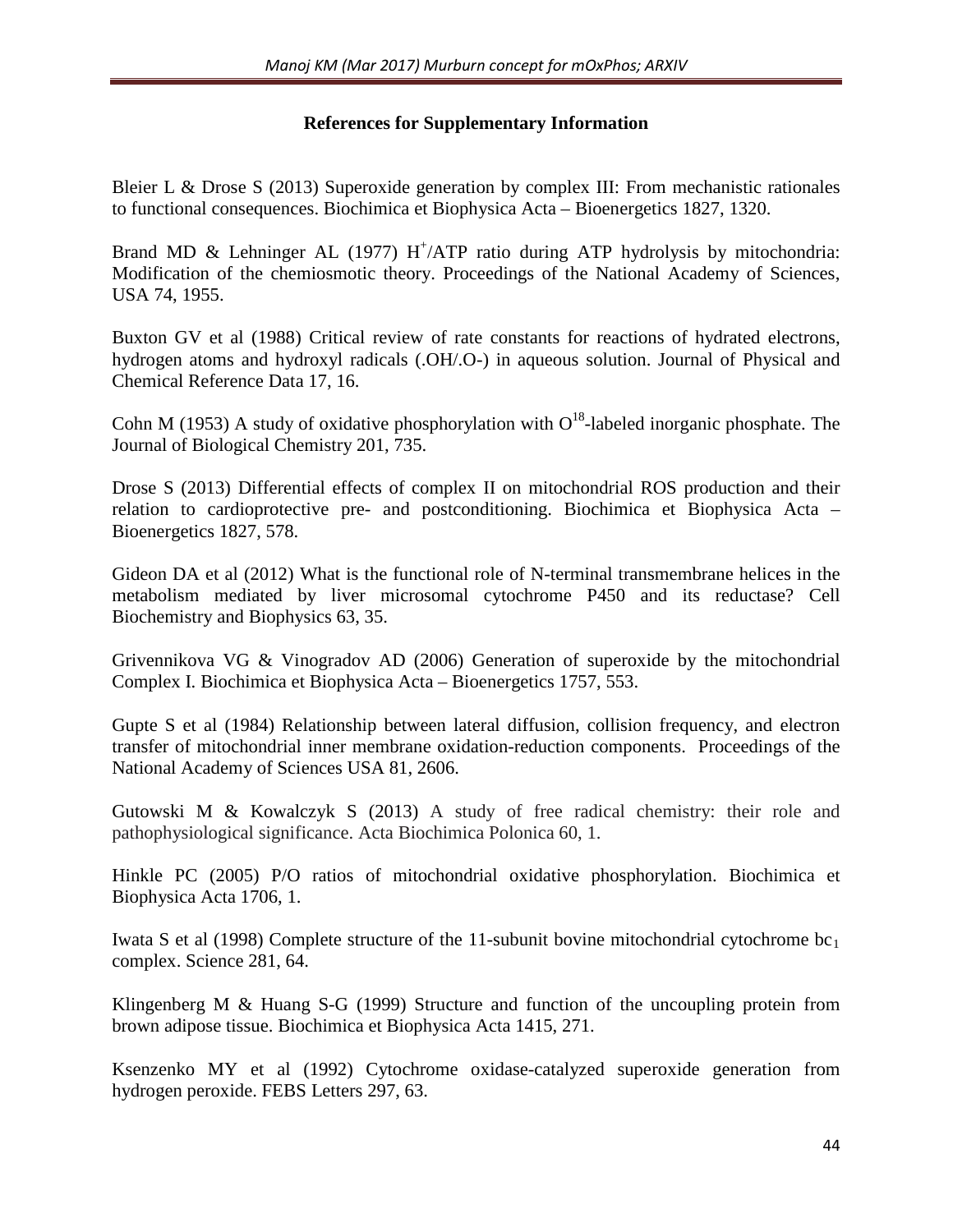Kuhlbrandt W (2015) Structure and function of mitochondrial membrane protein complexes. BMC Biology 13, 89.

Kuroda PK (1956) On the nuclear physical stability of the uranium minerals. Journal of Chemical Physics 25, 781.

Lehninger, AL (1990\*) Principles of Biochemistry. Macmillan, USA.

Lemasters JJ (1984) The ATP-to-oxygen stoichiometries of oxidative phosphorylation by rat liver mitochondria. An analysis of ADP-induced oxygen jumps by linear nonequilibrium thermodynamics. The Journal of Biological Chemistry 259, 13123.

Manoj KM (2006) Chlorinations catalyzed by chloroperoxidase occur via diffusible intermediate (s) and the reaction components play multiple roles in the overall process. Biochimica et Biophysica Acta (BBA)-Proteins and Proteomics 1764, 1325.

Manoj KM et al (2016d) Functioning of microsomal cytochrome P450s: Murburn concept explains the metabolism of xenobiotics in hepatocytes. Frontiers in Pharmacology 7:161.

Manoj KM, Gade SK & Mathew L (2010b) Cytochrome P450 reductase: a harbinger of diffusible reduced oxygen species. PLoS One 5(10), e13272.

McAndrew RP et al (2008) Structural basis for substrate fatty acyl chain specificity: Crystal structure of human very-long-chain acyl-CoA dehydrogenase. The Journal of Biological Chemistry 283, 9435.

Meshik AP et al (2004) Record of cycling operation of the natural nuclear reactor in the Oklo/Okelobondo area in Gabon. [Physical Review Letters](https://en.wikipedia.org/wiki/Physical_Review_Letters) 93, 182302*.*

Milo R & Phillips R (2015) Cell biology by the numbers, Garland Science, New York. Mitchell SC (2016) Xenobiotic conjugation with phosphate – a metabolic rarity. Xenobiotica 46, 743.

Murphy MP (1987) How mitochondria produce reactive oxygen species. Biochemical Journal 417, 1.

Nicholls DG & Ferguson SJ (1992) Bioenergetics 2. Academic Press, San Diego.

Parashar A et al (2014a) The curious case of benzbromarone: Insight into super-inhibition of cytochrome P450. PLoS One 9(3), e89967.

Parashar A et al (2014b) Cyanide does more to inhibit heme enzymes, than merely serving as an active-site ligand. Biochemical and Biophysical Research Communications 455, 190.

Petersen J et al (2012) Comparison of the H+/ATP ratios of the H+-ATP synthases from yeast and fom chloroplast. Proceedings of the National Academy of Sciences, USA 109, 11150.